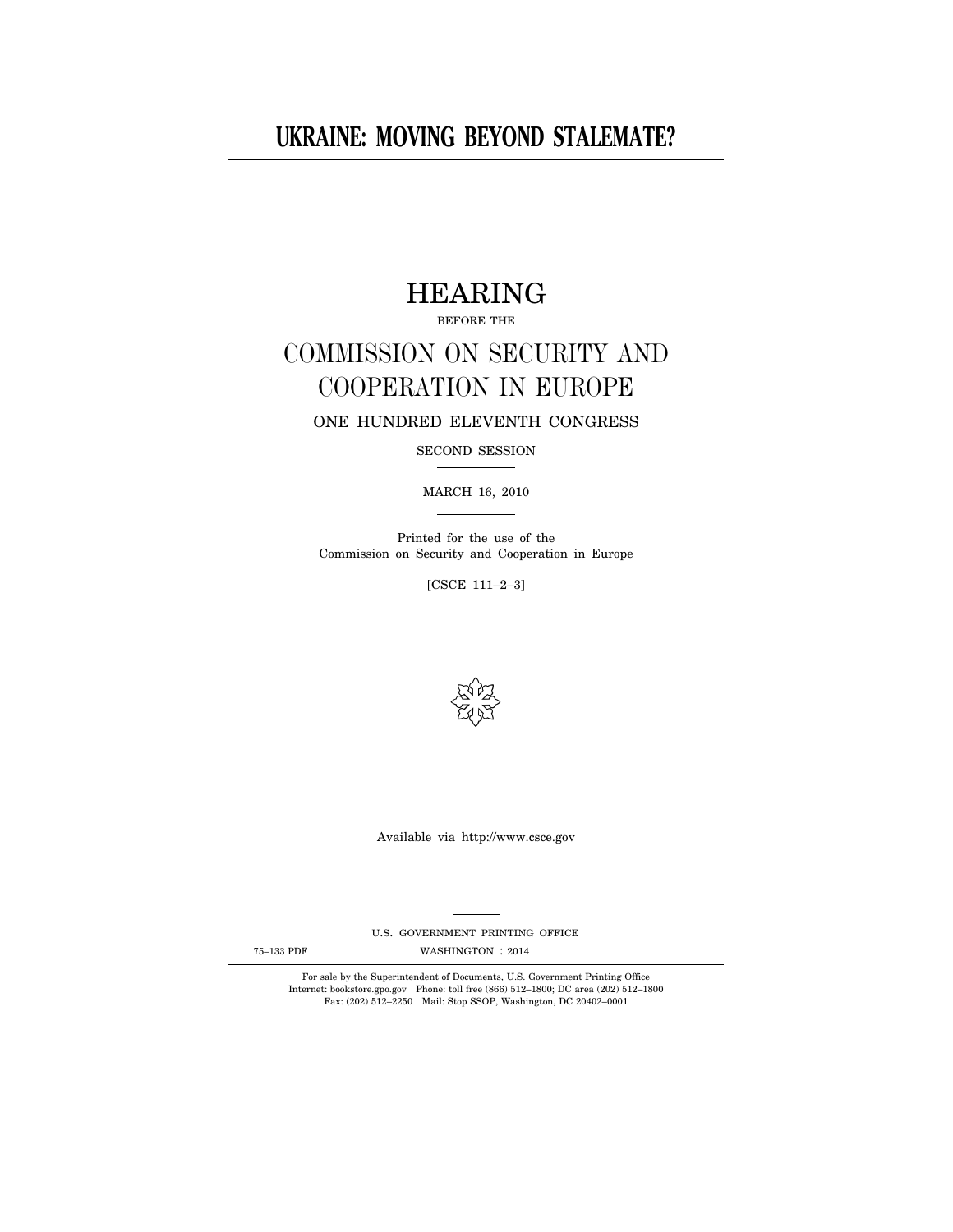### COMMISSION ON SECURITY AND COOPERATION IN EUROPE

#### LEGISLATIVE BRANCH COMMISSIONERS

#### HOUSE SENATE

ALCEE L. HASTINGS, Florida, *Co-Chairman*  EDWARD J. MARKEY, Massachusetts LOUISE McINTOSH SLAUGHTER, New York MIKE McINTYRE, North Carolina G.K. BUTTERFIELD, North Carolina CHRISTOPHER H. SMITH, New Jersey ROBERT B. ADERHOLT, Alabama JOSEPH R. PITTS, Pennsylvania DARRELL E. ISSA, California

*Chairman*  CHRISTOPHER J. DODD, Connecticut SHELDON WHITEHOUSE, Rhode Island TOM UDALL, New Mexico JEANNE SHAHEEN, New Hampshire SAM BROWNBACK, Kansas SAXBY CHAMBLISS, Georgia RICHARD BURR, North Carolina ROBERT F. WICKER, Mississippi

BENJAMIN L. CARDIN, Maryland,

#### EXECUTIVE BRANCH COMMISSIONERS

Michael H. Posner, Department of State Alexander Vershbow, Department of Defense<br>Michael C. Camuñez, Department of Commerce

(II)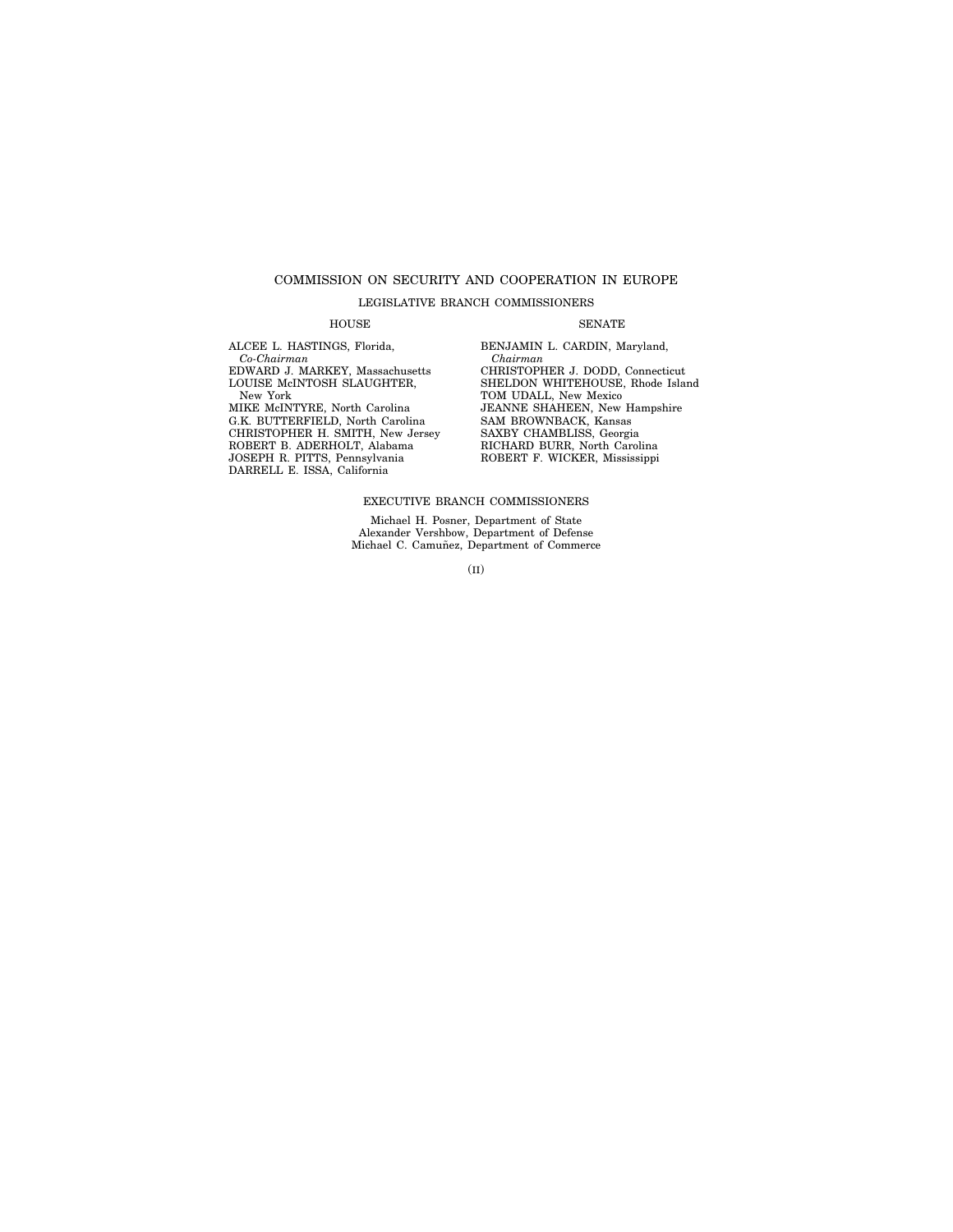### **UKRAINE: MOVING BEYOND STALEMATE?**

### **MARCH 16, 2010**

### **COMMISSIONERS**

|                                                          | Page |
|----------------------------------------------------------|------|
| Hon. Benjamin L. Cardin, Chairman, Commission on Secu-   |      |
|                                                          |      |
| Hon. Alcee L. Hastings, Co-Chairman, Commission on Secu- |      |
|                                                          |      |

### **WITNESSES**

| Daniel A. Russell, Deputy Assistant Secretary of State for  |      |
|-------------------------------------------------------------|------|
| Russia, Ukraine, Belarus and Moldova, Department of         |      |
|                                                             | 2    |
|                                                             | - 11 |
| Anders Aslund, Senior Fellow, Peterson Institute for Inter- |      |
|                                                             | 15   |

### **APPENDIX**

|                                                         | 26   |
|---------------------------------------------------------|------|
|                                                         | 28   |
|                                                         | -33  |
|                                                         | -38  |
| Material submitted by His Excellency Oleh Shamshur, Am- |      |
| bassador of Ukraine to the United States of America     | - 43 |

(III)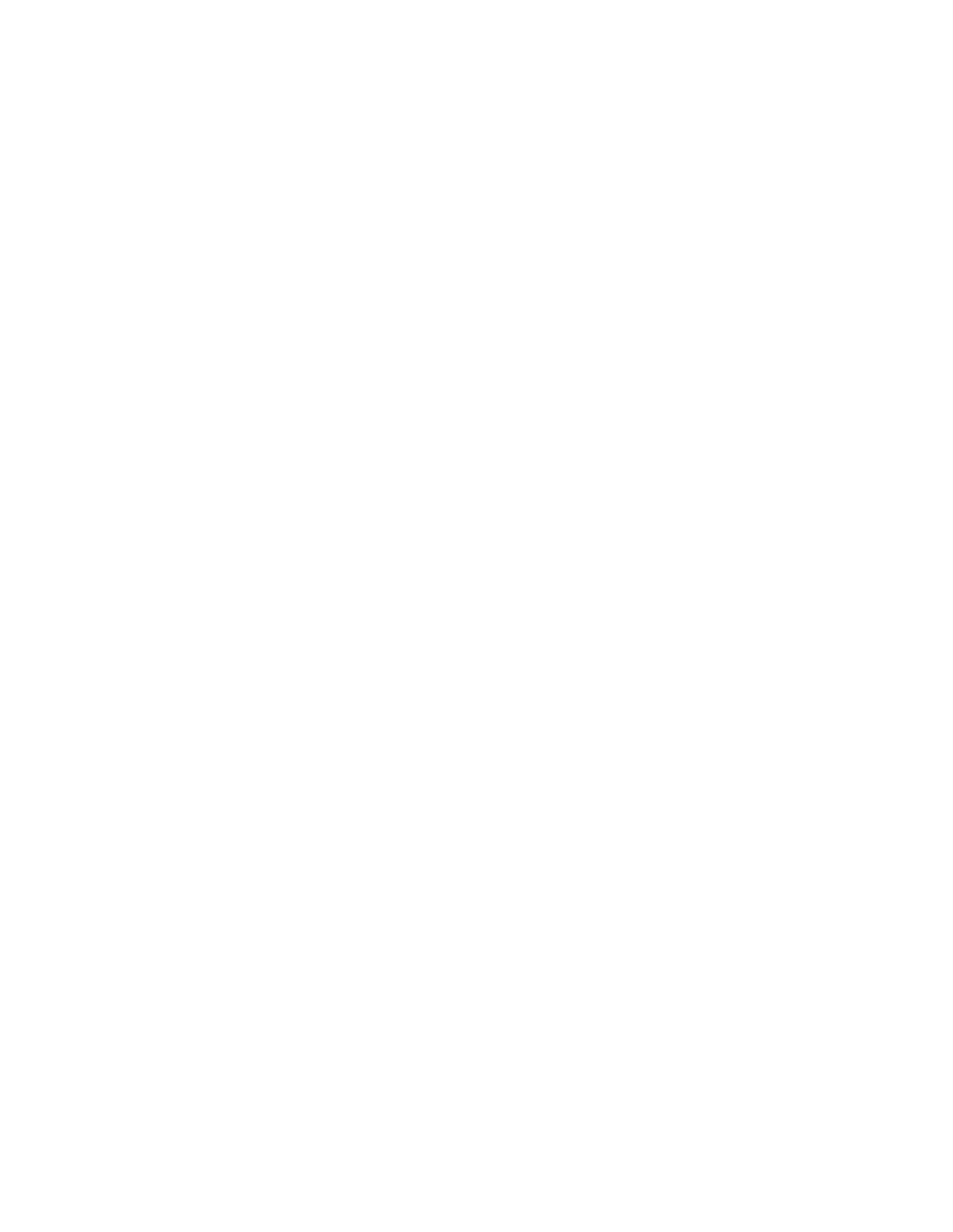### **UKRAINE: MOVING BEYOND STALEMATE?**

#### **March 16, 2010**

COMMISSION ON SECURITY AND COOPERATION IN EUROPE WASHINGTON, DC

The hearing was held from 10 a.m. in room Senate Visitor Center 201/200, Washington, DC, Hon. Benjamin L. Cardin, Chairman, Commission on Security and Cooperation in Europe, presiding.

*Commissioners present:* Hon. Benjamin L. Cardin, Chairman, Commission on Security and Cooperation in Europe; and Hon. Alcee L. Hastings, Co-Chairman, Commission on Security and Cooperation in Europe.

*Witnesses present:* Daniel A. Russell, Deputy Assistant Secretary of State for Russia, Ukraine, Belarus and Moldova, Department of State; Damon Wilson, Vice President, Atlantic Council; and Anders Aslund, Senior Fellow, Peterson Institute for International Economics.

#### **HON. BENJAMIN L. CARDIN, CHAIRMAN, COMMISSION ON SECURITY AND COOPERATION IN EUROPE**

Mr. CARDIN. Well, good morning everyone and welcome to the hearing—the Helsinki Commission hearing on ''Ukraine: Moving Beyond Stalemate?'' I am pleased to welcome you to this hearing on Ukraine, an important partner for the United States and one of the largest countries in Europe, both in terms of size and population.

An independent, democratic and stable Ukraine is in America's interest and vital to the security of the OSCE region. Ukraine remains a country in transition, in part due to its tragic history. To visit, as I have, the memorials to Stalin's famine, Babi Yar and Chornobyl, is a stark reminder of the history of Ukraine.

Despite this legacy, especially since the 2004 Orange Revolution, there have been gains in political pluralism, media freedoms and holding of free and fair elections. Additionally, Ukraine is the only country among the 12 non-Baltic former Soviet states to earn the assessment of free by Freedom House.

The country has recently witnessed Presidential elections, which the OSCE assessed as having met international democratic standards. Ukraine faces a myriad challenges. Clearly, the President, along with the new Prime Minister and the Rada will need to accelerate economic and political reforms, tackle systematic corruption and overcome the rule of law deficits, including building up an underdeveloped judiciary.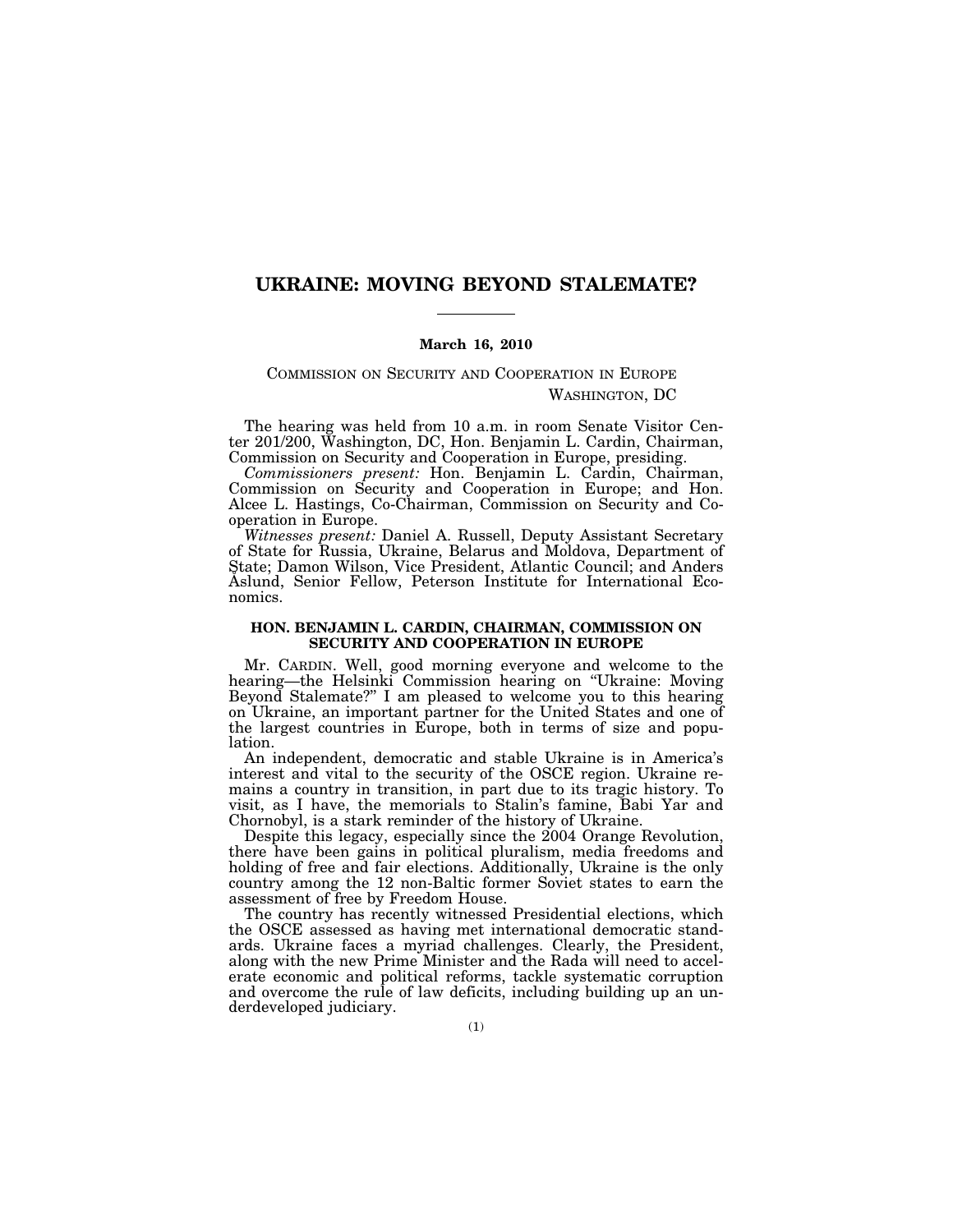Will Ukraine, despite tangible progress and freedom and democracy, be able to move beyond the stalemate that has stymied its ability to grapple with these difficult problems and slow this euro-Atlantic integration?

Nothing would be more important to strengthening Ukraine's independence and reducing its vulnerability to outside pressures, including strengthening its energy independence and bringing it closer to its stated European aspirations. Despite past disappointments, there is genuine desire in Washington that Ukraine succeed as an independent, democratic, stable and economically successful state.

Importantly, both the Congress and administration continue to strongly support the right of Ukraine to decide its own fate, consistent with the principles enshrined in the Helsinki Final Act. Today, we will examine Ukraine's future course following the February 7th elections, which the OSCE assessed as having met international democratic standards.

Our witnesses will focus on policy implications for the United States, examining how the U.S. can best continue to encourage and assist Ukraine in the development of democracy, rule of law and market economy at home as well as relationships with its neighbors, the United States and the European institutions. And we look forward to hearing from our distinguished panel of witnesses.

For our first panel, I'm pleased to have with us today, Mr. Daniel Russell, Deputy Assistant Secretary of State for Russia, Ukraine, Belarus and Moldova. Since joining the Foreign Service in 1983, Mr. Russell has held a variety of positions in Washington and abroad, most recently, as Chief of Staff to Undersecretary of State for Political Affairs Bill Burns. And prior to that, the Deputy Chief of Mission in Moscow, Russia and Kazakhstan. Mr. Russell, it's a pleasure to have you before the Commission.

#### **DANIEL A. RUSSELL, DEPUTY ASSISTANT SECRETARY OF STATE FOR RUSSIA, UKRAINE, BELARUS AND MOLDOVA, DE-PARTMENT OF STATE**

Mr. RUSSELL. Thank you very much, Mr. Chairman. I will apologize in advance for my voice. It's part of the burden of having two young children. But look, thank you very much for your invitation to discuss Ukraine and its relations with the United States in the wake of Presidential elections. Your timing could not be better.

Let me begin by making three basic points about Ukraine and the recent elections before sketching out our agenda for engagement. My first point should be obvious. Ukraine matters. Ukraine matters to the United States. Ukraine matters to Europe. Ukraine has tremendous potential. It could become a net contributor to global food security.

It could become self-sufficient in energy. Ukraine can also serve as an example in a critical region. It has shown leadership on the world stage, giving up its nuclear weapons to become a non-nuclear state and contributing to peacekeeping operations from the Balkans to Iraq. Ukraine serves—also serves as a transit route through which nearly a quarter of Europe's gas flows.

My second point is about Ukraine's leadership in democracy in the region. Taken together, the conduct of its Presidential elections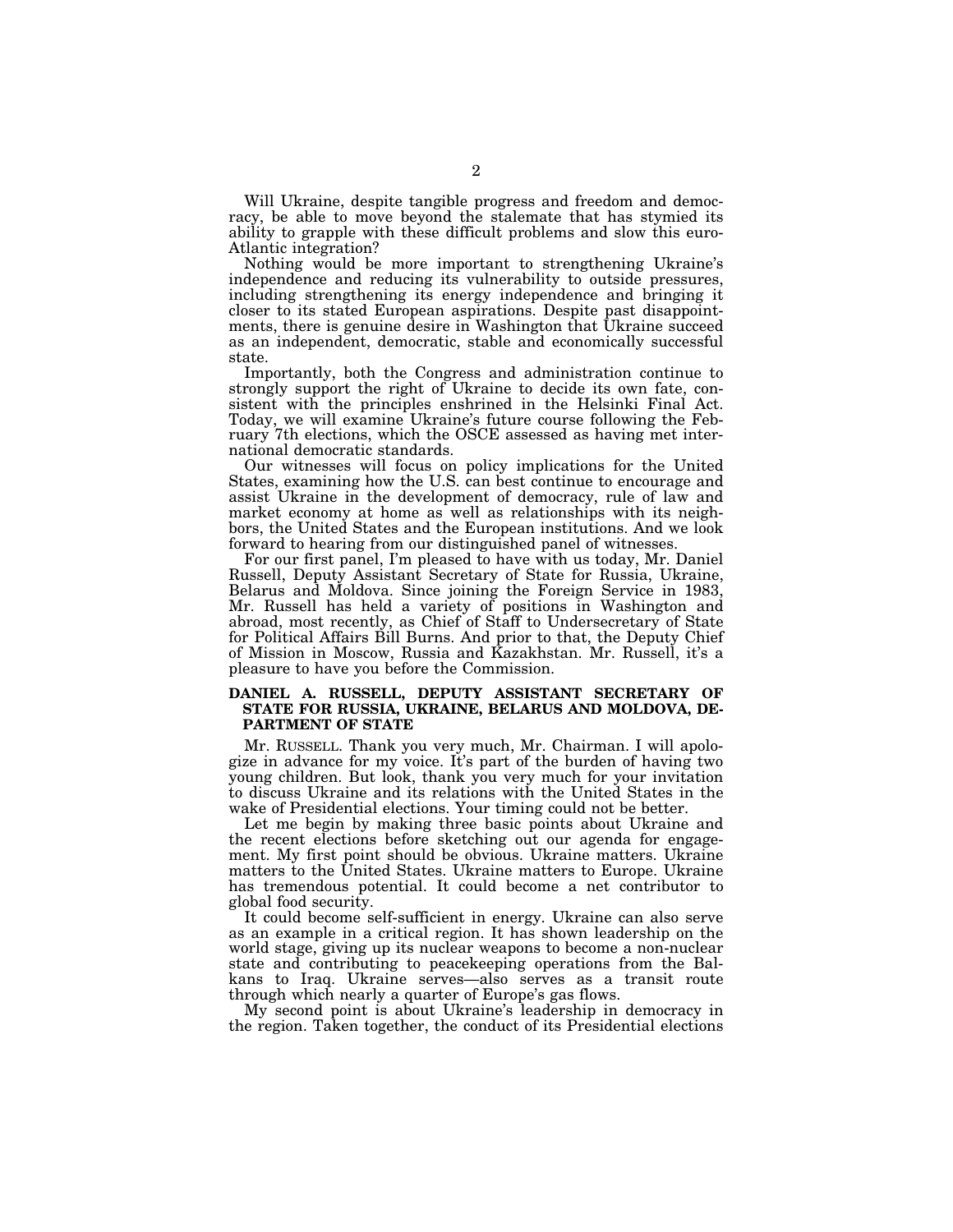received an overwhelmingly positive assessment from international observers. I should add that among those observers were Congressman Hastings and staff of your Commission and I would like to commend their contribution.

The OSCE concluded that the Presidential elections showed significant progress over previous elections and met most OSCE and Council of Europe standards. The open competitive election demonstrated respect for civil and political rights and offered voters a genuine choice.

My third point is about the 2010 election—how we look at it. It may have been a defeat for the Orange Revolution leaders, but it's far from a defeat for the Orange Revolution. Elections should be viewed, I think, as another step in strengthening Ukraine's democracy and Ukrainians should take pride in what they've achieved.

The post-election transfer of power has been orderly. Prime Minister Tymoshenko initially challenged the results in court, but withdrew her case. When formation of a political parliamentary majority coalition appeared unlikely, President Yanukovych and his Party of Regions sought and won passage of a new law that allows coalition formation, not only with political parties, but with independent deputies.

On that basis, Prime Minister Azarov and his Cabinet were confirmed last week. The opposition questioned the new laws' constitutionality and we were pleased to see that the Party of Regions itself took the initiative to ask the constitutional court to review the law and pledge to abide by its decision.

With the election now behind him, President Yanukovych faces the challenge of governing. Obviously, he and his new team need some time to organize themselves, but I think some key elements of his approach are obvious. Economic recovery will rightly be his top priority and he has inherited a difficult situation at a difficult moment.

With regard to foreign policy, I think President Yanukovych has been quite clear. He wants to continue Ukraine's strategic partnership with the United States. He wants to improve relations with Russia and he wants to pursue integration with the European Union.

And as we look ahead to engagement with President Yanukovych and his new team, it's, I think, worth reviewing the underlying premises of U.S. policy toward Ukraine. Simply put, the United States will not waver in its support for a strong and independent Ukraine. We want to see, as you mention, Ukraine succeed.

Our vision for Ukraine, I think, is the vision that most Ukrainians want, a democratic and prosperous European nation with an effective and accountable government. Charting the course for Ukraine is of course, a decision to be made by Ukrainians and their elected leaders. There has been speculation over the past year that the Obama administration's efforts to improve relations with Russia would somehow threaten our relationship with Ukraine.

I think that was not correct and it is not correct. As we reset relations with Russia, we have reaffirmed our commitment to the sovereignty and territorial integrity of Ukraine and its neighbors. We do not believe that a partnership with one country comes at the expense of another.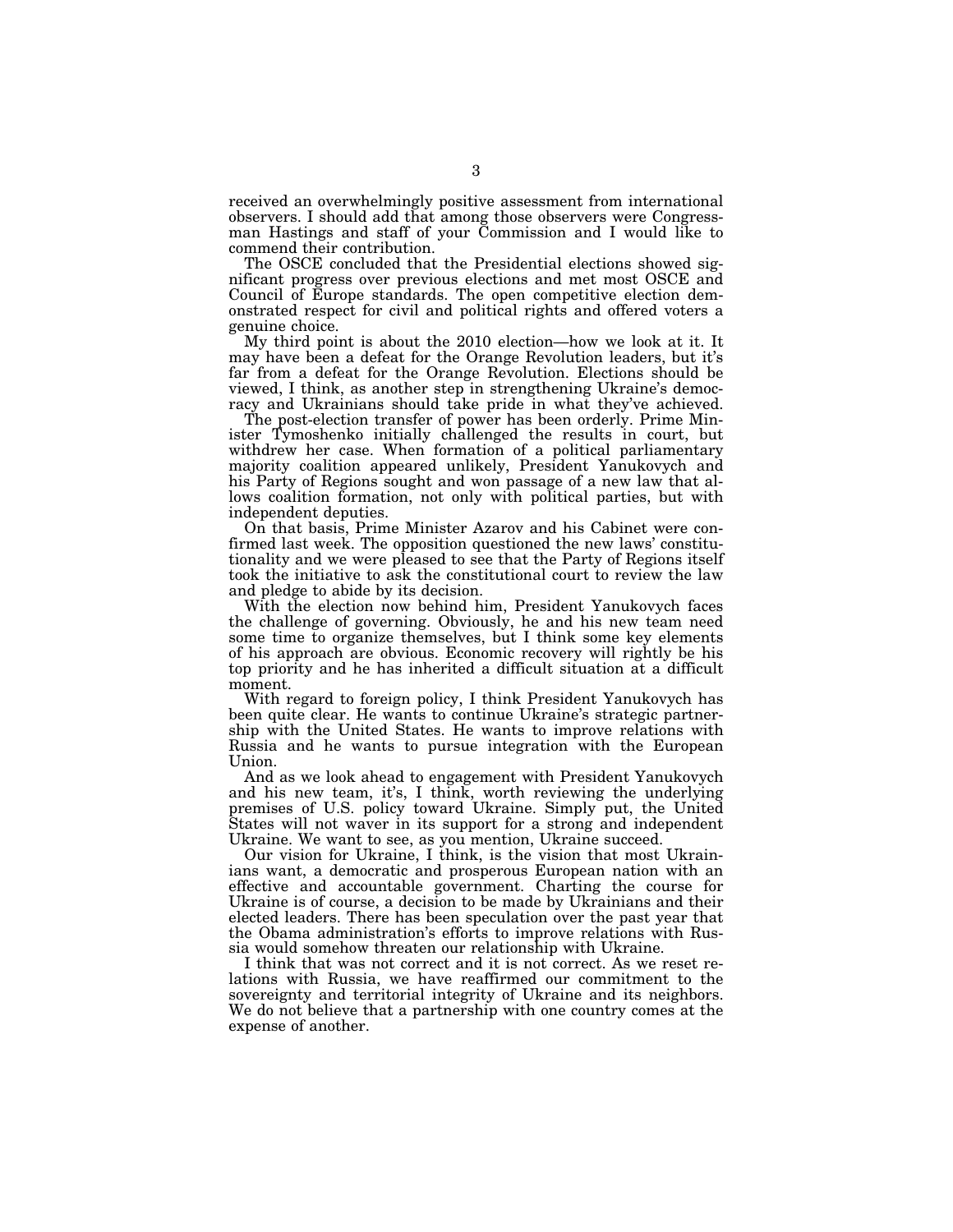The stronger our partners, the more effective our partnerships. I would posit that a strong and independent Ukraine is good for Russia, good for the region and good for the world. There's also been speculation about Ukraine's relationship with NATO during a Yanukovych Presidency. Let me be clear that the United States continues to support Ukraine's deepening ties to NATO and to the European Union.

But again, these are decisions to be made by Ukrainians and their leaders. We recognize that how far and how fast to proceed will be a Ukrainian choice. President Yanukovych has said that he wishes to continue programs of cooperation with NATO at existing levels but NATO membership is not on his agenda. We respect that choice. But we want the Ukrainians to know that NATO's door remains open.

We look forward to cooperating with Ukraine to meet its objectives in the NATO-Ukraine Commission and its Annual National Programme. Because of the importance that we attach to our relationship with Ukraine, once the Central Election Commission had announced the full electronic results of the election, President Obama was among the first world leaders to congratulate Viktor Yanukovych on his victory.

National Security Advisor General Jones led the U.S. delegation at the Presidential Inauguration, where he met not only President Yanukovych, but Prime Minister Tymoshenko. And Mrs. Tymoshenko is obviously going to be one of the leaders in the opposition in parliament and we are going to continue our longstanding relationship with her.

At the same time, we also plan to work closely with emerging leaders like Deputy Prime Minister Tigipko and Member of Parliament Arseniy Yatseniuk. The development of new democratic leaders is important for all parties in Ukraine. Let me underscore that U.S. policy toward Ukraine will continue to focus on strengthening our strategic partnership.

Our engagement and cooperation with Ukraine will continue to be guided by the U.S.-Ukraine Charter on Strategic Partnership. The charter outlines enhanced cooperation across the full spectrum of mutual priorities, including economics, trade and energy, defense and security, strengthening democracy and people-to-people and cultural exchanges.

To advance the objectives of that charter, we now have a strategic partnership commission, established during the Vice President's visit to Kyiv last July. Our commitment to Ukraine is also evidenced by our assistance program—\$123 million this year. The goals of our assistance are to bolster peace and security, strengthen democratic institutions, promote economic growth and energy efficiency, enhance security, secure Chornobyl, fight AIDS and HIV and improve child health.

In the spirit of our strategic partnership with Ukraine, I'd like to suggest five policy priorities that should be high on our shared agenda with the Yanukovych Presidency. First, the United States is committed to policies that contribute to a democratic and prosperous Ukraine. And the United States stands ready to help Ukraine reach agreement with the International Monetary Fund as soon as possible.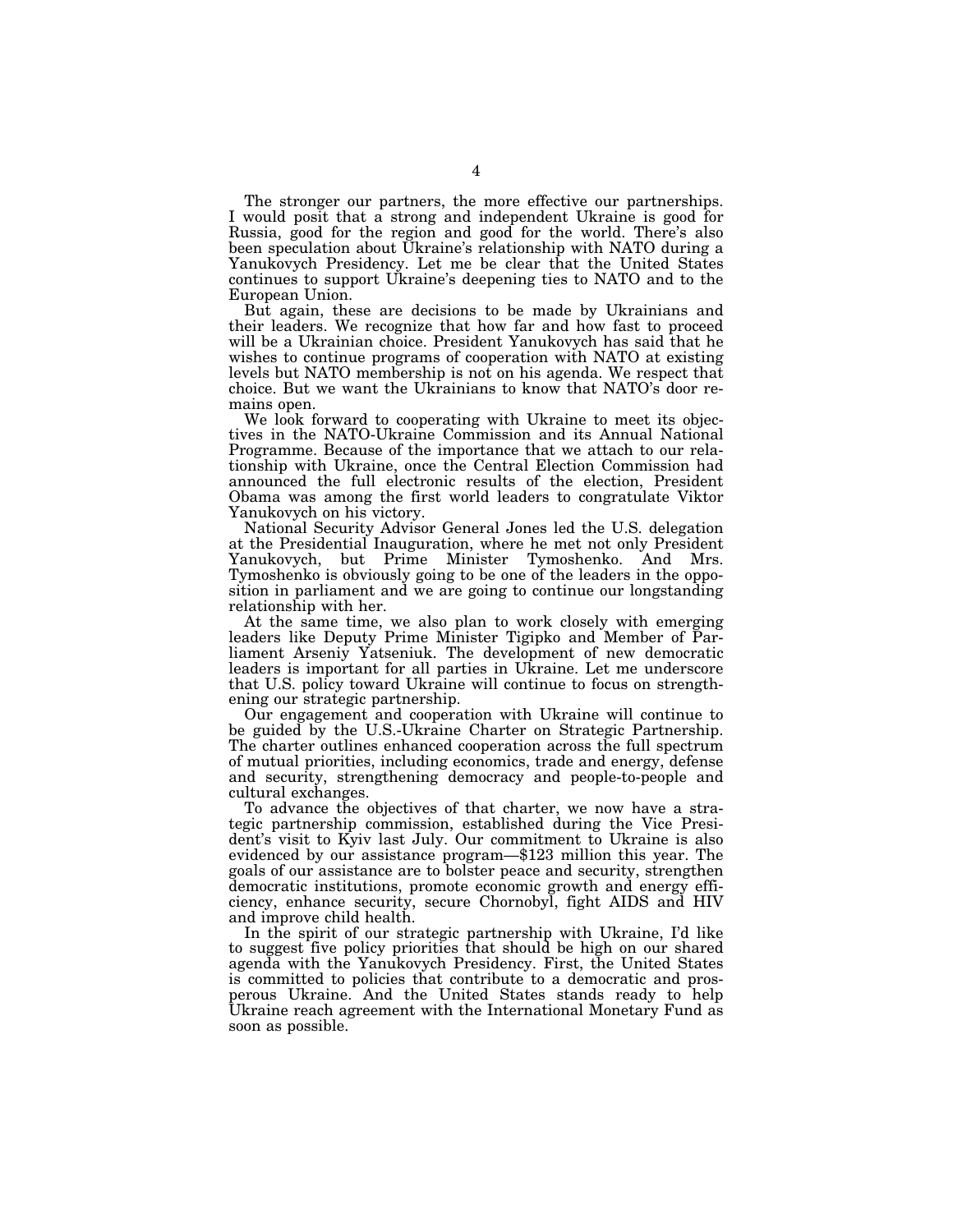The path to economic recovery and renewed prosperity runs through agreement with the IMF, which can help provide Ukraine a way out of the current crisis and open the door to lending for other—from other international financial institutions in the European Union. That will require resolute leadership and hard decisions to undertake the critical reforms needed to fix the budget deficit, revive the banking sector and phaseout energy subsidies.

A second, and I would say equally important, policy area for Ukraine's long-term prosperity and economic independence is energy-sector reform. A gas sector based on transparency, competition, realistic pricing and more energy-efficient gas distribution and consumption will be key.

Third, the United States is ready to work to strengthen the business side of Ukraine—U.S.-Ukraine relations, which frankly, I think, are weaker than they should be. We welcome President Yanukovych's remarks in favor of creating incentives for investors such as lowering taxes and cutting red tape.

Our business community tells us that there is much more to be done to make Ukraine attractive to investors, from greater rule of law protection to serious action against corruption. The payment of VAT—V–A–T—refunds would be a big step forward, I think, and a sign to our investors.

A fourth area of cooperation in our relationship with Ukraine lies in nuclear security. We look forward to building on our successful record of nonproliferation with Ukraine at the upcoming nuclear security summit here and we look forward to President Yanukovych attending. Thanks to the leadership of Sen. Lugar and former Sen. Nunn, we can point to vital cooperation between Ukraine and the United States that has made the world safer.

Finally, the United States wishes to strengthen bilateral security and defense cooperation. As part of that effort, we hope that the Ukrainian parliament will pass legislation to allow joint military exercises on its territory this year. While the challenges in U.S.- Ukrainian relations are complex and demanding, I remain optimistic about the possibilities before us.

It's important to both nations and both peoples to get this relationship right. We have a chance at the beginning of a new Presidency in Kyiv to redouble our efforts to do so. And I hope that both Ukrainians and Americans both inside and outside of government will take advantage of that opportunity.

Thank you very much and I'm happy to answer your questions. Mr. CARDIN. Well, Mr. Russell, thank you very much for your testimony. We've been joined by the House Chair of the Helsinki Commission Alcee Hastings. As you've already pointed out, Mr. Hastings was present as an observer in the elections in Ukraine and helped in the certification of Mr. Yanukovych's elections. So we thank our House Chair for his active involvement and the ability to give us a first-hand report as to the progress of democracy in Ukraine.

I want to, I guess, ask you a fundamental question first and then I'll turn it to my Co-Chair. You talk about Mr. Yanukovych's desire to strengthen the ties with the West and the East about developing stronger ties, certainly, with Russia, but also with the United States and Europe. And then you talk about our NATO desires,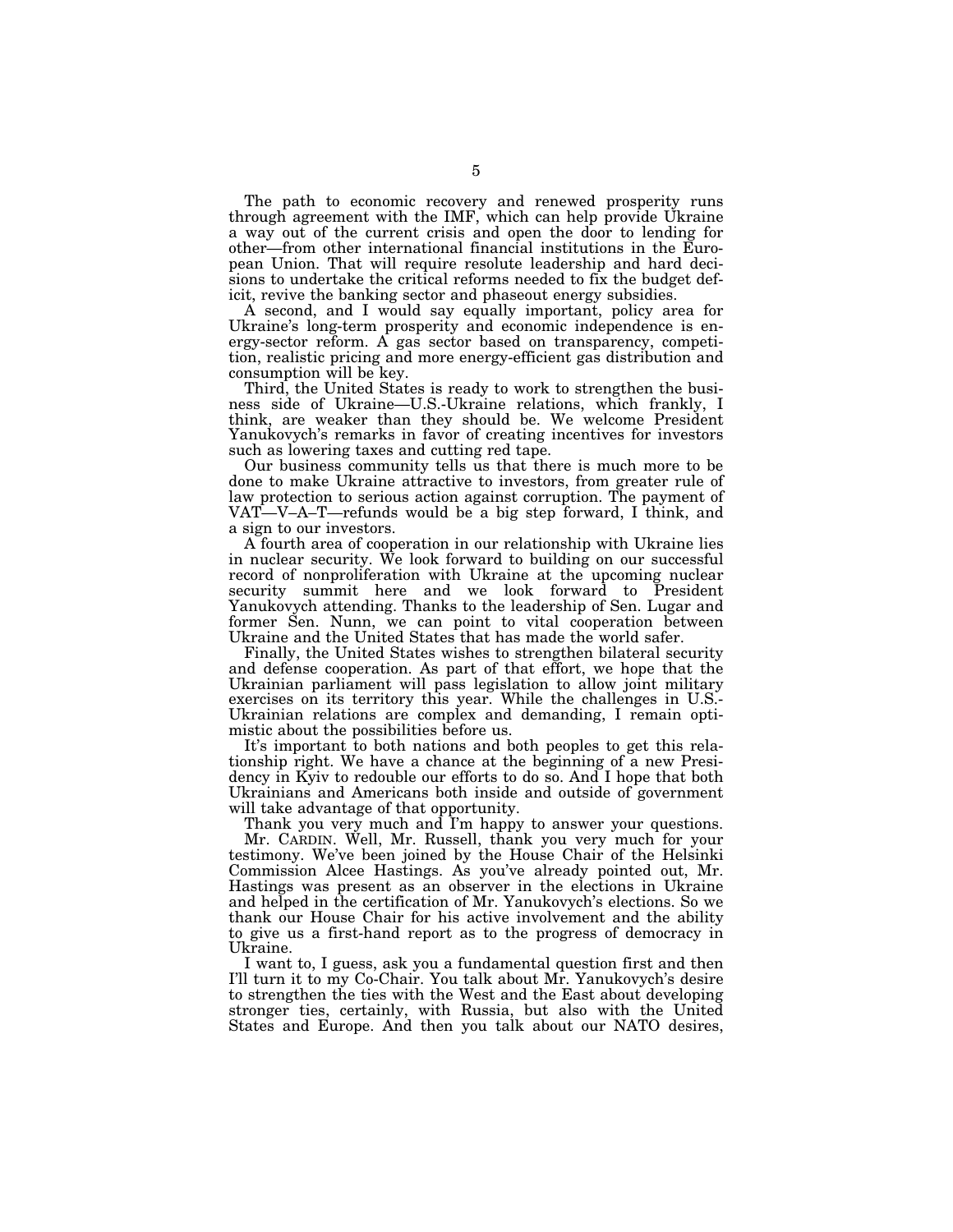that we still believe that this is a country that is important in our European security arrangements.

How can he accomplish all that? How can he strengthen the tie between Ukraine and Russia, which was stressed during the Orange Revolution and which Mr. Yanukovych was not a supporter of? Now, he's all of a sudden going to be able to maintain this development with the West, with Europe and with Russia and also perhaps be with us in NATO. How does he balance all that? It seems like that's an impossible task.

Mr. RUSSELL. Well, we're going to see how good he is at it. I think it was interesting that he chose to make his first trip abroad to Brussels. He talked about European integration and a free trade agreement with the EU. Then, to go to Moscow and create—finish the leg of his triad by coming here for the nuclear assistance security summit.

So he clearly is going to try to balance these three interests. And I don't think it's a bad idea, actually. I mean nobody's going to move in their neighborhood. Russia's not going to go away. Russia's Ukraine's second largest trading partner after the European Union. And I think he's got a good shot at making some progress on all of this. But like I said, we're going to be there pushing for strategic partnership.

Mr. CARDIN. Well, how much influence will Russia have in the priorities that he places on the agenda for security?

Mr. RUSSELL. It's an open book. He's just named his government, so we're going to have to see. I mean he's trying to be all things to all people like many leaders. We'll see if he succeeds.

Mr. CARDIN. Well, let me ask you just one more question on a subject that the Orange Revolution was not successful in dealing with and it's corruption. It's been a—we've seen first-hand the consequences of corruption within Ukraine. It's not unique for countries in transition, but certainly, the game plan to deal with it has not been as successful as the United States would like to see it. Do you have any view as to how this new government will deal with the problems the country faces in corruption?

Mr. RUSSELL. Well, we agree with your assessment. It is a major problem in practically, every field. Our human rights report, which we just put out talks again about corruption, which everybody knows. And I think it's going to be key. If he's going to make progress on economic recovery, he's got to deal with this because, if he's going to get ahead on economic recovery, he's really got to start with sound fiscal policies and pass the budget.

He's got to figure out how to get the private sector to really fuel economic recovery and they need an effective banking sector to provide the financing to do that. Well, if you don't deal with corruption, you're just not going to get—you're not going to get investors. And transparency and rule of law are part of the keys. He's talked about this and we're going to have to see how they do, but I agree, it should be a priority and it's something the United States is going to push.

Mr. CARDIN. I'll look at your five issues that you've raised for priorities. Certainly, democracy and prosperity is going to depend upon dealing with the corruption issues, the energy sector reforms,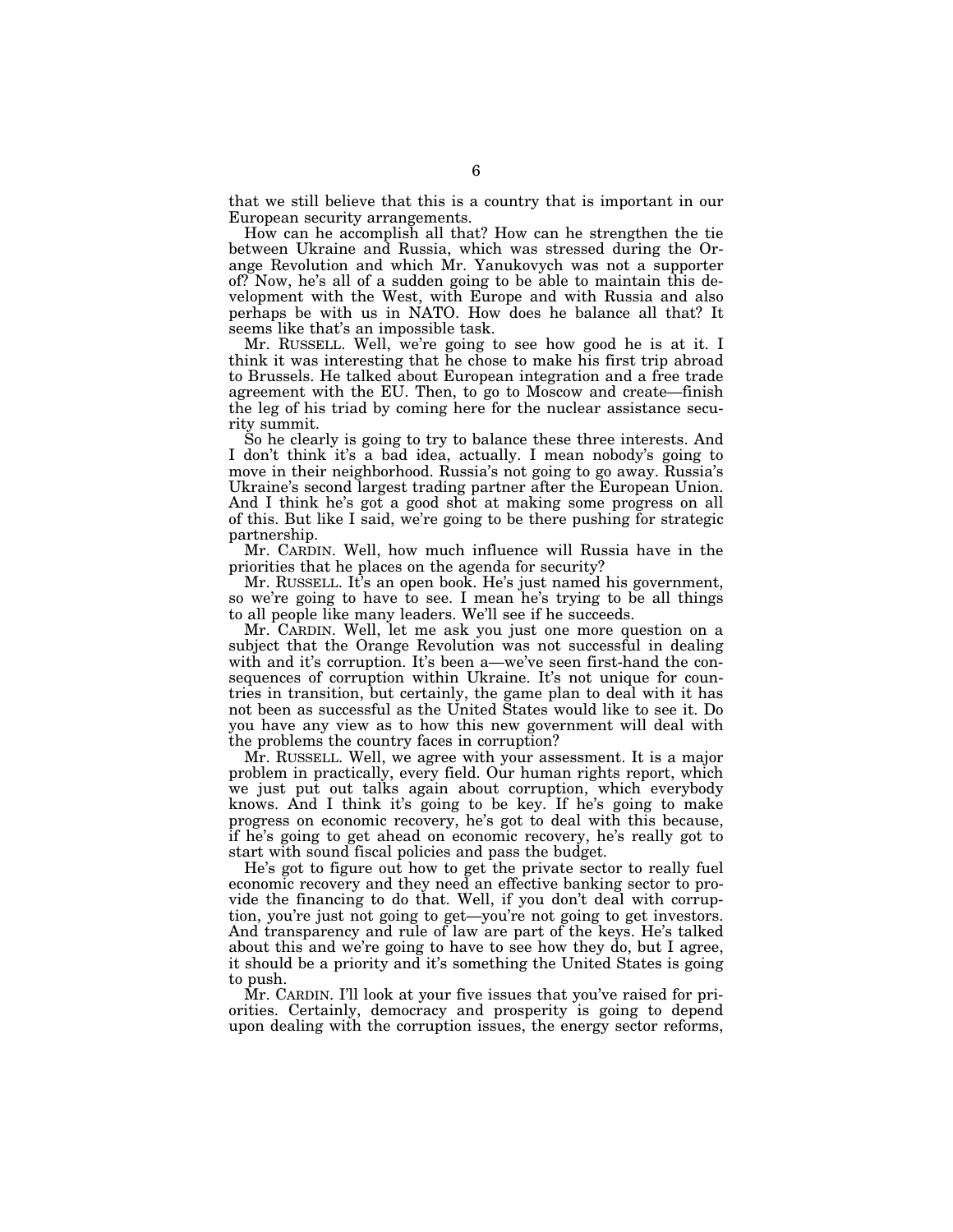very much so and we push the EITI as a framework to deal with the energy sector issues.

On business, business and investment by the United States or any country in Ukraine will be very much dependent upon a comfort level as it relates to dealing with the issues of corruption. So on every one of these areas, it's going to be fundamental that they have to deal with this and their track record's not very good.

Mr. RUSSELL. I agree with you. I think they'll probably have a new program with the IMF and I suspect that transparency and rule of law are going to be a big part of that. I should also mention that we're coordinating with the European Union because I think if he wants to pursue European integration, clearly all of these issues are going to be key to that as well because the European Union's goals for integration are not particularly different than our own bilateral goals in this respect.

Mr. CARDIN. So what is your advice to Congress? What would be your top recommendations for what the Congress should do in order to reinforce the goals that you laid out—with your goals that we fully support and we certainly encourage the new government to improve relations with all of its neighbors. That is fundamental to your regional stability and it's fundamental to U.S. interests. What would your advice be to Congress?

Mr. RUSSELL. Well, I think, your Co-Chairman here has set a good example for engagement early on with Ukraine and I think it's important. I think it's important that the Congress is dealing this is a country where the Rada, their parliament is very important, that you engage with the leadership there as we're doing in the executive branch to try to push that forward.

And we're going to look for your support, obviously, with our assistance programs. And if, you can encourage some of the privatesector businesses in your states that if Ukraine does make some of these changes, to try to look and see if investment there or business opportunities would be a possibility.

Mr. CARDIN. Well, as I said in my opening statement, Ukraine is very important to U.S. interests. It's a high priority of our Commission. We have spent a lot of time visiting Ukraine because we thought it was important to do that on many occasions and so clearly, it's just going to be a continued focal point for our interest because we think it's important to the entire OSCE region.

With that, let me turn to Congressman Hastings and again, thank him for his leadership on the traveling to Ukraine and in his continued leadership on this country and the place that the Helsinki Commission has placed in following the events in Ukraine.

#### **HON. ALCEE L. HASTINGS, CO-CHAIRMAN, COMMISSION ON SECURITY AND COOPERATION IN EUROPE**

Mr. HASTINGS. Thank you very much, Mr. Chair. OK, it's on. And Mr. Russell, thank you very much. Mr. Chairman, I'm sure it's already been noted—my humble apologies for being delayed. I had the distinct privilege and honor to participate in three Ukrainian elections, including the first round of the just-passed Presidential elections.

In addition to just being an election observer, I also like to consider myself a good observer of people. And while I don't speak the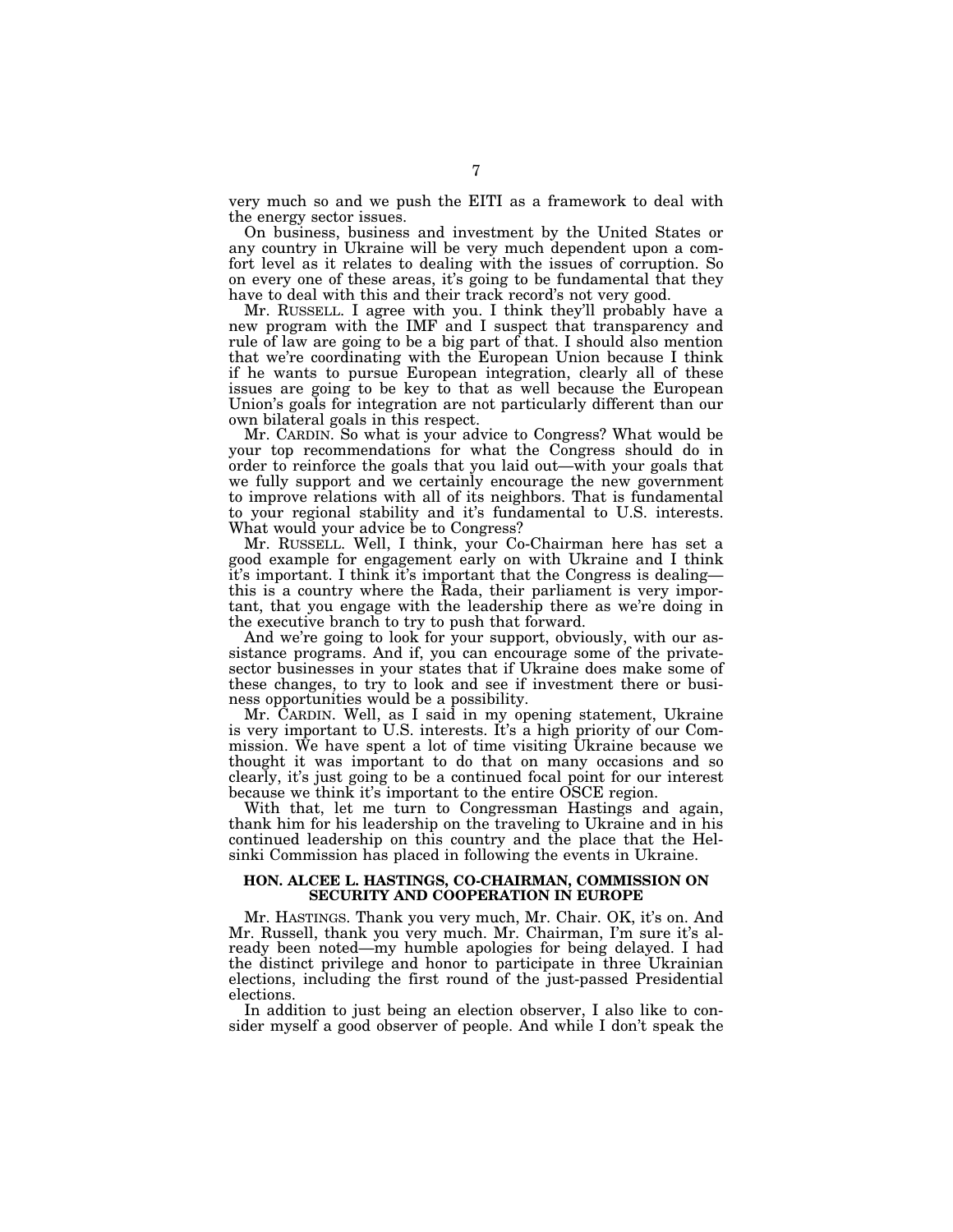language, on two different occasions in Ukraine, one during the Orange Revolution and on the very last visit, I took it upon myself to walk into areas, first, during the Orange Revolution that I had not been in and a second time, to go back into those again.

And then of course, as you might know, Mr. Russell, a considerable number of Ukrainians in the diaspora and those in academia and the think tanks and in government all talk to us a great deal about Ukraine. One thing, if I had to characterize the residual from the Orange Revolution, it would be unfilled promises. That would just be all that I would say.

The other things that I note is considerable frustration among those that are supporters of the efforts that have been put forward in Ukraine. Now, the United States doesn't have to make any apologies to anybody and I'm not suggesting that they ever would, but we have a solid record of standing with the Ukrainian people over the decades in support of their struggle for freedom and democracy.

I'll start by asking you how you assess the Prime Minister's remarks last week and I'm paraphrasing what he said, that their treasury is depleted. I'm reminded—that's very similar to our nation at this time, a President, inheriting some 30 years of transformation of an economy, is expected in 1 year to reverse it.

Mr. Yanukovych and his new coalition, in my judgment, have a very high hill to hustle and they cannot do it, quite frankly, without the United States and Russia and the European Union and with some clear understanding of how the international community that is experiencing a global crisis of its own is going to be able to address it. So I guess I'd like to know from you the status of Ukraine with respect to the Millennium Challenge Account.

Mr. RUSSELL. Well, the Millennium Challenge Account threshold program didn't succeed. I mean, the Millennium Challenge Corporation chose not to continue it in 2009 because of Ukraine's performance. And I can't say where they'll go from here. Corruption was one of the big issues, actually.

But to the broader point that you're making, which I agree with, they've got a tough row to hoe. But I think that they've got to try to reach agreement with the IMF has to be the first priority because that's what's going to unlock the doors to the other lending they need to survive.

In the longer term, I mean, the shorter your time horizon with Ukraine, the more pessimistic you're going to be. The more you stretch that out, the more optimistic. I mean they have gas reserves. They have oil; they have a lot of coal. Their manufacturing sector actually did pretty well before the economic recession.

I think they've got to go back to basics. And frankly Anders Aslund—it's always very difficult to talk about economics when you have, actually, a real economist sitting behind you—[laughter]—he can probably help you more than me with most of this.

Mr. HASTINGS. All right. Looking ahead, in 2017, the lease agreement with Russia in the Black Sea are going to become more and more an issue. Attendant to that is the fact that we, the United States, really have poured millions of dollars and security assistance cooperation to Ukraine and yet, it seems their armed forces are still in need of reform and modernization.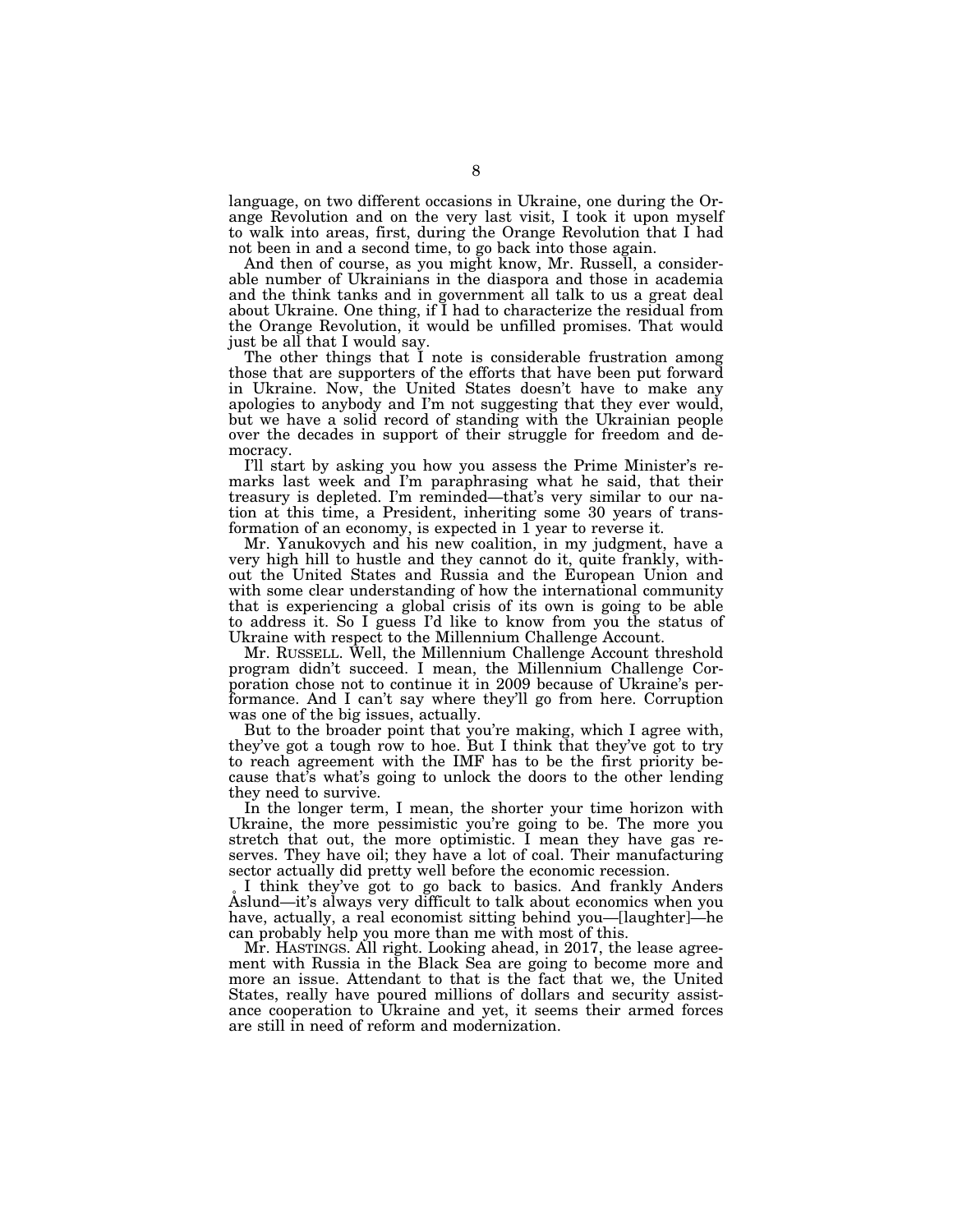So I guess, do we still look to try and bring them into NATO? What's your take on the Black Sea as it pertains to Mr. Yanukovych? And what are the substantive benefits of our security cooperation with Ukraine beyond just building our relationships?

Mr. RUSSELL. Well, I think that defense and security cooperation is a key part of our relationship. I think you're right that there's a lot more to be done, but at the same time, I mean, this is a country where you now have civilian control of the military. You have an all-volunteer officer corps. They've made some key reforms that they've got more to do.

I know our own military finds them very enthusiastic and good to work with and they have an interest and we have an interest in seeing them become a net contributor to global security. They still have a pretty good-sized presence among peacekeepers in Kosovo.

They've contributed to Iraq and Afghanistan and other U.N. peacekeeping missions and NATO missions and I think that's what's in it for us in the longer term. The question you posed about the Black Sea fleet; I don't know what they're going to do, but what we support is Ukraine's independence and territorial integrity and their right to make their own foreign policy choices. So whatever they do, we would support something that obviously, they freely enter into.

Mr. HASTINGS. The last couple of questions that I have deal specifically with what your sentiments are at this time and what the administration, if anything, is picking up—if anything—regarding Kyiv's desire to have a Euro-Atlantic integration. Is that still viable? I heard you say that the new President's first visit was to Brussels, but I hasten to add that his second visit was to Moscow. And so where they'll go with—[laughter]—Ukraine at this point?

Mr. RUSSELL. Well, I think our approach as far as NATO is that Mr. Yanukovych has said he wants to continue practical cooperation. There's a lot that needs to be done, and can be done through the NATO-Ukraine Commission, through the Annual National Programme they have with NATO and all these good things for a more modern, more professional military and defense establishment. And I think they're worth continuing no matter what they choose to do on the larger question of NATO membership.

I think with European integration, it's pretty clear that Mr. Yanukovych has already talked about a free trade agreement with the European Union and liberalization of their visa regime. And again, all of that's going to require some changes we've been talking about toward meeting European Union standards.

I think there's—in some ways, not much choice. I mean, they want to become a modern, prosperous nation and that will require being part of the international community in a different way than they were in the past century.

Mr. HASTINGS. Well, you have a rather considerable portfolio, but as it pertains to Ukraine, two of the neighbors that are also in your portfolio, Belarus and Moldova—I'll leave Russia to the side because I know that's overarching. But just as it pertains to Belarus and Moldova, what do you see for the future of Ukraine relations with those two countries?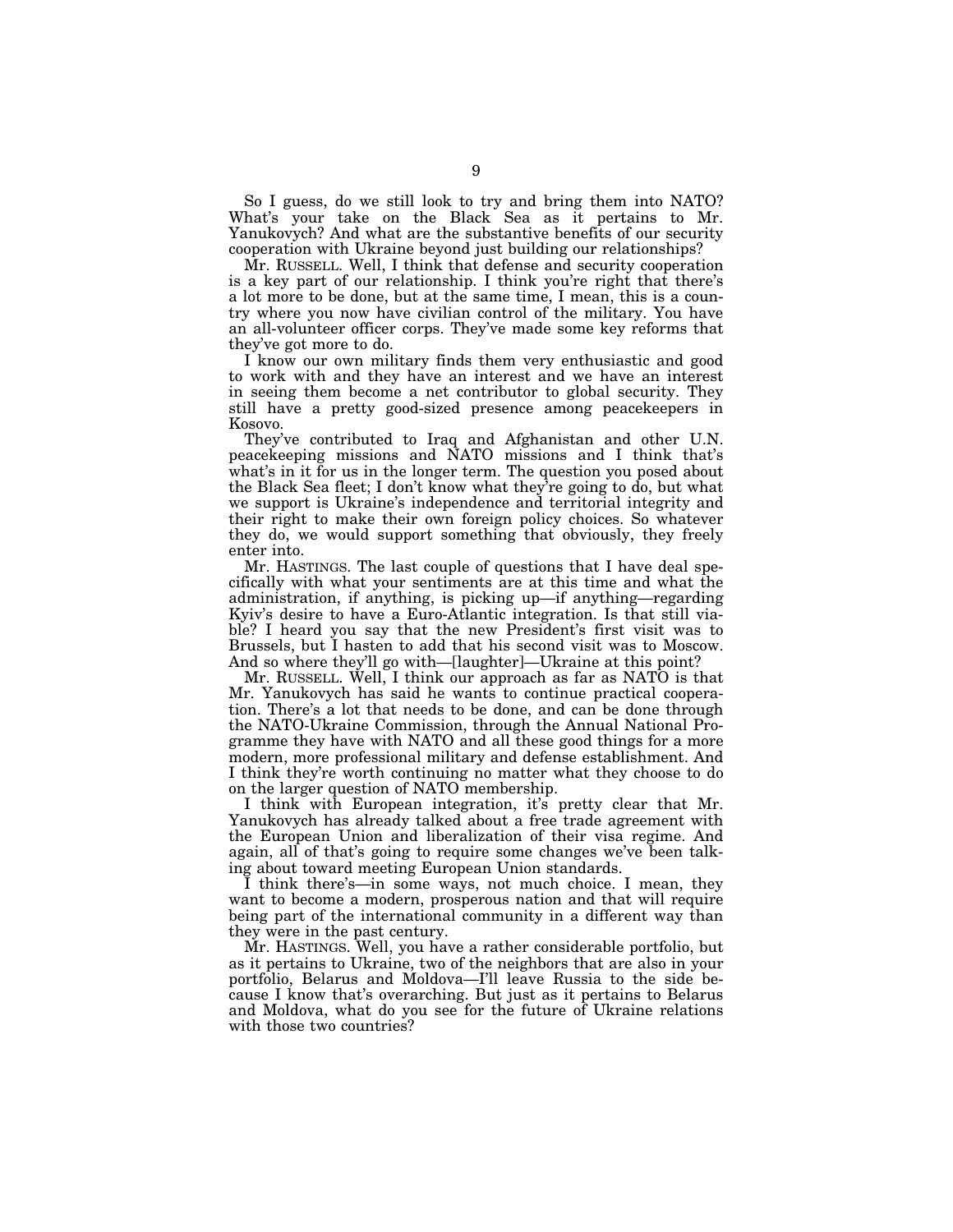Mr. RUSSELL. Well, I mean, we hope to see a good relationship in Ukrainian bilateral relations with both of those countries. Moldova has had quite a change in its own government, bringing in a new coalition that's committed to European integration as its foreign policy and to rule of law and democracy at home, which we see is a very, very good and welcome development.

Ukraine can help to support that. There's some basic issues about delineation of the border between the part of Moldova that is Transnistria and Ukraine—Ukraine also plays a role in the fiveplus-two talks looking at a settlement to this longstanding frozen conflict. So they can do quite a bit there.

Ukraine's always had a reasonably good relationship with Belarus. As you know, the United States—Mr. Cardin knows from his recent trip there—we have some real issues in our own relationship with them and we would hope that Ukraine's relationship would help to push toward a more open system there and make some small steps toward a more open, pluralistic government.

Mr. HASTINGS. Right. Well, finally, Mr. Chairman, time won't permit us to explore the importance of Poland in all of this as well, so I'll just leave that to the side. But let me offer what I think are two things that help in our developing better and building better relationships with countries.

And it's not ignored, but not enough emphasis is placed on cultural and educational exchanges. And as policymakers, Senator Cardin, my dear friend and Co-Chair of this Commission and I have been active in pursuing funding in that arena. But I believe Ukraine would benefit greatly by large student exchanges and cultural exchanges. They have so much to offer and in that regard, it would be helpful if we were to participate.

Now, let me be a little more precise and I'll stop right here. If I had to make a bet on where 19- and 20-year-olds are going to go to college, that can with the support of their families or however they manage to do so, I'll bet you Russia is going to do more in the education arena having them come to Russia than we are having them come to America. I'll stop right there.

Mr. CARDIN. Well, Congressman Hastings, thank you very much for those observations. I would just observe I think the two greatest challenges will be for Ukraine as to whether it really can establish itself as an independent democracy in that region, which is our goal and being able to establish relations with all of its neighbors, including to the West. And second, whether it can deal with corruption.

We've mentioned this a couple times, and the Millennium Challenge grant is a good example. We just completed a hearing in the Senate Foreign Relations Committee with President Clinton and Bill Gates who are involved in two major foundations that provide international assistance. And I was very impressed with their commitment on accountability in making sure the funds do not get sidetracked to help finance corrupt activities.

We are looking at a change in our foreign assistance programs and accountability's going to be part of that. So Ukraine is a developing democracy that is—needs an independent economy and they will have an independent economy, but it will not happen at the pace that they want if they can't get corruption under control.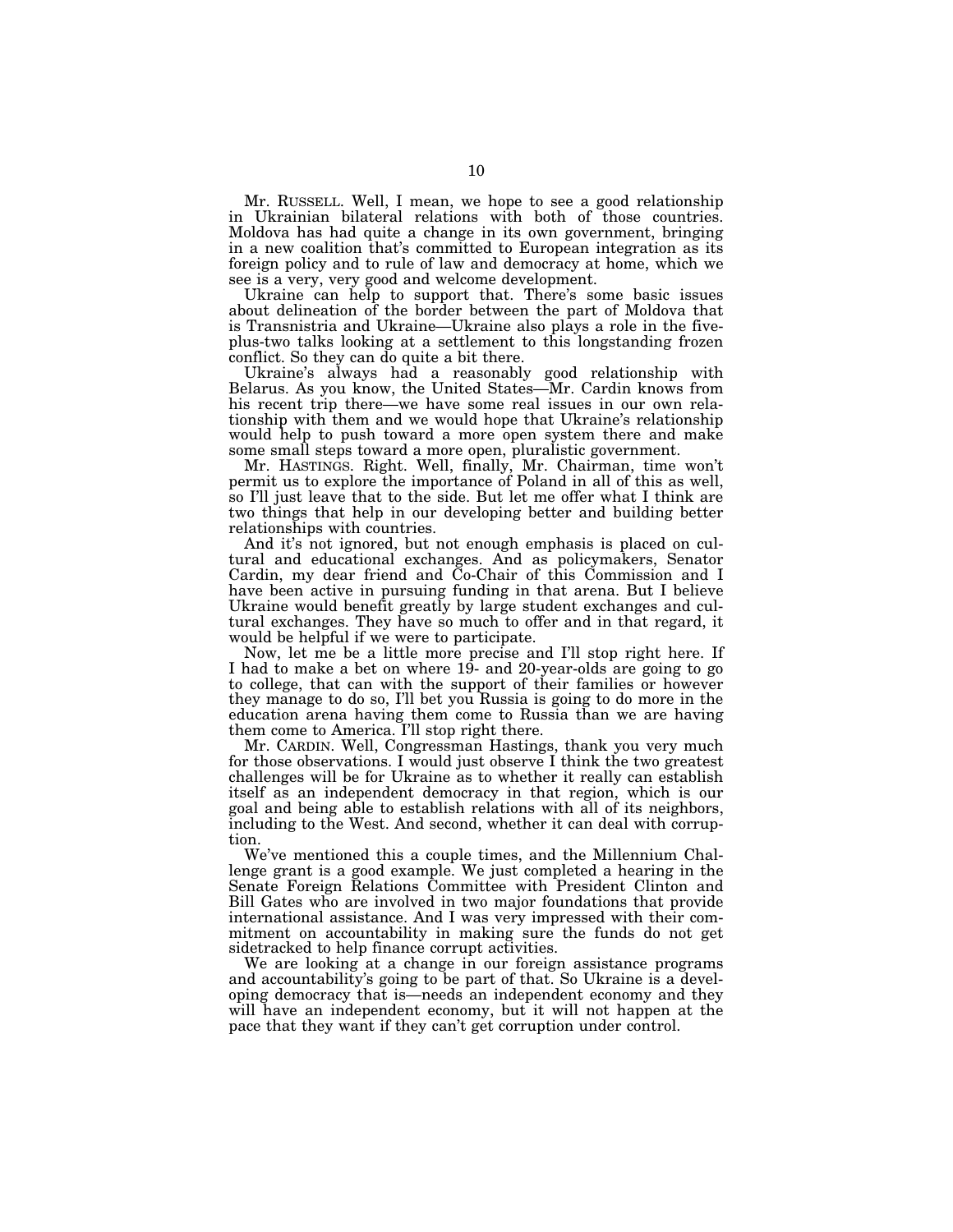So I think those two issues are critically important as we watch Ukraine. And I agree with Congressman Hastings. We need to look at its relationship with other countries; whether Moldova or Belarus, Ukraine can play a very important role in the development of other countries in transition in that region.

So I think it's in all of our interests to continue our focus on Ukraine and just observe with a great deal of, I think, optimism, the recent elections being the expression the people of Ukraine as to the future of their country. And we certainly are impressed by the new government's ability to form under very challenging circumstances. Thank you, Mr. Russell, for your testimony.

Mr. RUSSELL. Thank you.

Mr. HASTINGS. Thank you, Mr. Russell.

Mr. CARDIN. I would want to observe that the Ambassador for Ukraine had planned to be with us. He has taken ill. He must have similar children that you have. [Laughter.] And maybe more in number, so he's maybe more severely impacted. We're very pleased to have two distinguished experts on Ukraine for our second panel.

Damon Wilson is Vice President, Director of International Security Programs at the Atlantic Council. Mr. Wilson previously served as Special Assistant to the President and Senior Director of European Affairs at NSC. We're among his many responsibilities. He coordinated interagency policy in support of Ukraine, including during the Orange Revolution. Mr. Wilson also served in a variety of other governmental positions at NSC and State Department including as Chief of Staff at the U.S. Embassy in Iraq.

Anders Aslund is Senior Fellow at the Peterson Institute for International Economics and has been deeply engaged with Ukraine since 1985. Previously, Dr. Aslund was Director of the Russian and Eurasia Program at the Carnegie Endowment and is the author of nine books, including ''How Ukraine Became a Market Economy and Democracy.'' And he has a copy here, willing to sell it, I assume. [Laughter.] We have extra copies that we'll make available.

Mr. ASLUND. Free copy.

Mr. CARDIN. Thank you. We'll start off with Mr. Wilson.

Mr. WILSON. Thank you very much, Mr. Chairman, Mr. Co-Chairman.

Mr. HASTINGS. Press that button, Damon. See if it's on.

#### **DAMON WILSON, VICE PRESIDENT, ATLANTIC COUNCIL**

Mr. WILSON. Oh yes, thank you. Thank you, again. I'm honored to speak to you today about our relationship with Ukraine. I want to thank the Commission for the role that it's taken in helping to raise the spotlight in Washington on the issue.

Mr. HASTINGS. I apologize to you, but some of the people in the back are still having difficulty hearing. Is that red light on, on that mic?

Mr. WILSON. It's hard to see. Yes.

Mr. HASTINGS. All right. There, you're better now.

Mr. WILSON. All right, is that better?

Mr. HASTINGS. Yeah.

Mr. WILSON. All right. I want to thank you, again.

Mr. CARDIN. That's three thank-you's. [Laughter.]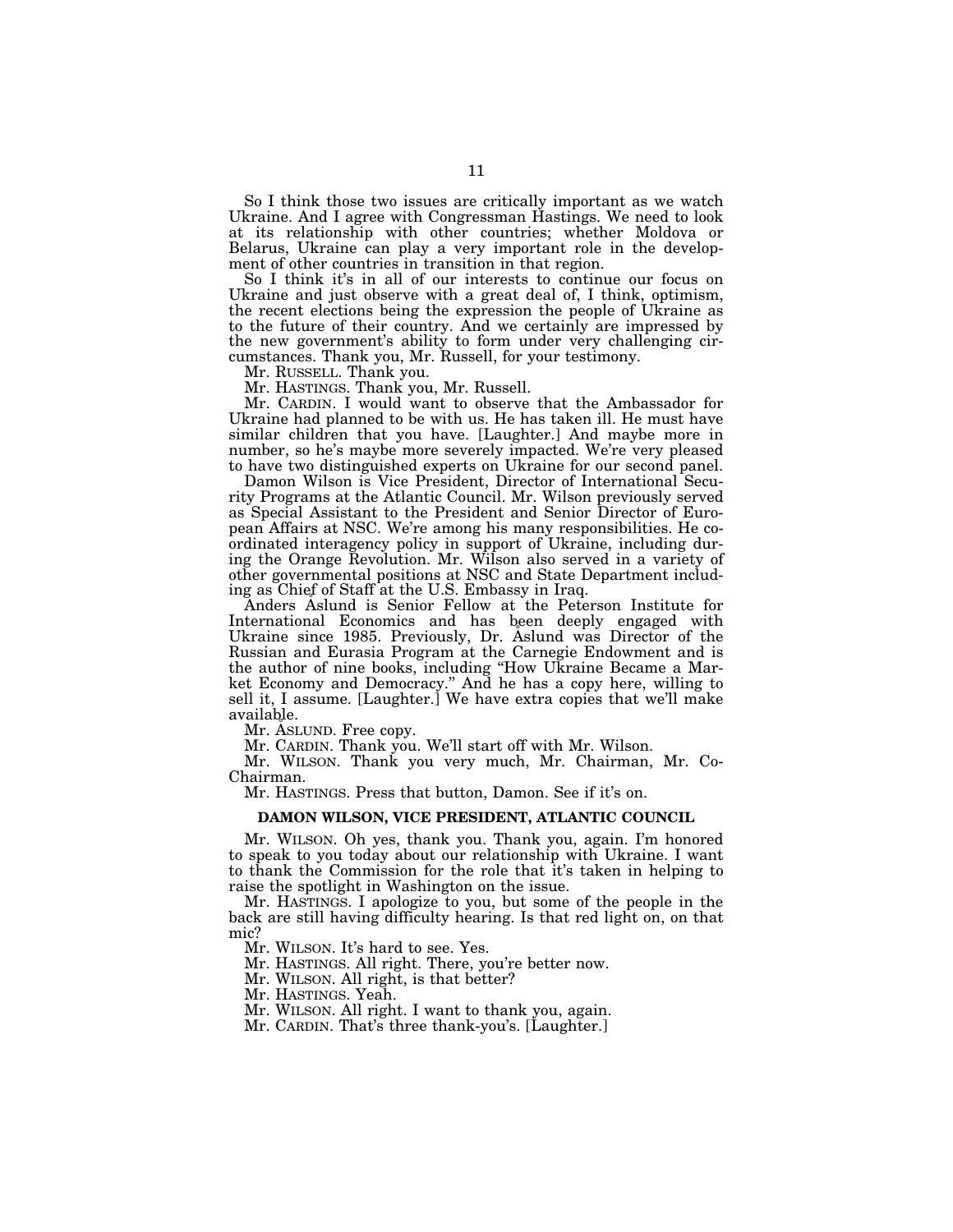Mr. WILSON. Naturally. But I did want to thank the Commission for taking the opportunity to help raise the attention—the spotlight on Ukraine here in Washington. I think that's an important function of the Commission and I applaud that leadership. I also want to thank you, Mr. Co-Chairman, for your personal leadership and the role that you've played in elections in Ukraine over the years. I think that's been very important. I commend my former colleague, Dan Russell, for some excellent testimony.

Today, I'd like to underscore why the issue of Ukraine should matter in Washington, outlining key benchmarks against which to judge the policies of Ukraine's new President and offer recommendations for U.S. policy. I agree that we should not underestimate what has just happened in Ukraine this year.

This election is a victory for the consolidation of democracy. And yet for most of us that follow Ukraine closely, there is a sense of disappointment. Why is that? First, the leaders of the Orange Revolution failed to deliver for Ukraine that which those protestors on the Maidan were calling for back in 2004.

Second, Ukraine's track record of good elections has yet to translate into a track record of good governance. And third, we've been disappointed by the timidity in the West to continue to support Ukraine. So President Yanukovych, therefore, assumes the Presidency in an atmosphere of pragmatism.

And a sober assessment of Ukraine's prospects is appropriate. However, the vision of a democratic, free-market Ukraine firmly anchored in Europe remains important as it remains a motivator for tough policy decisions in Kyiv as well as in Brussels and Washington. And we must not take this vision for granted.

Why does all of this matter? First, it matters for the quality of life of Ukrainian citizens, but it also matters geopolitically. In some sense, Ukraine is untethered, if you will. Its future is not certain. Although it is an ancient nation, it is a young state. The history of conflict in Europe is about uncertainty in the space between Germany and Russia.

And this would not matter if the Russia of today had evolved and changed to become like the Germany of today. But Russia has not. Ukraine's statehood remains fragile. If Ukrainian democracy continues to succeed and helps produce good governance and economic growth, it will serve as a powerful example in a region that desperately needs positive examples.

And that is why Russia has a strategy, which in some terms essentially is rollback. This strategy had been well articulated by Russia's leaders, including President Medvedev's declaration of privileged interests—the commitment to protect Russian citizens wherever they may live—as well as in Russia's new security strategy. In contrast, I'm not convinced that either the West or Ukraine itself has a very clear strategy about the way forward.

So let me first address Ukrainian policy, as what President Yanukovych does will have more of an impact on Ukraine's place in the world than any outside actor. He's off to a good start with an early visit to Brussels followed by one to Moscow. He's outlined his four top priorities of EU integration, returning good neighborly relations with Russia, developing relations with Ukraine's neighbors and pursuing strategic partnership with the United States. I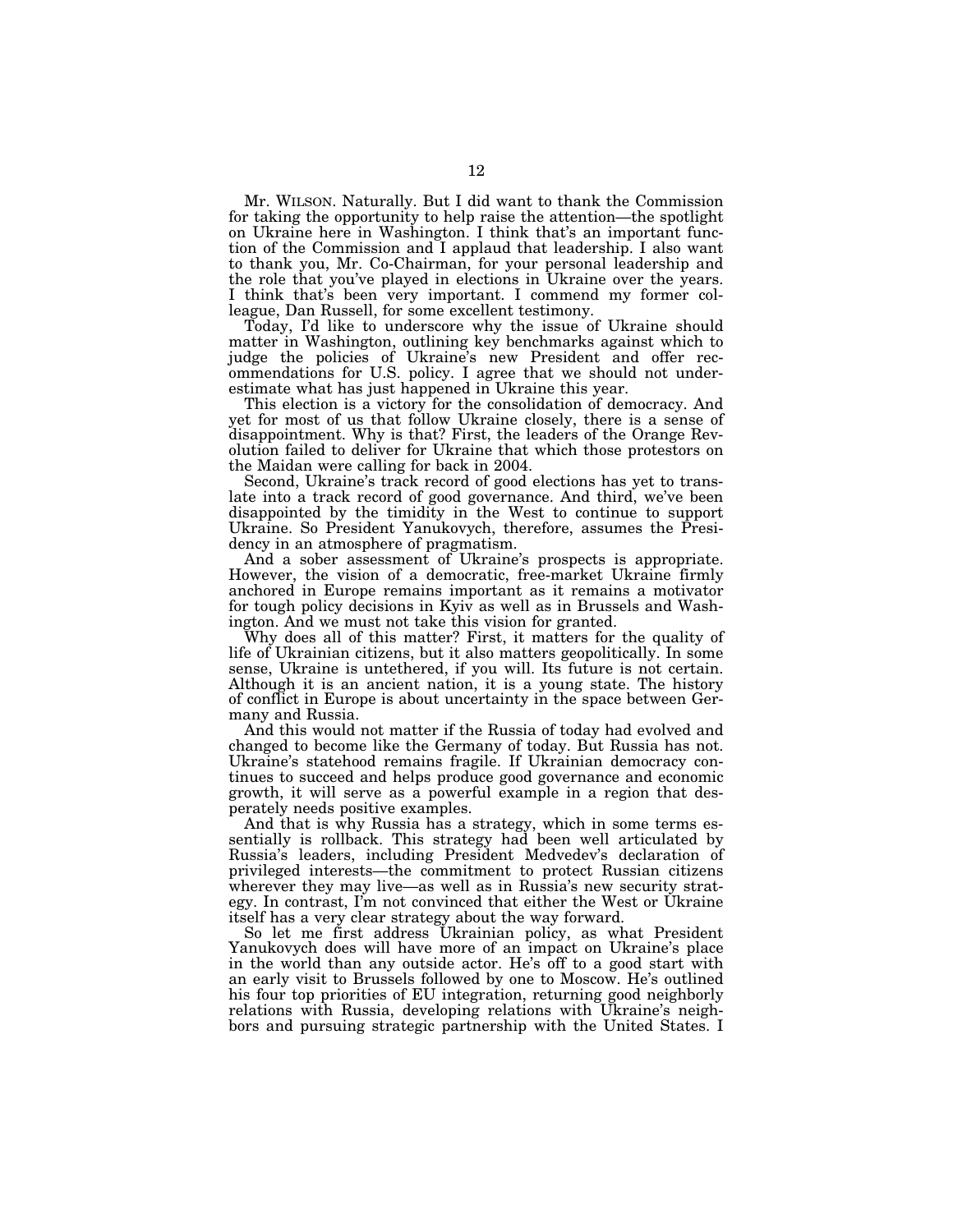think as we look forward, we should judge Ukrainian policy by several benchmarks.

First, Russia—how does Kyiv manage its relationships with Moscow? A stable and positive bilateral dynamic requires Ukraine to behave as and be treated as a sovereign, independent actor. Key issues include whether Yanukovych maintains a non-recognition policy toward South Ossetia and Abkhazia and whether he opens the door to an extension on the Black Sea fleet in Sevastopol.

Energy security—Russian interests have been keen to gain control of Ukraine's energy structure. Will Yanukovych agree? If he believes energy is a national security issue as I do, the new government would pursue a serious energy efficiency strategy.

International economics—The government's handling of the IMF will be an early test of its credibility. I'll leave the details of this to Anders, but similarly, a key question is how Yanukovych handles the common economic space with Russia? Does he do so in a way that negatively impacts Ukraine's WTO membership or the prospects for a free trade agreement with the EU?

Regional relations—Does Ukraine use its regional weight to support Moldova and a resolution of Transnistria? How Yanukovych handles ties with Belarusian leader Lukashenka and Georgian President Saakashvili will offer insights into the regional role that Ukraine will play, as well as the role that it wants to assume within Guam.

The European Union—Will Yanukovych press as hard to grow Ukraine's bilateral ties with the EU, as well as take advantage of the Eastern Partnership? A free trade agreement and visa liberalization are key practical steps which would help Ukrainians actually be Europeans and move the country toward Europe.

Nonproliferation—Ukraine had a spotty record of nonproliferation under then-Prime Minister Yanukovych. Will Ukraine's arms sales track record continue to improve given the economic interests at stake?

And finally NATO—NATO is clearly not at the top of the agenda, nor should it be. But NATO-Ukraine relations do need to be on the agenda. Yanukovych, in fact, had a track record as Prime Minister of advancing NATO-Ukraine ties. So while the window has closed on rapid movement toward NATO, both sides should ensure that there is substance to underpin the NATO-Ukraine Commission. As NATO is a demand-driven bureaucracy, the signals from Kyiv will determine the substance.

I believe it is an imperative to maintain the credibility of the historic Bucharest summit decision that Ukraine will become a member of the alliance. If we look back in 5 to 10 years and the Bucharest decision is seen as hollow, there will be damaging implications for the alliance's credibility, as well as for Ukraine.

In the face of Russian opposition and genuine divisions within Ukraine, some have argued that we should aim for Finlandization of Ukraine—independent, but not part of any alliance. When applied to Ukraine, these analysts imply that big powers taking decisions about Ukraine's future—I believe Ukraine must be in a position to determine its own future, including whether to pursue any membership in any alliance.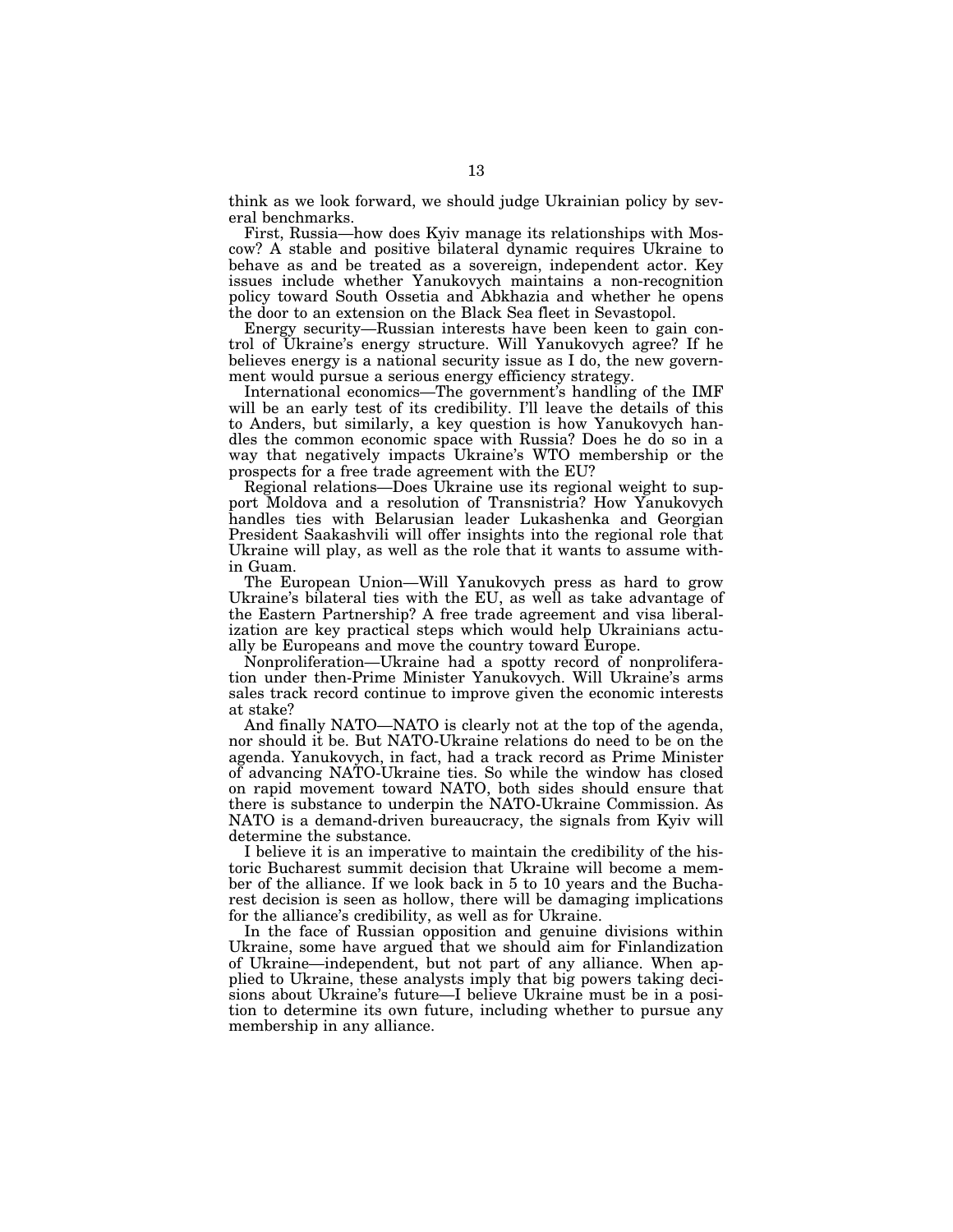These issues provide benchmarks against which we can judge the new government. I have modest expectations, but do believe that Yanukovych can deliver on his campaign pledge to move—continuing moving Ukraine toward Europe. His early visit to Brussels and his reception in Brussels are good signs.

Yet the most important factor to achieve this foreign policy goal is what the government does domestically. Yanukovych's reception in Western capitals will be determined by whether he governs effectively, protects democratic advances, stabilizes and grows the economy and ensures Ukraine is a reliable energy partner.

In terms of implications for U.S. policy, I'm not convinced that the West as a unit yet has a coherent strategy, although Vice President Biden's visit to Kyiv last year helped lay out excellent principles for U.S. policy. We cannot afford to put Ukraine on the backburner or accept the argument that U.S. engagement is somehow provocative to Moscow. We should not accept the argument that Ukraine is messy or too divided as an excuse to not engage.

While changes in Ukraine are unlikely to be decisive in the next few years, the trend lines could take Ukraine further away from rather than closer to Europe. And we do not want to look back at Ukraine's next election and wonder what happened. So Mr. Chairman, as part of my effort to outline a way ahead for U.S. policy toward Ukraine, I offer six recommendations to conclude.

First, be in the game. Ukraine is in play and we need to engage and be present. The appointment of John Tefft as our Ambassador and the visits by Vice President Biden, National Security Advisor Jones and President Obama's congratulatory call to Yanukovych are key steps in this effort. This high-level outreach should continue.

Second, articulate a vision. We need to recommit to building a Europe whole and free, energizing the bipartisan tradition behind this vision and making clear that Ukraine has a place within this vision, as does Russia.

Third, maintain funding. We need to protect our funding for transition in Ukraine, as the Freedom Support Act model of graduation no longer applies in Europe's East in my view. Higher per capita GDP does not necessarily translate into a democratic Ukraine anchored firmly in Europe.

Fourth, reach beyond leaders. Unfortunately, Yushchenko was a failure. Yanukovych is unlikely to bring decisive change. We therefore need to ensure that our relations with Ukraine extend beyond leaders. We should place emphasis on developing next-generation leaders, ties with the Rada, engaging the regions and fostering people-to-people ties.

Fifth, push energy efficiency. The United States and Ukraine need to get serious about working with European partners to support energy efficiency in Ukraine as a national security strategy.

And sixth, enhance military-to-military ties. We must ensure that close military-to-military ties continue and are backed with funding from foreign military financing and foreign military sales and we must push back when Russia tries to portray military cooperation with Ukraine as provocative.

In the wake of Ukraine's election, Yanukovych is now President and his party leads the government. Now is the time to move be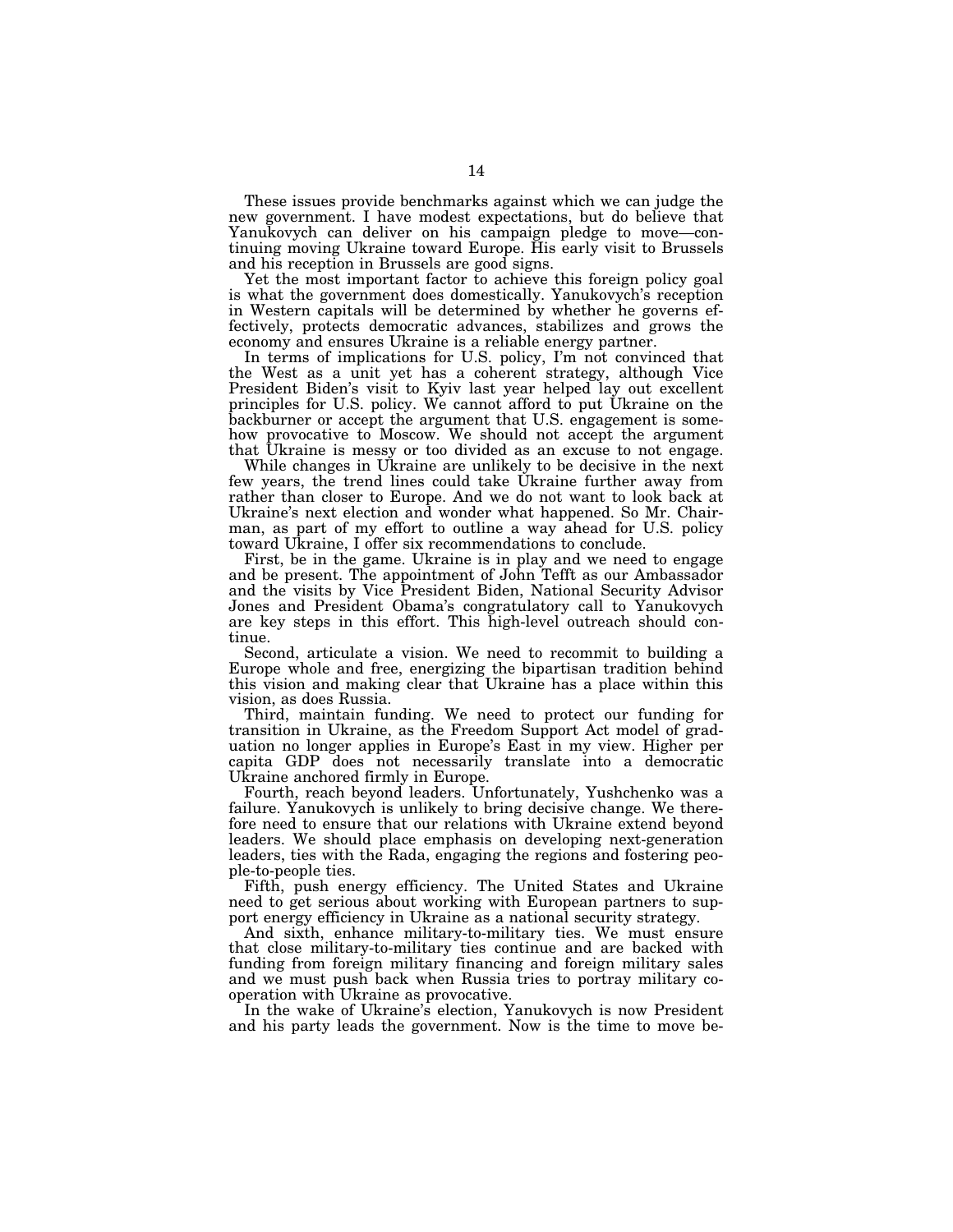yond stalemate. Just as much as we hold Kyiv to that standard, we must hold ourselves to that standard. Thank you, Mr. Chairman, Mr. Co-Chairman. I look forward to your questions.

Mr. CARDIN. Mr. Wilson, thank you for your comments. Dr. Aslund?

#### **ANDERS A˚ SLUND, SENIOR FELLOW, PETERSON INSTITUTE FOR INTERNATIONAL ECONOMICS**

Mr. ASLUND. Thank you very much, Mr. Chairman. And I would very much like to thank you for this opportunity to speak on a topic that I consider very important: how Ukraine should move beyond the stalemate—as you so rightly have put it in the headline in the sphere of economic reform. I leave the political aspects to Dan Russell and Damon Wilson and just want to concur with their statement and I'll focus entirely upon the economic aspects.

Ukraine has established an open market economy with predominant private ownership. And from 2000 to 2007, the country had an average economic growth of 7.5 percent a year. But then came the global financial crisis and last year, GDP fell by no less than 15 percent. And this shows partly that Ukraine is part of the world economy but it also shows that it's not performing up to its potential. Its big problems, as you pointed out, Mr. Chairman, is pervasive corruption and poor business environment. And the question today is what and how can be done about it?

I co-chaired an independent international expert commission that has done a report on what the new government should do during its first year in power. We call it, ''Proposals for Ukraine 2010: Time for Reforms.'' And our contention is that Ukraine today has a unique possibility to move ahead because a new Presidential election with a new government is always a good time to take reform. And on top of that, if you have been badly beaten by an economic crisis and are coming out of it, then you can act.

And our three main conclusions to put it first is that Ukraine needs a new capacity for economic reform. Second, a clear prioritization of what the top priorities are so that they are really carried out. And third, it needs to utilize international organizations as lighthouses or anchors to guide its reforms.

So let me start with the first point. Ukraine needs to establish a new capacity that is independent of the agencies to be reformed. We recommended the creation of the reform commission at the cabinet of ministers headed by a powerful Deputy Prime Minister, such as Deputy Prime Minister Sergei Tigipko has now been appointed. The reform commission should have its own budget and a single goal to decide and implement reform. This must come from above.

At the same time, President Yanukovych has now formed a reform committee at the Presidential administration that he chairs himself. And he did set this up on the second day of—his second day in office. And he has also appointed the first deputy head of his Presidential administration, Iryna Akimova, who's an outstanding economic reformer, to be the executive secretary of his reform.

Second point is that Ukraine needs to have clear reform priorities. And the short of it is that they must improve the effective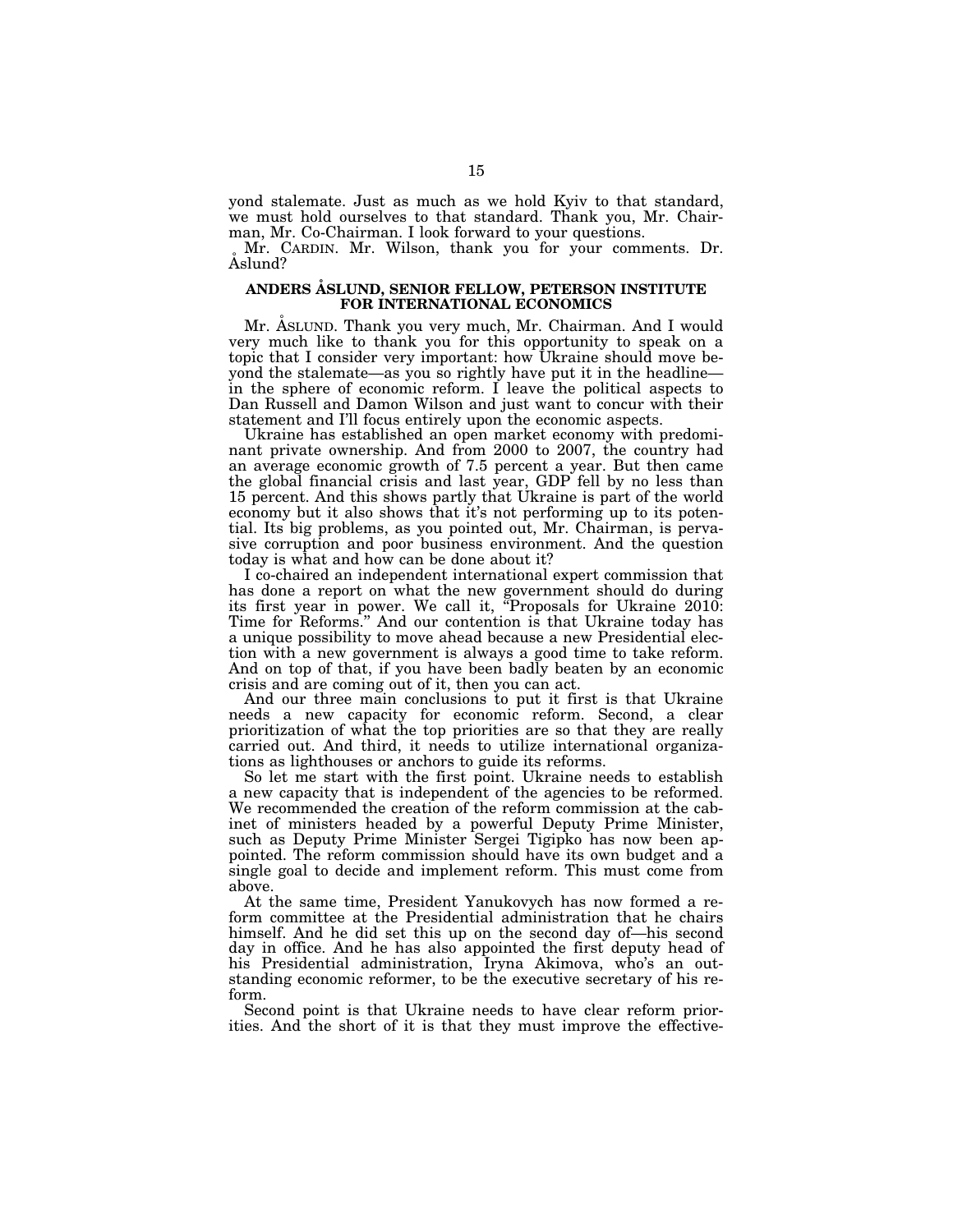ness of a state, achieve financial stability, allow private enterprise, the freedom of the market and make social policy more effective.

And the government has adopted a coalition program that is already out which is called "Stability and Reform." By and large, all the bullet points in this program are the right ones. But of course, they are bullet points rather than clear plans. So this looks promising. And it—to a considerable extent—it reflects the views of our Commission.

The problem in Ukraine so far has not been what should be done. There's a broad public consensus. The question is if it should be done and who should do it. There's always a reason not to do things.

And therefore we think that as everybody here has expressed today, the United States, the IMF and other international organizations need to help Ukraine to break through this political logjam, which is very much created by the interests of corruption. And naturally the United States should engage in the promotion of reforms that are beneficial for Ukraine's future governance and economic welfare.

To summarize our Commission report, we've found 10 top priorities for this year: First, carry out gas reform. That's vital. Second, make the national bank of Ukraine independent to give a proper basis for the banking system. Third, move toward inflation targeting with a floating exchange rate to stop future high inflation. Fourth, cut public expenditures. There's no way to run a country with a budget deficit of 8 to 10 percent of GDP in budget deficit.

Fifth, undertake comprehensive deregulation of enterprise capital—this red tape. Sixth, conclude a European association agreement, which would include a deep and comprehensive free trade agreement. Seven, get privatization going again. Eight, legalize private sales of agriculture land. Nine, adopt a law of the public information to fight corruption. And 10, complete the modern commercial legislation.

And all these measures are truly vital and they can be implemented within a year. In most cases, they're already draft laws lying ready to be adopted. And if I should pick a—point out one thing that is absolutely key, that's the gas reform. Currently Ukraine subsidizes the import of Russian gas to the tune of 3 percent of GDP each year, which makes no sense whatsoever. And this has to be changed.

As Dan Russell in particular pointed out, the IMF will be the key in this process. The IMF will go out and start negotiating a new agreement very soon indeed. And it will contain a gas reform and sensible macroeconomic polices. And of course, the European Union is also currently negotiating a substantial association agreement and it is also involved in the gas reform.

The role of the United States here as the biggest shareholder in the IMF is, of course, push the IMF in action as Dan Russell spoke about. And the U.S. also should engage in the gas reform. I think that Congressman Hastings mentioned something very important. Ukraine needs a new, broader educated elite. And therefore, I think that the United States should offer hundreds of student scholarships for Ukrainian scholars to come to this country. Let me thank you with these words.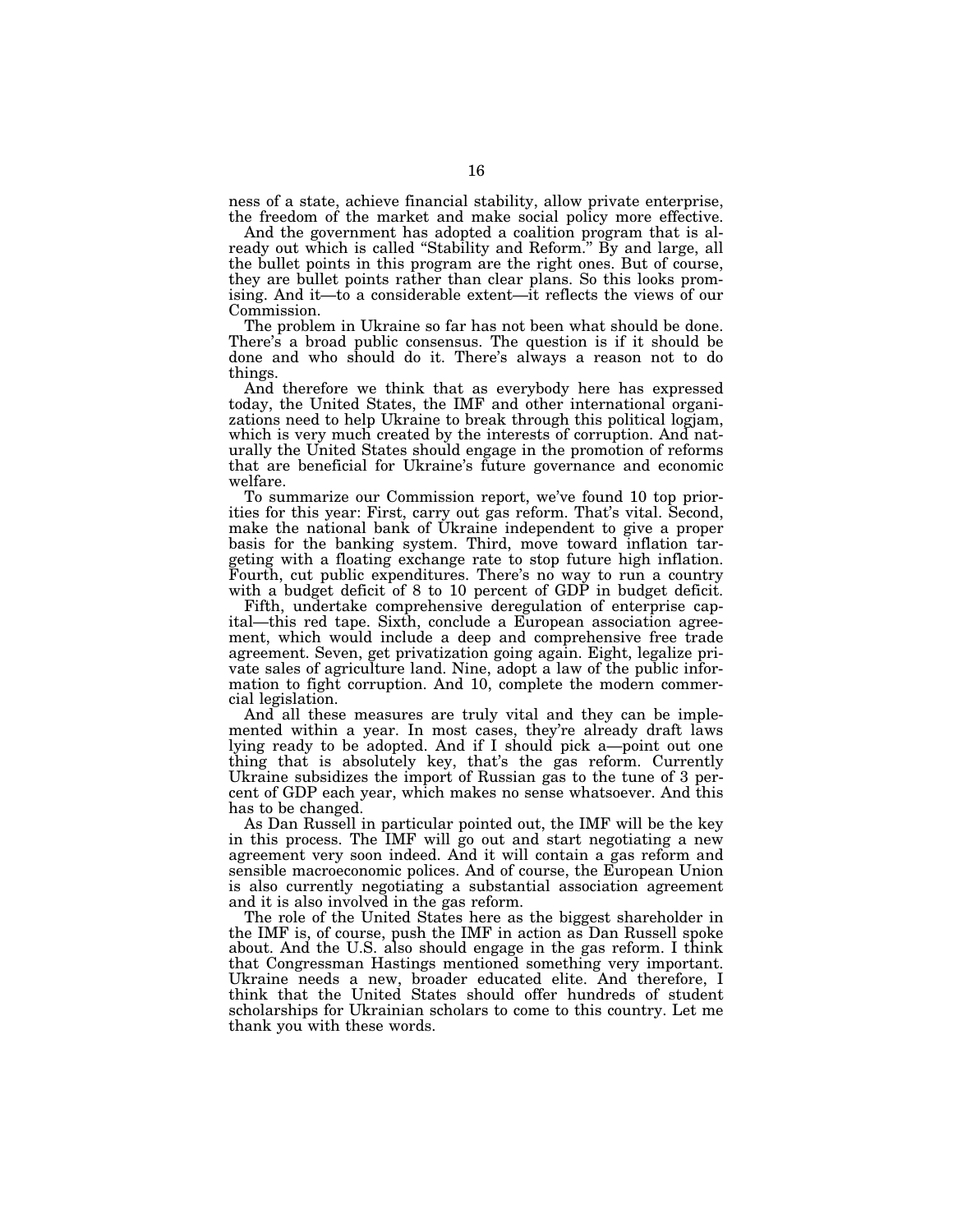Mr. CARDIN. Well, let me thank both of you for your testimony. It was very specific on benchmarks and recommendations. I think that's very helpful to us, but I hope it's helpful also to Ukraine. I think that your lists there, particularly on benchmarks, Mr. Wilson, and recommendations, Dr. Aslund, were both very helpful to us.

So let me start off with Mr. Wilson if I might and try to pose the question as to what you think Russia—[laughter]—will be doing in regards to the new opportunities in Ukraine. Congressman Hastings mentioned that the issues of stronger exchanges between the two countries, whether its students or else-wise, that I think many of us in the West thought the history between Russia and Ukraine would serve the East—would serve the West well in building a strong relationship with Ukraine.

But looking forward, it's going to be based upon a mutual interest going forward. And Russia certainly has the geographical advantage over the West in developing a closer tie with Ukraine. Now, again, I personally believe that the United States needs to develop a closer relationship with Russia, so this is not saying this in a hostile sense. But trying to figure out the policies for the United States—how should we anticipate Russia's response to the opportunities in Ukraine?

Mr. WILSON. That's right. I think you're absolutely right. Ukraine and Russia should be expected to have good relations. There's every expectation that that should be the case. I think Russia and Russian leadership have learned some lessons in Ukraine. In 2004, then-President Putin overplayed his hand with pretty an outright, overt endorsement of candidate Yanukovych at the time for President.

And I think that actually hurt Yanukovych in 2004 because it was heavy handed. And I think the Ukrainian people who are open and receptive to close ties with their northern neighbor saw this as an overt effort to manipulate their political process and didn't like that, responded to that.

I think it's been interesting to watch over time the way that Moscow has related to Ukraine. In some respects, it become somewhat disenchanted with Yanukovych as their candidate, if you will, made more of an effort to develop a relationship with Prime Minister at the time—Prime Minister Timoshenko, but dug in a hard line against President Yushchenko.

And I think some of the approach that Russia took over the past years during President Yushchenko's tenure were actually quite dangerous. The letter that Medvedev sent to Ukraine, basically refusing to have an Ambassador until the President was gone, President Putin's challenging of Ukraine's sovereignty at the Bucharest summit, certain activities taking place in Crimea—were downright potentially dangerous, laid the seeds for a potentially dangerous future.

But I think Russia looks at the situation in their view, they think they've had a bit of a victory, but I think it is a tactical victory. In one respect, they've seen the defeat of the Orange Revolution leaders, especially Yushchenko. Remember, Yushchenko actually ran in this election.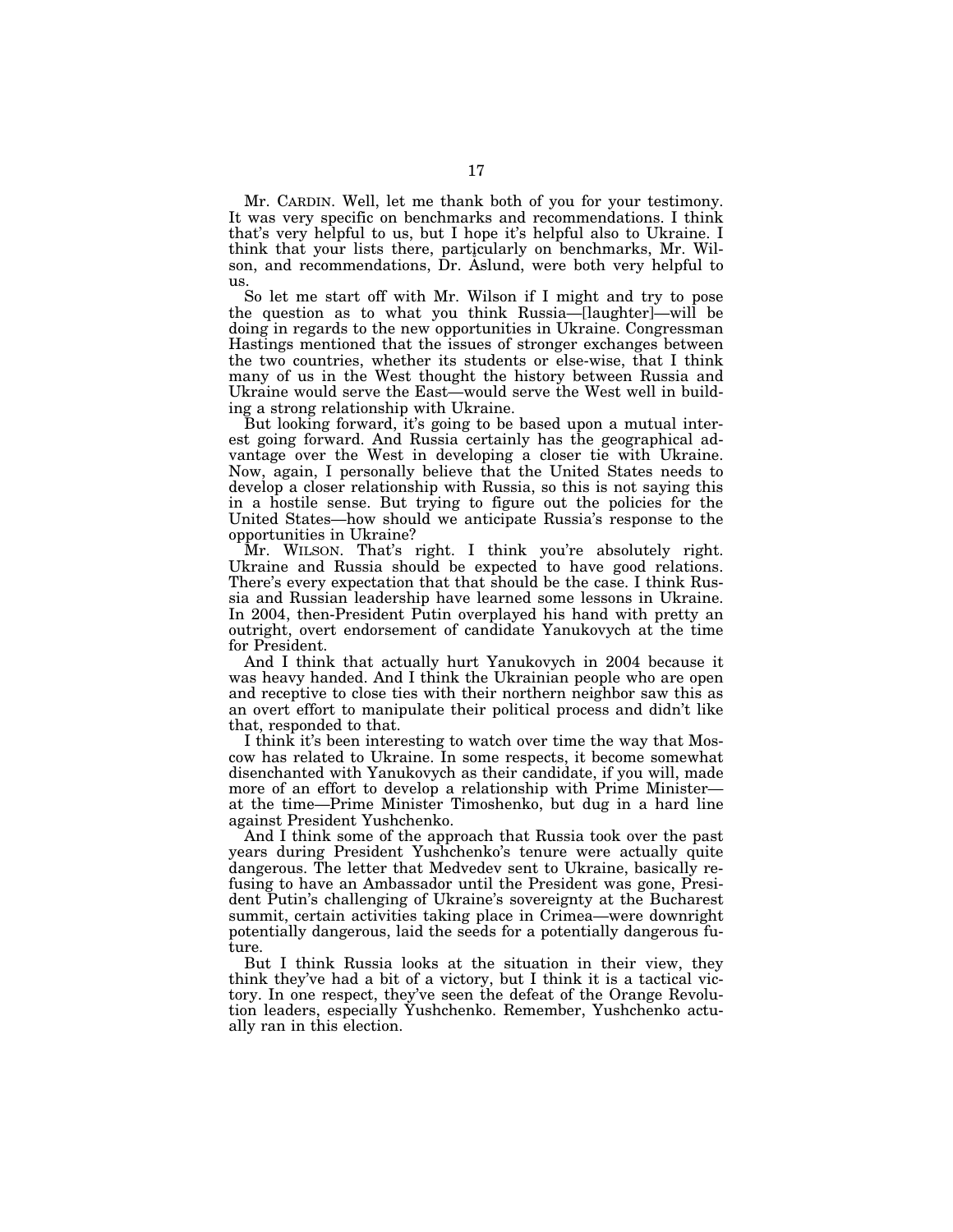If he had been a successful President, he could have had a second term and delivered on a vision which had very much irritated the Russians. He failed. He lost. Now, I don't think Russia had the reason for why he lost. I think he lost on his own merits. But Russia also sees themselves as having succeeded in pushing NATO off the agenda. I do think these are tactical victories because, I think, as Dan Russell began, the principles of the Orange Revolution were not defeated in this process.

So I think it's important to watch this relationship. If Russia tries to exert, if you will, its sphere of privileged interest and expect Ukraine to do things that are Russia's bidding, such as open up the extension of the Black Sea Fleet in Sevastopol, to move on recognition of South Ossetia and Abkhazia—those would be very disconcerting signs. I think, for the moment, we've seen President Yanukovych resisting that type of pressure. He's given a nod toward issue like elevating the status of Russian language in Ukraine but that's a fair issue to have debated with inside Ukraine's polity. And I think the important part of this from U.S. policy is that we need to help support Ukraine as an independent actor, as a sovereign actor.

And we need to be very clear that when we talked about a Russia reset policy, we need to articulate, just as powerfully, the other side of that—that we pursue cooperative relations with Russia but not at the expense of our values of our friend or our friends. And I think when we see or sense this type of pressure on Ukraine, we should work with our European partners to push back and to push back very clearly on Moscow.

Mr. CARDIN. I think your benchmarks are good ones for us to follow because I really do think it's too early to tell not only what Ukraine will do but what Russia will be doing——

Mr. WILSON. That's right.

Mr. CARDIN [continuing.] And how it impacts on U.S. interests. I think it's just something we need to deal with. And I think the energy issue is probably going to be one of the most fundamental. I mean, you raise a very good point about gas prices in Ukraine are unrealistically low, which is having a major impact on their economy because the government subsidizing so much of the cost of energy. And we're not sure what impact this has on market forces. And then put on top of that the interest, internationally, on dealing with global climate change and energy security issues within that region, it is a matter that Ukraine could play a very positive role but it requires reform.

And when you do reform, there're winners and losers. And the current—I'm sorry, Dr. Aslund, if I get involved, a little bit, in politics here but the business leaders' impact in government decisions in Ukraine is well known. So the question is, can they go forward with these market reforms in the energy sector, not just from the point of view of the impact it has on its economy but on its political structure. And will the international organizations have enough impact, IMF, et cetera, in the reform commission's recommendations and implementation. What is your assessment on that?

Mr. ASLUND. Thank you very much. This is exactly the question that I wanted to get because I think that this is the key issue. When the IMF makes an agreement, normally it requires certain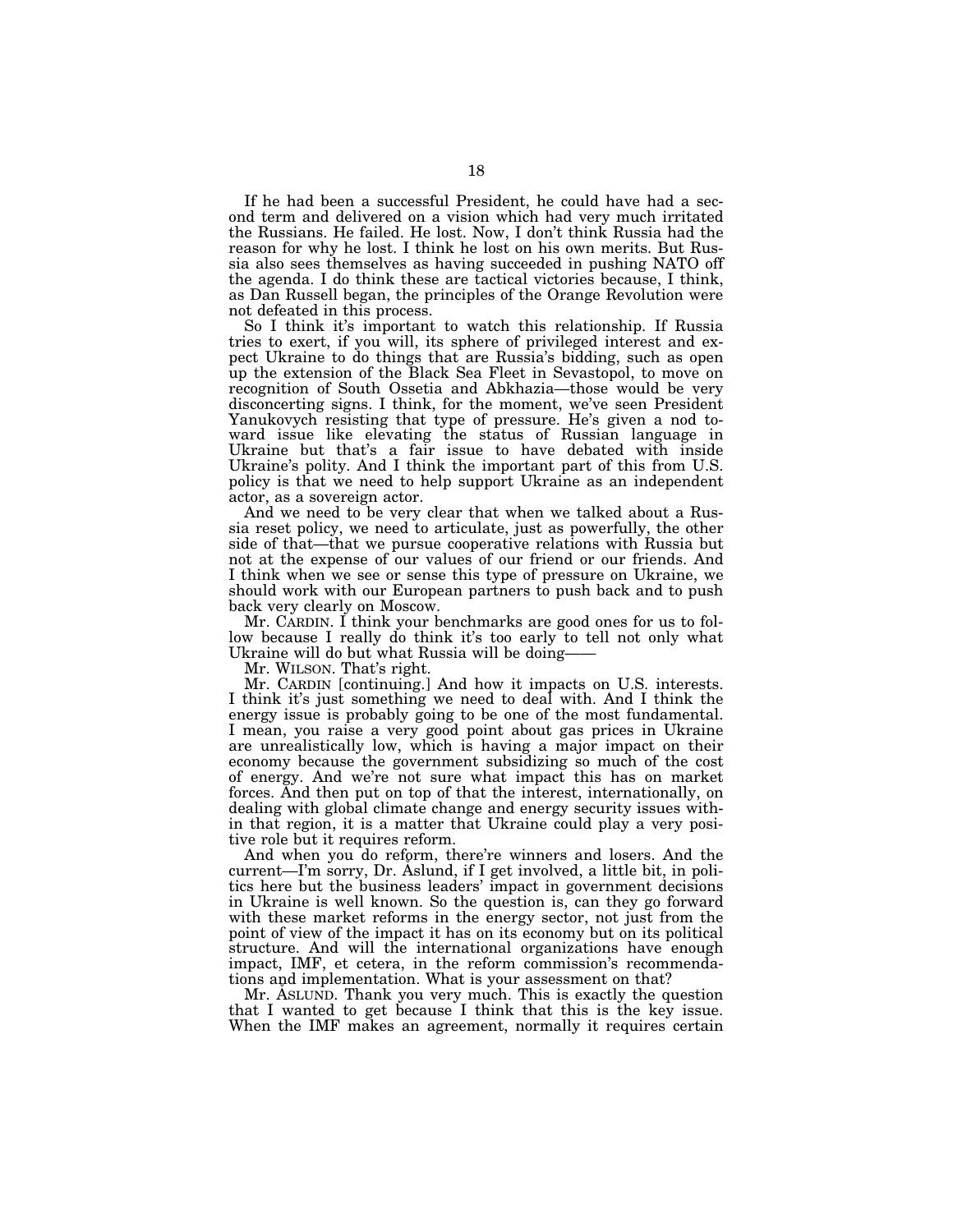prior actions, the natural prior action for the IMF to demand now is that gas prices should be increased domestically before the IMF concludes any agreement. We can discuss how much. My basic view is the faster, the better. And then you provide social compensation for those who are really suffering. Normally, the people are really suffering—they don't use much gas.

So it's not so much you have to pay—from a state point of view, you can save \$3 out of \$4 by raising the prices and giving full social compensation. And I think that the Ukrainian Government is ready for this because they realize that they can't play an old game for too long. And what we are gradually seeing is that these big businessmen, they prefer to be owners of enterprises rather than sit and play in arbitrage, play between low, controlled prices and the free, much higher prices. So I think that this is the time to make the push. And the IMF, the U.S. and the European Union are all highly aware of this. And I do hope that they will hold firm and get that done.

Mr. CARDIN. Thank you. One of you mentioned the fact that I didn't realize that Ukraine has a large coal reserve—which I wasn't aware of. Is there a concern that you might find an increase in the utilization of coal, which could also compromise, then, our global climate change issues and deals with security issues also, as far as the pipelines, et cetera, as part of the way that Ukraine responds to the IMF's desires? Is that on the table?

Mr. ASLUND. I don't think that we should be much worried in this regard. The coal price is half of what it should be and the big states are-

Mr. CARDIN. They're also subsidizing coal?

Mr. ASLUND. Yeah. And there're big subsidies to the coal mines. The coal mine owners say, we don't need any subsidies if the prices are free. So if you have higher coal prices, the consumption will go down. In Soviet times, Ukraine consumed 110 billion cubic meters of gas each year. Now, it's down to 50 billion cubic meters. So just let the market function and you will get the reduction. Ukraine was the most energy intensive economy in the world in Soviet times—even worse than Russia. So therefore, you have huge benefits to get and Ukraine has reduced its emissions enormously and they can do much more and should do much more for their own benefit.

Mr. CARDIN. Well, I thank both of you for your testimony. I think it gives us a yardstick to judge what is happening in Ukraine and it's very helpful for our Commission. I'm going to turn the gavel over to Chairman Hastings. I have a commitment on the Senate floor this morning in about 10 minutes. So to not to be disruptive, I'll give him the gavel and thank you again for your testimony.

Mr. HASTINGS. Thank you very much, Mr. Chairman. And I agree with you that our witnesses were very specific and left very little that needs to be asked. At the very same time, in listening to your testimony I had a couple of takeaways and, specifically, Mr. Wilson, when you commented about the thrust to have a Europe whole and free, and we hear about Ukraine but I think about so many other flashpoints. Two that come to mind most immediately are Bosnia and Kosovo that have, kind of, like dropped off of the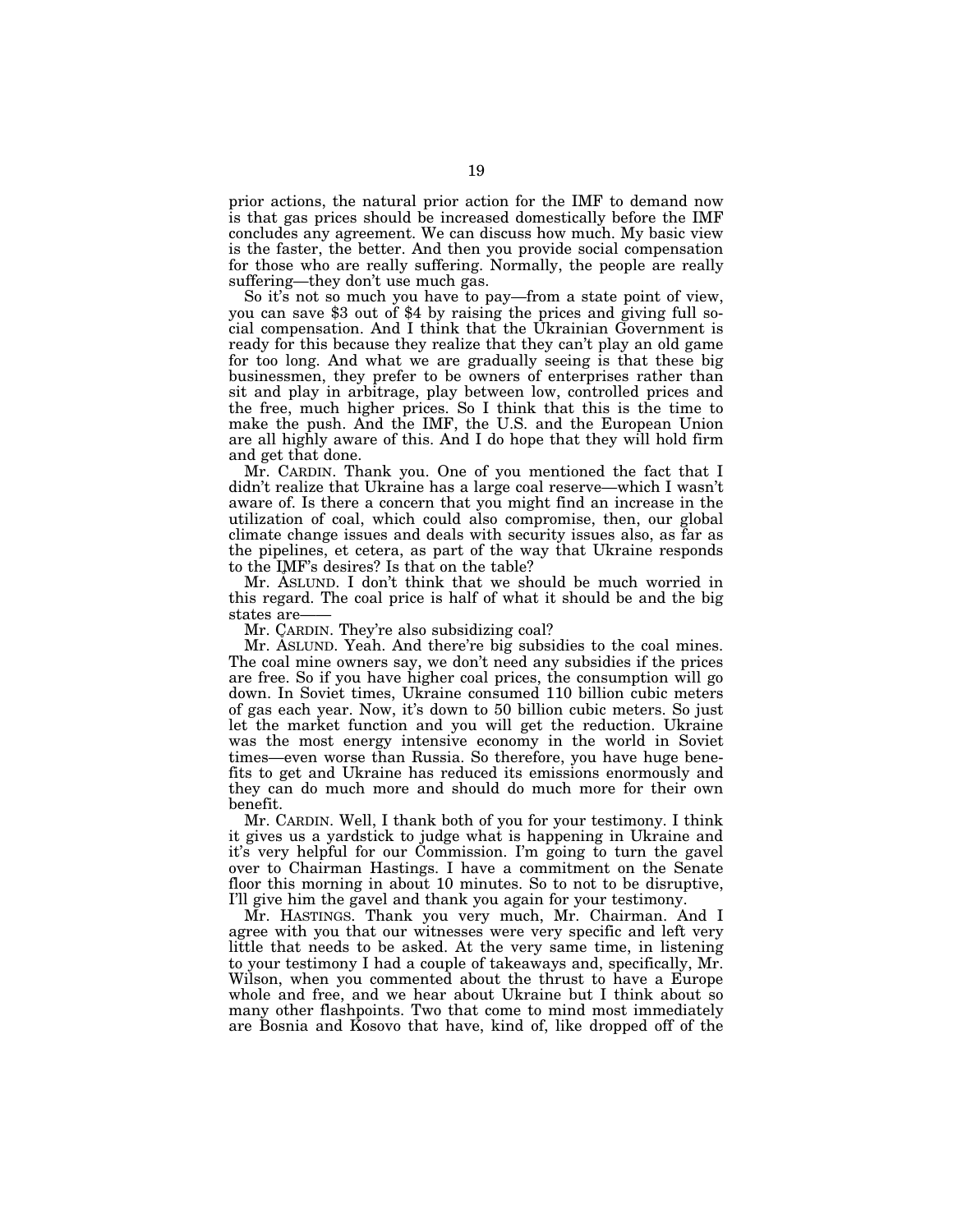radar screen in the minds of most policymakers and a lot of folk in the administration.

And in my judgment, those two areas still pose considerable problems. The global downturn took a heavy toll on a considerable number of the areas of the former Soviet Union. And nearby to all of this are those Central Asian countries that have been laboring under what would be classified as recessionary times for a very long time. And so when you say, Dr. Aslund, right, that this is a unique opportunity to move ahead, as you put it, I wonder how do you move ahead when you don't have any money?

And put bluntly, if you look at the role—and we seem to rely heavily upon the International Monetary Fund, perhaps it would help me—and I'll start with you, well, Dr. Aslund, if you would tell me how that works with Russia as a player? And going even further into that, what tax consequences exist for Ukraine's citizenry and just where would they all find a revenue stream and how would they? Corrupt business persons—and we use that term—I'm always fascinated how we in the United States form a list of corruption and somehow—and I understand how we do that but if I was in another country, and I was looking at what happened on Wall Street the last 20 years, I'd wonder about the United States telling me about corruption. And I really—that's a blunt statement but maybe ours is just organized corruption some kind of way or another.

I'm reminded of a story, people were telling me how bad organized crime was in south Florida—and this is 40 years ago—and at that time, I had been robbed face-to-face with a gun three times, my house had been broken into seven times, I had three cars stolen—two from church—[laughter]—and I said that I wasn't as worried about organized crime as I was disorganized crime—[laughter]—that was about to kill me. So and that's a real true story about my own life and when the Prime Minister so rightly said the other day, Prime Minister Azarov, that the debts that are owed to the population and, in this case, Mr. Yanukovych rightly, as I'm sure Mr. Yushchenko must have as well, said that we're going to take care of you.

Don't worry. We're going to be able to pay you. And then, evidently, Azarov had done his own auditing and learned that he doesn't have anything to pay them with. And so where do they go from here, Dr. Aslund? And then I'll come back, Mr. Wilson, to you on a couple of other matters. I hope there were a few questions in there aside from personal ruminations. [Laughter.]

Mr. ASLUND. Thank you very much, Mr. Chairman. Well, certainly, I will start with one saying, booms are times of corruption, depressions are times of moral rearmament. And therefore, I think, that the crisis now is good. We see the same thing in Ukraine as here. People tolerate corruption much less when the times are bad than when they are good.

Mr. HASTINGS. I hear you.

Mr. ASLUND. And therefore, they want to do something about it. One area that this is very striking is in the red tape of petty corruption in the bureaucracy. Here, there is a strong general sense now in Ukraine, that we must do something about it. And we have seen several countries in the former Soviet Union—in particular,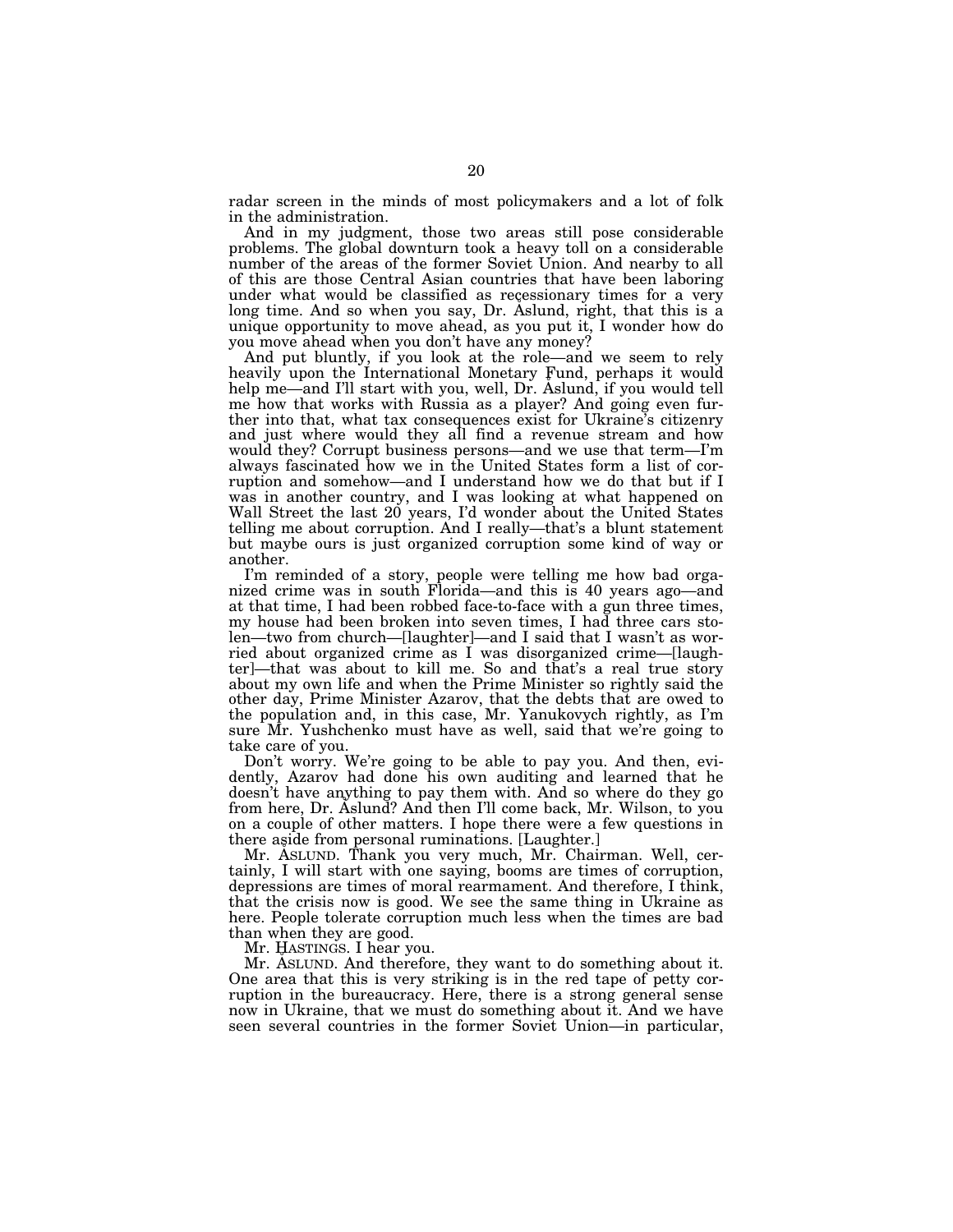Georgia but also Azerbaijan and Kyrgyzstan—have cleaned this up. If they can clean it up, why shouldn't Ukraine be able to do that? Ukraine is today the 110th country in the world in terms of GDP per capita, according to the IMF statistics which is far too low with a generally educated labor force and two-thirds of young now get some kind of higher education.

So you can say that human capital is hardly anywhere worse used than in Ukraine. So the essential thing is just, free them and give them possibilities to work. That doesn't cost money. That saves you money—cutting down the bureaucracy. And that's also reason why it should be possible to do the gas reform now because the government has to listen to the IMF and this here is rather limited number of corrupt people who are trying to benefit from that. It's much more difficult to do that in bad times. But, essentially, taxes in Ukraine are already high. Tax collection is good, surprisingly. The problem is too big public expenditures. I've already talked about the gas subsidies—or energy subsidies more broadly.

The second is discretionary enterprise subsidies, which are—(inaudible). The third big area is the pension expenditures. Ukraine spends 16 percent of GDP—more than twice as much as this country—on public pensions, which makes no sense. It goes to people who retired in the '40s through various early pension schemes. Their retirement age for women is 55, for men, 60. It doesn't make sense. These people should continue their work and so pension reform is a politically difficult thing that needs to be done.

With regard to Russia, Russia has a positive attitude toward IMF support for Ukraine and was interested in getting IMF money for Ukraine also in December when the big Western countries said no. With regard to the tax system, not that much needs to be changed there. It's mainly unnecessary public expenditures that go to the corrupt that should be stopped. Thank you.

Mr. HASTINGS. Well, turning again just very briefly, to Russia, it would seem to me that what they have done by cutting off their gas resources last year to Ukraine was particularly brutal in the dead of winter. And second, Ukraine pays the highest prices for their supplies of all of the European countries. And so Russia, whether they come, they get money from the IMF or not, seems to be in a position of win-win. And let's put something here on the table. I was at the first election. And I read the words of Mr. Yushchenko and Ms. Tymoshenko and Mr. Yanukovych and others whose names I can't remember.

But I distinctly remember that Mr. Yanukovych, at that time, was much more inclined to work with Russia than he was with the United States. So is there an old Yushchenko and a new one? Is— Yanukovych, I mean. And that's troubling to me. Don't they have— Russia—a lot of leverage on what happens with the energy resources in Ukraine? And if you are talking oligarch to oligarch in the business world, then without knowing—and I don't know anybody in Ukraine that's a rich man or woman that is in this business and I don't know anybody in Russia that's a rich man or woman in that business—every time I'm in both the countries I hear about the oligarchs but I don't ever see any or meet any—but I'll bet you they meet.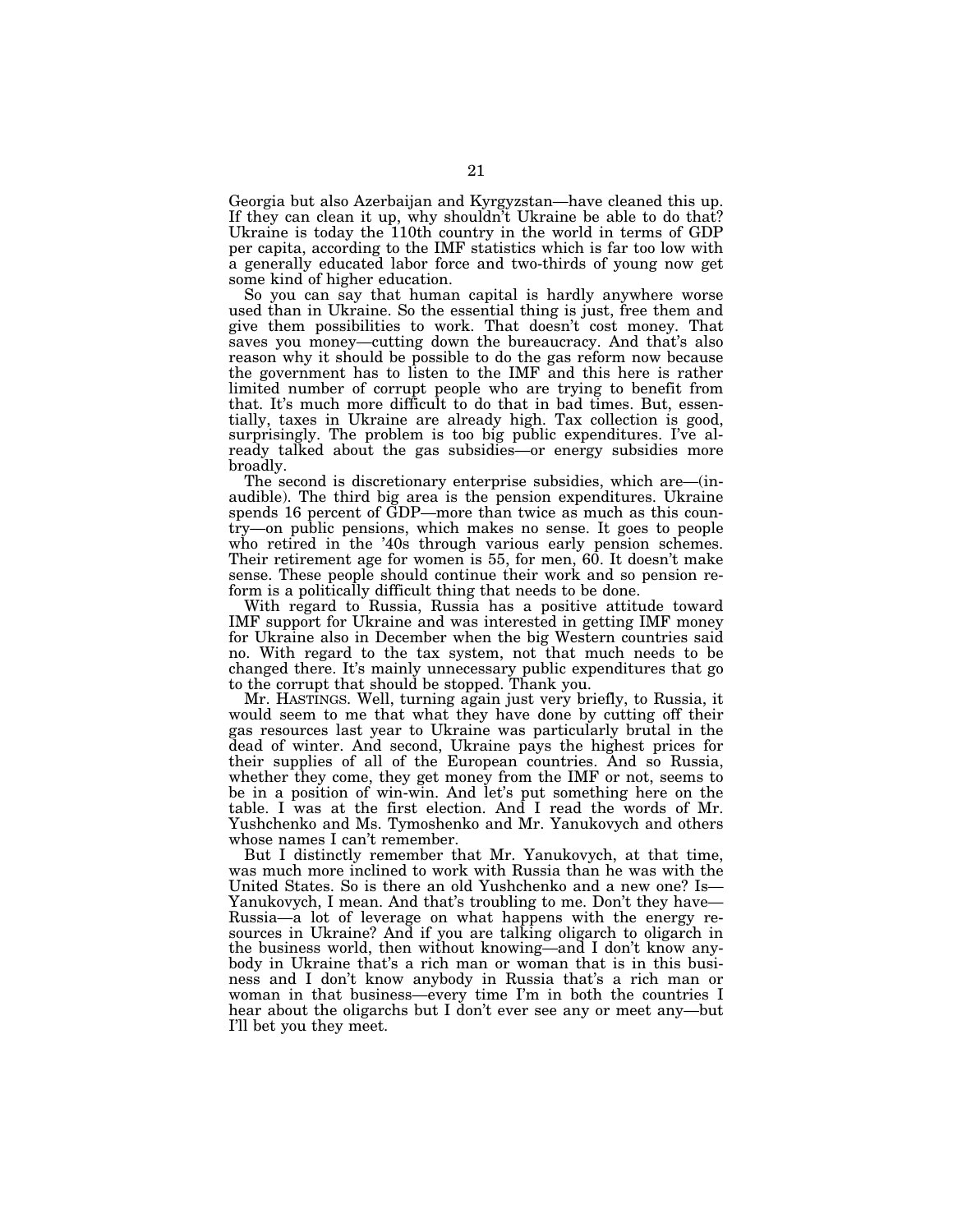And therein lies the rub. How do you get crooks to not be crooked when they're making a lot of money? And what role, Mr. Aslund, does the shadow economy play? When I'm down in the train system in Kyiv, I can see—just like if I walk over here in Anacostia—I can see that shadow economy at work. And I'm not decrying it. Americans don't quite understand that a large part of the underpinning of this country is a shadow economy and if it didn't exist, we'd be in worse shape than we are now. For some strange reason, folk don't seem to want to accept that. But you come go with me to Pentagon City and I'll show you people—today—that are buying expensive garments and perfume and what have you that don't have no job nowhere. And didn't get it from welfare either.

So it's a strange environment that we live in, in this world. I'm sorry. Perhaps, Dr. Aslund, not to keep you on the spot—put those in the catalogue and then come back and talk to me about it and I'll go to Mr. Wilson and maybe along in the same vein. When we talk about reliable partners in energy—how are you going to be a reliable partner when somebody else has all of this leverage over you? And let's put something else on the table. While there's an extraordinary Ukraine diaspora here in the United States and elsewhere in the world, there are more Russians in Crimea or Russiansympathizing people in Crimea than all of the diaspora combined.

So while it may very well be true that Russia did not defeat Yushchenko, the turnout in Crimea suggest to me that Russia may have helped Yanukovych. We do it on the straight up, with nice words and narratives but there was some evidence and talk on the streets of Russia's influence in the last election. And I don't decry that. We have our nonprofit organizations that work in an effort to try and make a difference for human rights and transparency and all of the rule of law and those fine things that we say and the other people just put money on the ground and get it done. I don't know whether there's anything for you to respond to. I think you and I are in thorough agreement about people-to-people exchanges. But how about you, Dr. Wilson?

Mr. WILSON. Sir, I will certainly pick up on a few of those points. There are—I mean, Russian-speakers play a major role in Ukraine and Ukrainian politics. But these Russian-speakers are citizens of Ukraine and have loyalty to Ukraine and are part of building a future of Ukraine. If Ukraine is to succeed, it has to have a role where the Russian-speakers in the east feel a part of that future.

Mr. HASTINGS. Agree.

Mr. WILSON. That is one of the areas where Yanukovych can potentially make progress. The problem is when leaders in Moscow look to manipulate and use Russian-speaking populations to advance their own interests in other countries. That's dangerous. That's interfering in the internal affairs of Ukraine.

Mr. HASTINGS. And we see that in Lithuania and Latvia–

Mr. WILSON. That's right, that's right. And part of it-

Mr. HASTINGS [continuing.] Slovakia and Slovenia.

Mr. WILSON [continuing.] Is soft influence through the power of Russian language media. So many of these folks getting their media out of Moscow. And part of it's more concerning where there're reports of folks acquiring Russian passports that provide a bit more of a pretense. This was the pretense that the Russians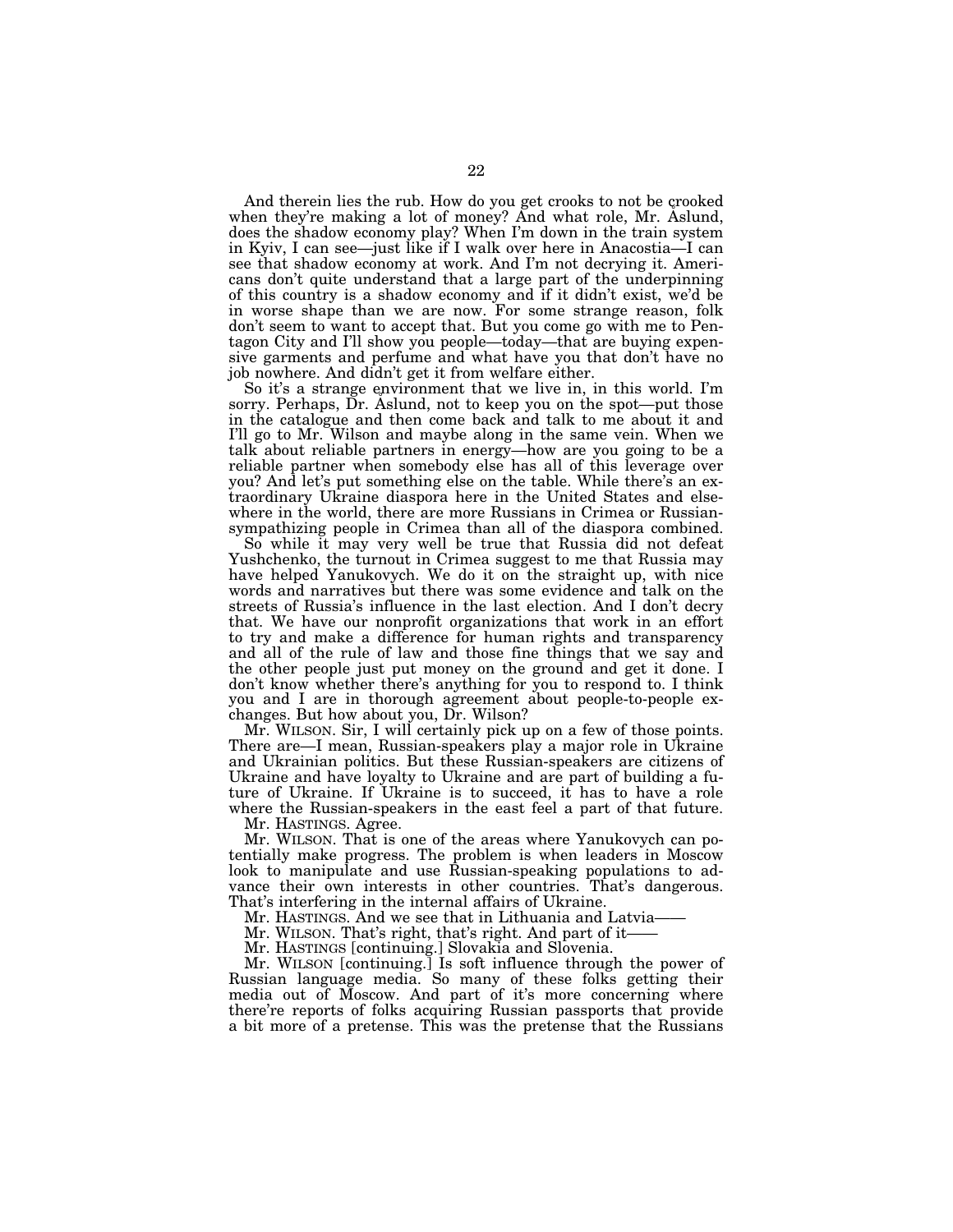used in South Ossetia, Abkhazia—the protection of Russian citizens there—which was, frankly, a fabricated pretense. And I think that's something to keep an eye on. You asked a little bit about Yanukovych's disposition. And I think in 2004, 2005, it was essentially fair to say he was a pro-Russian candidate. He was backed by the Kremlin in that election. I think it's a little bit more nuanced now. And I think he certainly has adopted a much softer position toward Russia. He wants to pursue positive relations.

But he hasn't turned his back on Europe. He has pressed back on a NATO agenda, very clearly so. And that obviously pleases many in Moscow. But I think once you become President of Ukraine, it's, kind of, nice to be President of an independent, sovereign country. And I would hope that this position of responsibility would make him think more about the benefits to Ukraine of an independent streak, of an independent decisionmaking process. So while I don't decry an effort to develop a manageable relationship with Moscow, I think it is important that there not be early concessions just for the sake of it.

Mr. HASTINGS. Yeah, on the people-to-people exchange kind of thing, obviously, an American President cannot do everything. But it would seem to me—the Vice President has visited Ukraine. But I'm wondering and if I were President of the United States, I certainly would invite Yanukovych to come to the United States. And I think that that would be, singularly, just a Presidential visit would be particularly important in these times.

I don't know whether the administration is thinking along those lines or whether anything is planned but I see all sorts of Presidents come through here and I guess because of involvement in Europe, I have the attitude that I do, but if you're going—when you talk about, now he's President and it's an important thing to be President, then you have to give him the feeling of being President. And what better way could that be expressed than to have him come for a visit with the United States? And I'll make that recommendation to the administration.

Mr. WILSON. That's absolutely right. I concur with that. And I think President Yanukovych has been to Brussels, he's been to Moscow and he's planning to visit Washington as part of the nuclear security summit which President Obama will host in April. That's good because it gets him here to Washington at an early stage. It's a bit of a distracted platform because there will be a lot of foreign leaders here at the time. So I think it's important to think about how to maximize the impact of that particular visit.

But then also, how to follow that up because he will be overshadowed by many other leaders. I don't want to downplay the importance of it, but the power of having Ukrainians come to Washington regularly, come to the United States regularly—but also, even more importantly, it is very important for the United States to be present in Ukraine. It would be terrific to see President Obama make a trip to Ukraine in his first term. We've had the Vice President there, we've had the national security advisor. Secretary Clinton would be a natural followup.

President Yanukovych and President Medvedev have already agreed to, I think, three more meetings this year. They're neighbors. That's natural. They're close. But it's important for us to re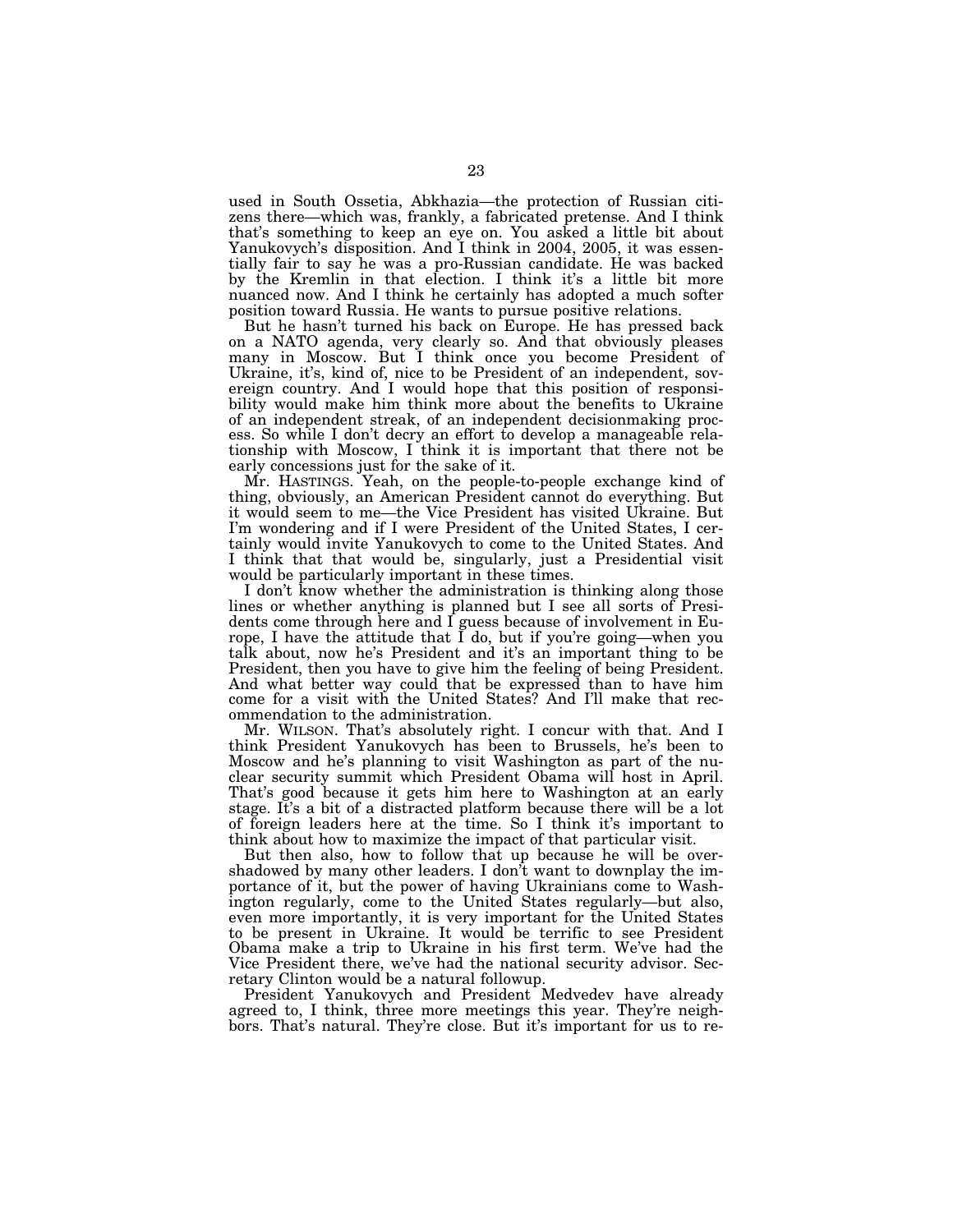member that we do need to be in the game. And that requires that's why your trips, your frequent trips to Kyiv, have mattered so much. We need to have senior Americans showing up in Ukraine, engaging their interlocutors, keeping these issues on the agenda, cajoling, pressing but also exchanging information, strengthening the ties here because they will be having that on a very frequent basis with their Russian allies.

Mr. HASTINGS. I hear you. Dr. Aslund, I left all those questions out there but I'm sure you have lots of answers for those questions and you'll have the last word for us.

Mr. ASLUND. Thank you very much. Were very good questions, Mr. Chairman. If I start with Russia—of course, Russia has an interest in selling gas to Ukraine and now it's spoiling that market. Until 2008, Ukraine was actually the biggest purchaser of Russian gas in the quantity. Now, with energy saving, Ukraine could stop importing gas within a few years. Russia should understand that that is not in their interest. The biggest impact we see of Russian business in Ukraine is direct investment.

The two biggest outside investors in Ukraine are Russian businessmen who were actually born in Ukraine but now live in Moscow. And I think that this is a normal thing and we are also seeing that the people who invest in the worst depression are big Russian businessmen, because they are used to handle risk and are not afraid of it. In particular, the big Russian banks are now expanding fast in Ukraine. How does one make crooks honest? First, it's much better that they own companies because when they defend their companies against criminal practices rather than extort from other enterprises and second, it's good if they get integrated into the outside world.

The people who make initial public offerings selling their stocks abroad, they clean up the companies first, they bring in international auditing companies and make the companies more transparent. One of the cleanest sectors is actually the banking sector because 40 percent of the banks are now owned by foreign banks mainly European banks but also Citi runs a good bank in Ukraine.

About the shadow economy, I share your sympathy because the shadow economy is to considerable extent small private plots. Each Ukrainian family has a private plot. If they are doing badly, they live on subsistence agriculture because they have enough land so that they can live on the land if necessary. And this is a quite important social safety net which is the explanation why the social crisis has not been worse in this very bad economic downturn. Thank you.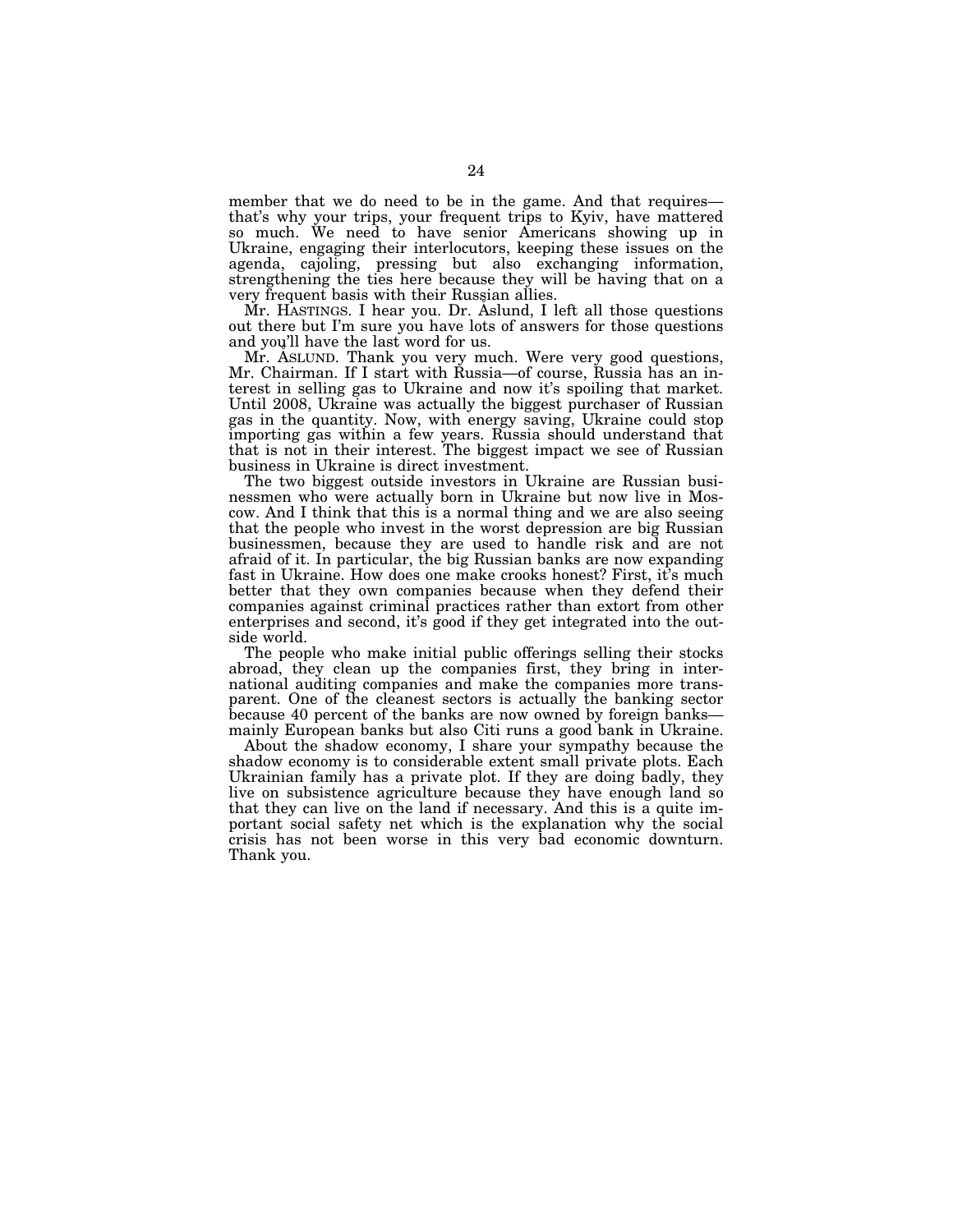Mr. HASTINGS. Right, all right. I thank you both so very much and also the previous witness. And I can assure you that at the Commission that we will keep our interest level high as we proceed and I will try to persuade many of my colleagues to visit more and engage more and try best to gain greater understanding. Thank you so very much.<br>Mr. ÅSLUND. Thank you.

Mr. WILSON. Thank you.

[Whereupon, at 11:28 a.m., the hearing was adjourned.]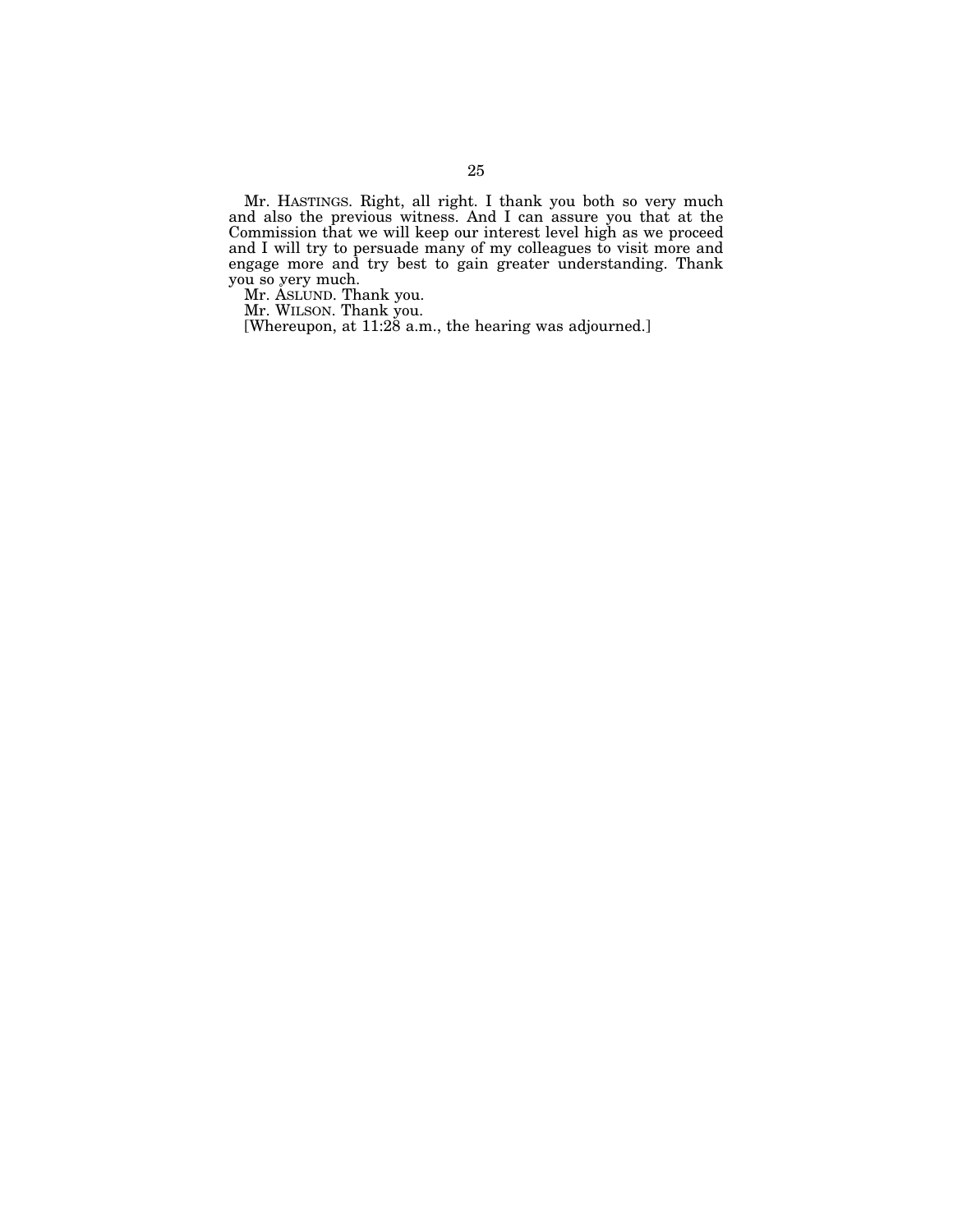### **A P P E N D I C E S**

#### **PREPARED STATEMENT OF HON. ALCEE L. HASTINGS, CO-CHAIRMAN, COMMISSION ON SECURITY AND COOPERA-TION IN EUROPE**

Thank you, Mr. Chairman, for holding this important and timely hearing. I had the privilege to serve as the Deputy Head of the OSCE Parliamentary Assembly election mission to Ukraine during the first round, January 17th elections. Judging by my personal experience and those of my OSCE colleagues in both rounds, these elections were largely free and democratic. This does not mean they were perfect. There were some problems stemming largely from the inadequate and confusing electoral framework. So there is no doubt that these laws need fixing before the next elections.

The ultimate victors in this election are the Ukrainian people. This is not something we should take for granted—regardless of whether or not one liked the outcome. To some Western observers, this may seem odd, but the fact these election results were not preordained is a success in itself. The fact that voters do not know who will win a race is a new and rare concept in the region and puts Ukraine in stark contrast with some of its neighbors.

The world was enamored with the 2004 Orange Revolution, which brought millions of Ukrainians into the streets to peacefully protest election fraud, corruption and lack of rule of law. Since then, Ukraine has developed an open and pluralistic political system and media freedoms have expanded. Although Ukraine has had good elections now for the last five years—and I've had the opportunity to lead or otherwise contribute to three OSCE election missions to Ukraine during that time—I can tell you that you need more than good elections to make a functioning democracy.

Unfortunately, despite the progress, Ukraine has also witnessed poor governance, destructive infighting and political instability—in part due to no clear delineation of powers between the offices of prime minister and president. President Yanukovych, along with the just-appointed Prime Minister, Mykola Azarov, will need to seriously address long-standing problems that undermine Ukraine's potential, including corruption and the lack of an independent judiciary, which is a key underpinning for the rule of law.

Ukraine's leadership also needs to reform and make more transparent the troubled energy sector as well as a plethora of issues involving Crimea, be it the Black Sea Fleet, Russian influence, or inter-ethnic challenges, especially the plight of the Crimean Tatars. Ukraine must vigorously fight hate crimes. Ukraine has been especially hard-hit by the global financial crisis. Unfulfilled promises of the Orange Revolution led to disappointment and cynicism in Ukraine, as well as frustration among Ukraine's supporters in the United States and Europe. Obviously, the Ukrainian leadership's work is cut out for them.

President Yanukovych desires to improve relations with Russia and is certainly more oriented in that direction than his predecessor, but I don't believe would cede Ukraine back to a bygone era, and judging from his initial statements and visits, he clearly sees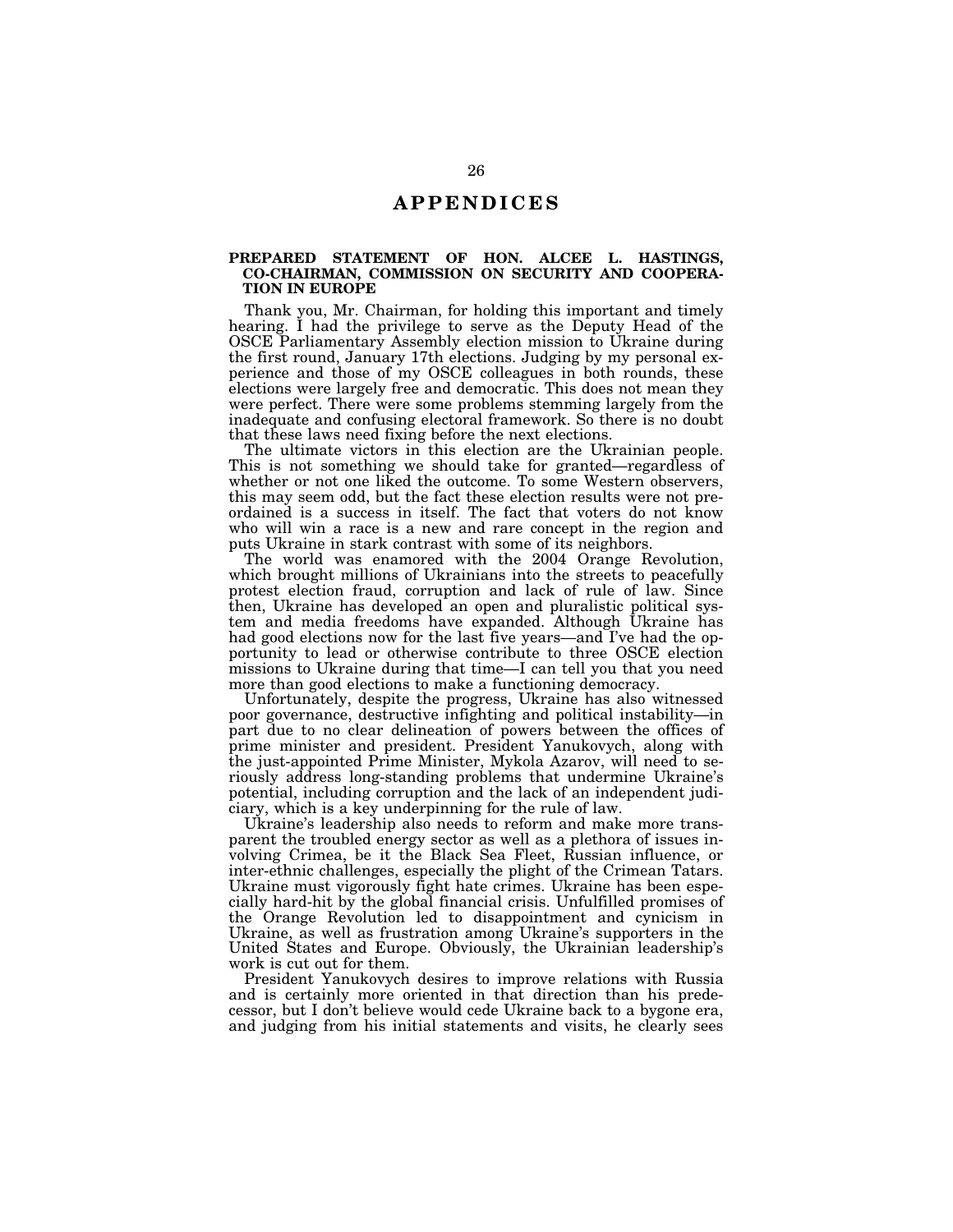integration into the European Union as a priority. At the same time, he appears to value the benefits of a continued, strong relationship with the United States.

The United States has a solid record of standing with the Ukrainian people over the decades in support of their struggle for freedom and democracy. I look forward to hearing from our witnesses as to how we can maintain and strengthen our partnership with Ukraine.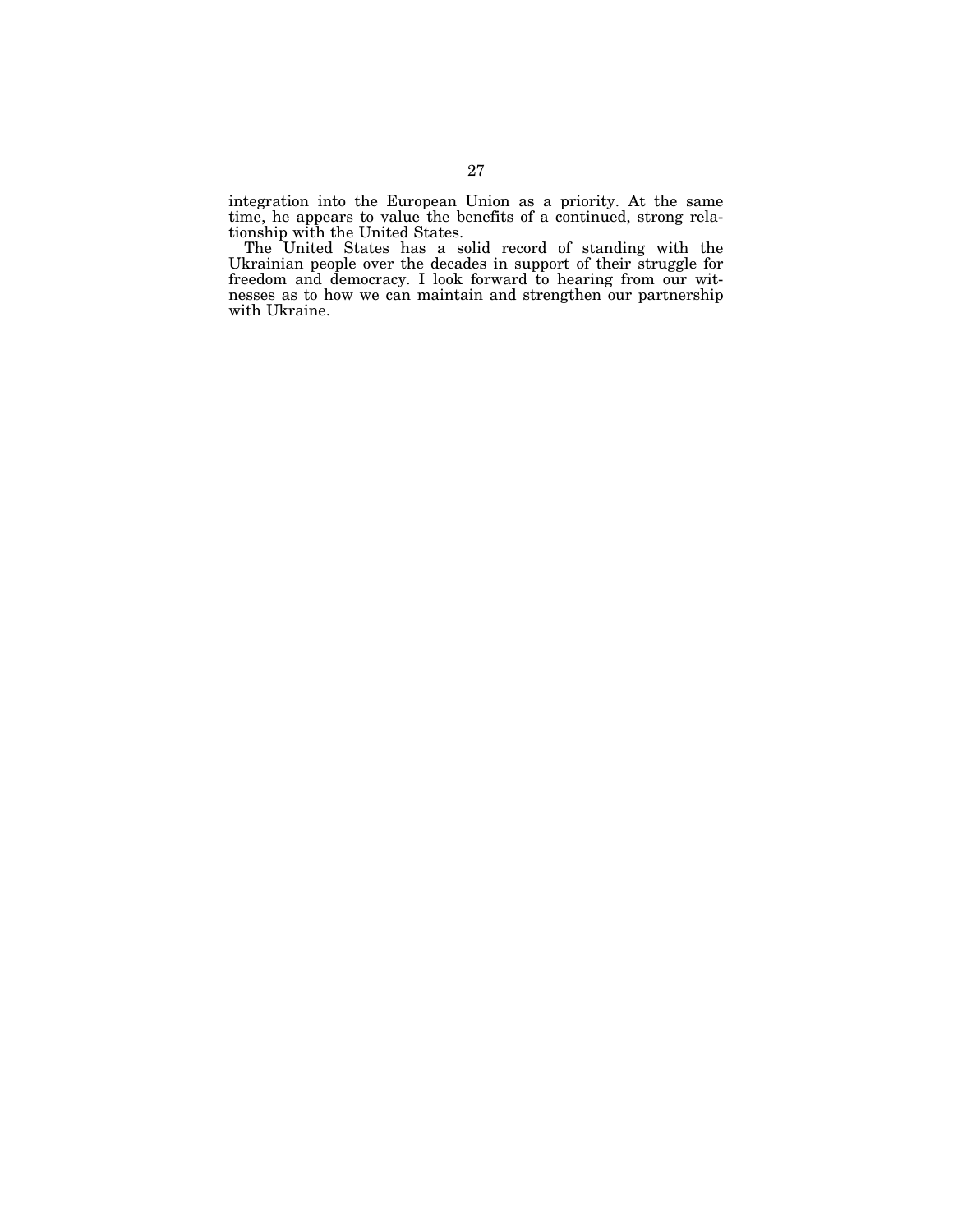### **PREPARED STATEMENT OF DANIEL A. RUSSELL, DEPUTY ASSISTANT SECRETARY OF STATE FOR EUROPEAN AND EURASIAN AFFAIRS**

Chairman Cardin, Co-Chairman Hastings, Members of the Commission: Thank you for the invitation to discuss Ukraine and its relations with the United States in the wake of presidential elections. Your timing could not be better, as Ukraine's new president took office last month and its new government was confirmed last week.

#### WHY UKRAINE MATTERS

Let me begin by making three basic points about Ukraine and the recent elections before sketching out our agenda for engagement. My first point should be obvious: Ukraine matters to the United States and it matters to Europe. Ukraine is one of Europe's largest states, roughly the size of France with 45 million people. It serves as a transit route though which nearly a quarter of Europe's gas imports flow, and it could become self sufficient in energy, were its natural resources to be fully developed. Ukraine has tremendous potential. It could become a net contributor to global food security; its rich black soil produced over one-quarter of the Soviet Union's agricultural output. Ukraine can also serve as an example in a critical region. It has shown leadership on the world stage, giving up its nuclear weapons to become a non-nuclear state and contributing to security and peacekeeping operations from the Balkans to Iraq. And Ukraine's highly educated workforce is probably now more connected with Europeans and Americans through business, travel and education than ever before. Cell phones outnumber Ukrainians; about one-quarter of the population is on-line; and Ukrainians are travelling abroad in record numbers.

My second point is about Ukraine's leadership in democracy in the region, a role aptly illustrated by the conduct of its presidential elections in January and February. Taken together, the two rounds of voting received an overwhelmingly positive assessment by international observers. Among those observers were Congressman Hastings and Helsinki Commission staff members, and I would like to recognize their contribution to the OSCE Parliamentary Assembly's election observer mission. The OSCE concluded that the presidential election showed significant progress over previous elections, and met most OSCE and Council of Europe commitments. The open, competitive election demonstrated respect for civil and political rights and offered voters a genuine choice among candidates representing diverse political viewpoints. Candidates were able to campaign freely, and the campaign period was generally calm and orderly. The U.S. Senate, in fact, recognized the progress represented by this election with its passage of Resolution 422.

My third point is that the 2010 presidential election may have been a defeat for the Orange Revolution's leaders, but not for the Orange Revolution. The peaceful expression of the political will of Ukrainian voters should be viewed as another step in strengthening democracy in Ukraine. Ukraine has undergone rapid—and, I would suggest—irreversible, democratic change, and Ukrainians should take pride in what they have achieved. During the presidential campaign, Ukraine's vibrant body politic and free press dis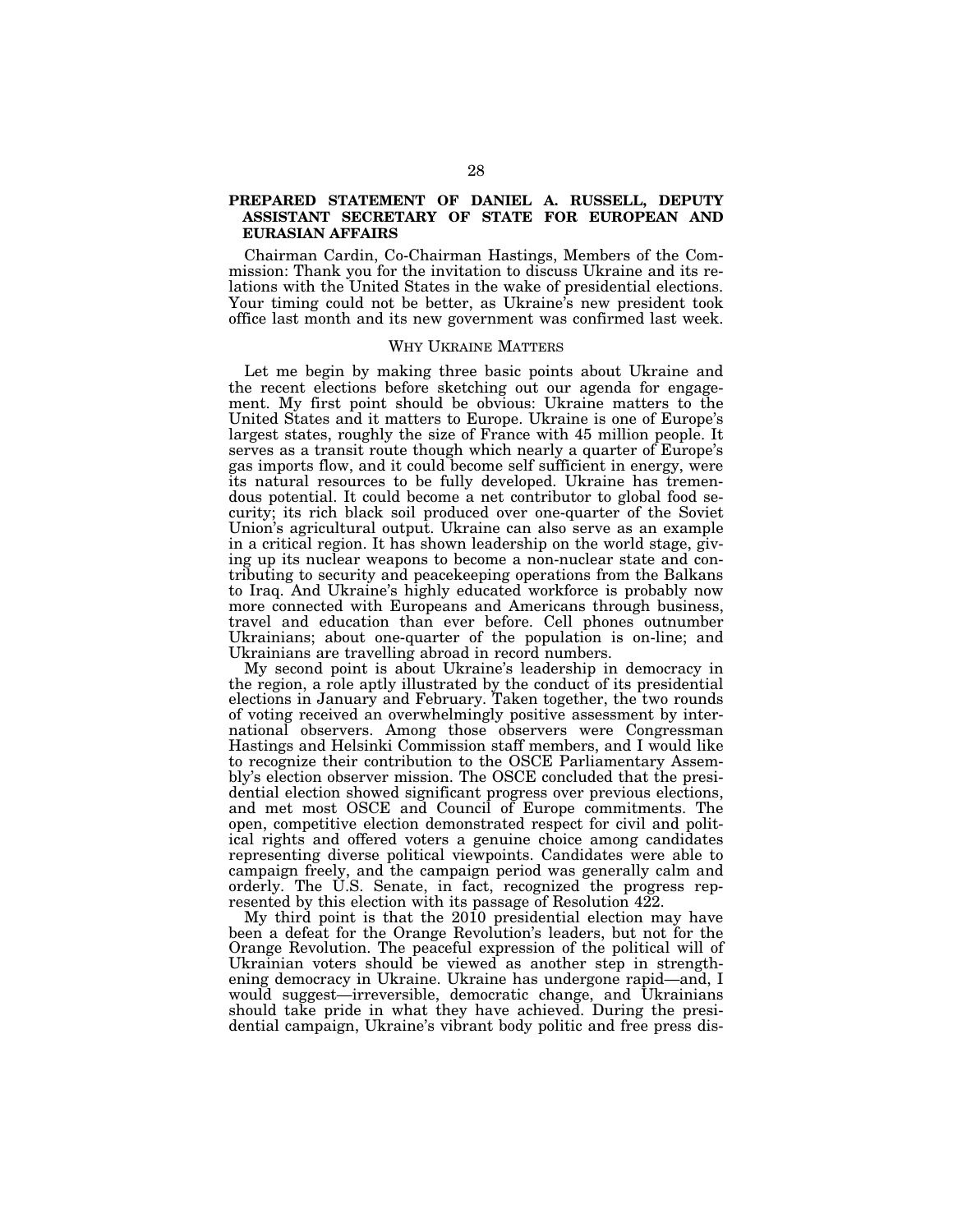cussed and debated the poor governance and chronic political infighting that has plagued the country. Ukraine's economy contracted 15% in 2009, one of the worst economic performances in the world. Voters, with access to independent information and the candidates' views, made up their own minds and turned out—and turnout exceeded 65% in each roundvote out the incumbents.

The post-election transfer of power has been orderly. After the votes were counted and certified, President Yushchenko stepped down and Viktor Yanukovych took the oath of office in the parliament as Ukraine's fourth president since independence. Prime Minister Tymoshenko initially challenged the results in court but later withdrew her case. She left office after a vote of no-confidence and President Yanukovych set about assembling a parliamentary majority coalition. When formation of a coalition appeared unlikely, threatening stalemate or early elections, Yanukovych and his Party of Regions sought and won passage of a new law that allows coalition formation based on votes not only of political parties but also independent deputies. On that basis, Prime Minister Mykola Azarov and his cabinet were confirmed last week. The opposition questioned the new law's constitutionality. We were pleased to see that the Party of Regions itself took the initiative to ask the Constitutional Court to review the law and pledged to abide by the court's decision. If the court rules against the new procedure, we expect the Party of Regions will seek to form a new coalition consistent with whatever the Court decides or seek early parliamentary elections.

Ukraine's democracy is a work in progress. The electoral process is contentious but as Vice President Biden told a Ukrainian audience when we visited Kyiv last July: ''to those cynics who have asserted for centuries that this part of the world could never practice democracy because its culture and values are different, Ukraine today stands as resolute rebuttal . . .''

With the election behind him, President Yanukovych now faces the challenge of governing. Obviously, he and his new team need time to organize themselves and put policies and programs in place, but some key elements of his approach are already obvious. Economy recovery will rightly be the Yanukovych Presidency's top priority, and he has inherited a difficult situation at a difficult moment. Sound leadership and tough measures will be needed if he is to succeed. With regard to foreign policy, President Yanukovych has been quite clear. He says he wants to continue Ukraine's strategic partnership with the United States, improve relations with Russia, and pursue integration with the European Union. President Yanukovych made his first trip abroad to Brussels, his second to Moscow, and he has been invited to Washington to attend the President's Nuclear Security Summit in April. Let me add that the United States enjoyed a productive working relationship with Ukraine and with Mr. Yanukovych during his two previous tenures as prime minister.

#### U.S.-UKRAINE STRATEGIC PARTNERSHIP

As we look ahead to engagement with President Yanukovych and his new team, it is worth reviewing the underlying premises of our U.S. policy toward Ukraine. Simply put, the United States will not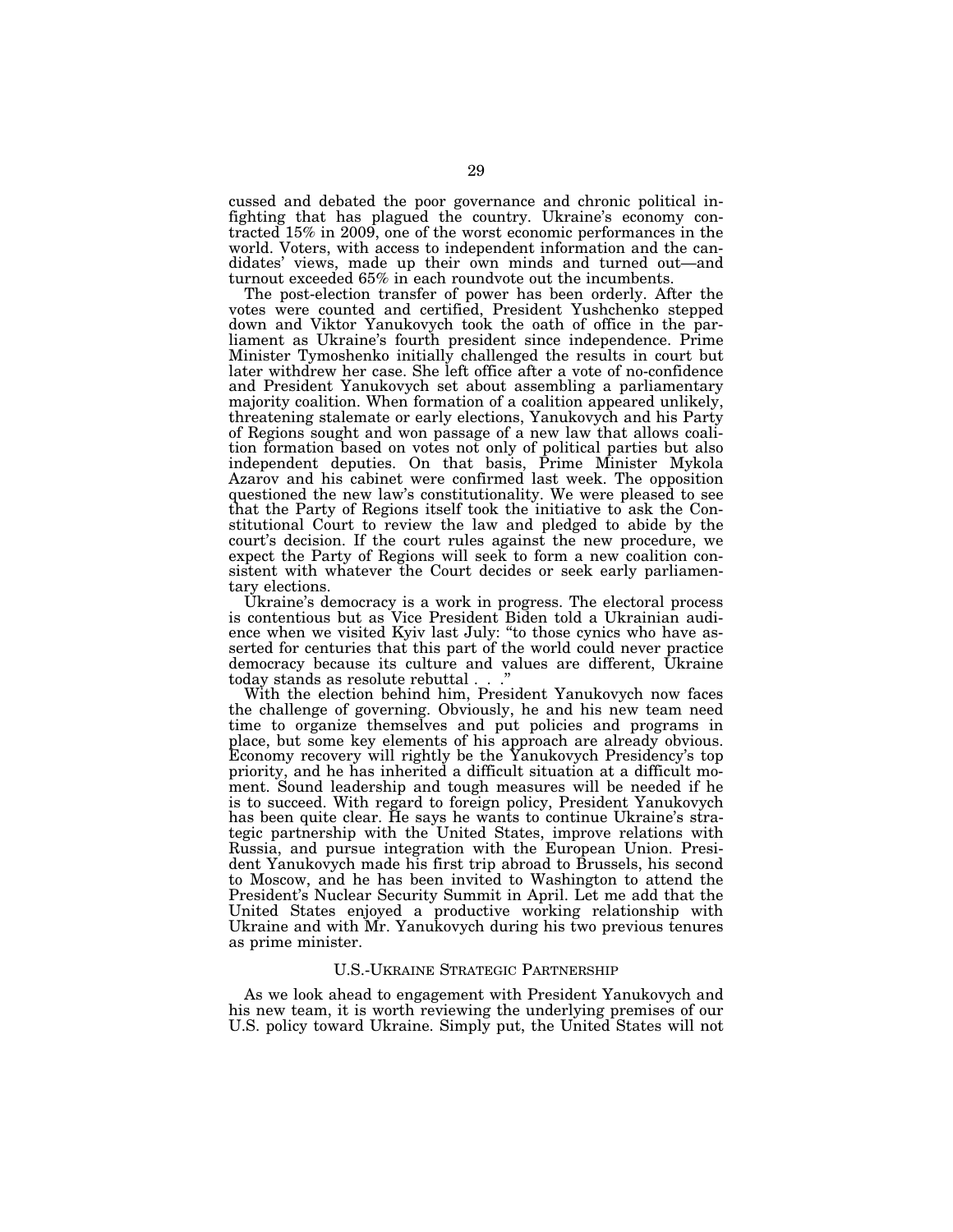waiver in its support for a strong and independent Ukraine. We want to see Ukraine succeed; our vision for Ukraine is the vision Ukrainians have for themselves—a democratic and prosperous European nation with an effective and accountable government. Charting the course for Ukraine is, of course, a decision to be made by Ukrainians and their elected leaders. President Obama, in his speech in Moscow last July said, and I quote, ''State sovereignty must be a cornerstone of international order. Just as all states should have the right to choose their leaders, states must have the right to borders that are secure, and to their own foreign policies. Any system that cedes those rights will lead to anarchy. That is why this principle must apply to all nations, including . . . Ukraine . . . .

There has been speculation over the past year that the Obama Administration's efforts to improve ties with Russia would somehow threaten our relationship with Ukraine. This was not and is not correct. As we reset relations with Russia, we have reaffirmed our commitment to the sovereignty and territorial integrity of Ukraine and its neighbors. We do not believe that a partnership with one country must come at the expense of another. The United States, in fact, joined Russia last December in re-affirming the security assurances provided Ukraine in the 1994 Budapest Memorandum. Our larger goal is to encourage the transition to a multipartner world, in which like-minded nations can make common cause on our common concerns—the stronger our partners, the more effective our partnerships. A strong and independent Ukraine is good for Russia, good for the region and good for the world.

There also has been speculation about Ukraine's relationship with NATO during a Yanukovych presidency. Let me be clear that the United States continues to support Ukraine's deepening ties to NATO and to the European Union. But again, these are decisions to be made by Ukrainians and their elected leaders. We recognize that how far and how fast to proceed will be a Ukrainian choice.

President Yanukovych has said that he would continue programs of cooperation with NATO at existing levels but NATO membership was not on his agenda. We respect that choice and want Ukrainians to know that NATO's door remains open.

Because of the importance that we attach to our relationship with Ukraine, once the Central Election Commission had announced the full electronic results of the presidential election, President Obama was among the first world leaders to congratulate Viktor Yanukovych on his victory. The President wished Mr. Yanukovych success in carrying out his mandate and commended the Ukrainian people on the conduct of the vote. National Security Advisor General Jones subsequently led the U.S. delegation to the presidential inauguration, where he had a chance to meet not only with Ukraine's newly elected President, but Prime Minister Tymoshenko. Mrs. Tymoshenko will be one of the leaders of the opposition in parliament and we will continue our longstanding relationship with her in that new role. We also plan to work closely with leaders on the political scene, among them Member of Parliament Arseniy Yatsenyuk and Deputy Prime Minister Sergey Tigipko. The development of new democratic leaders is important for all parties in Ukraine.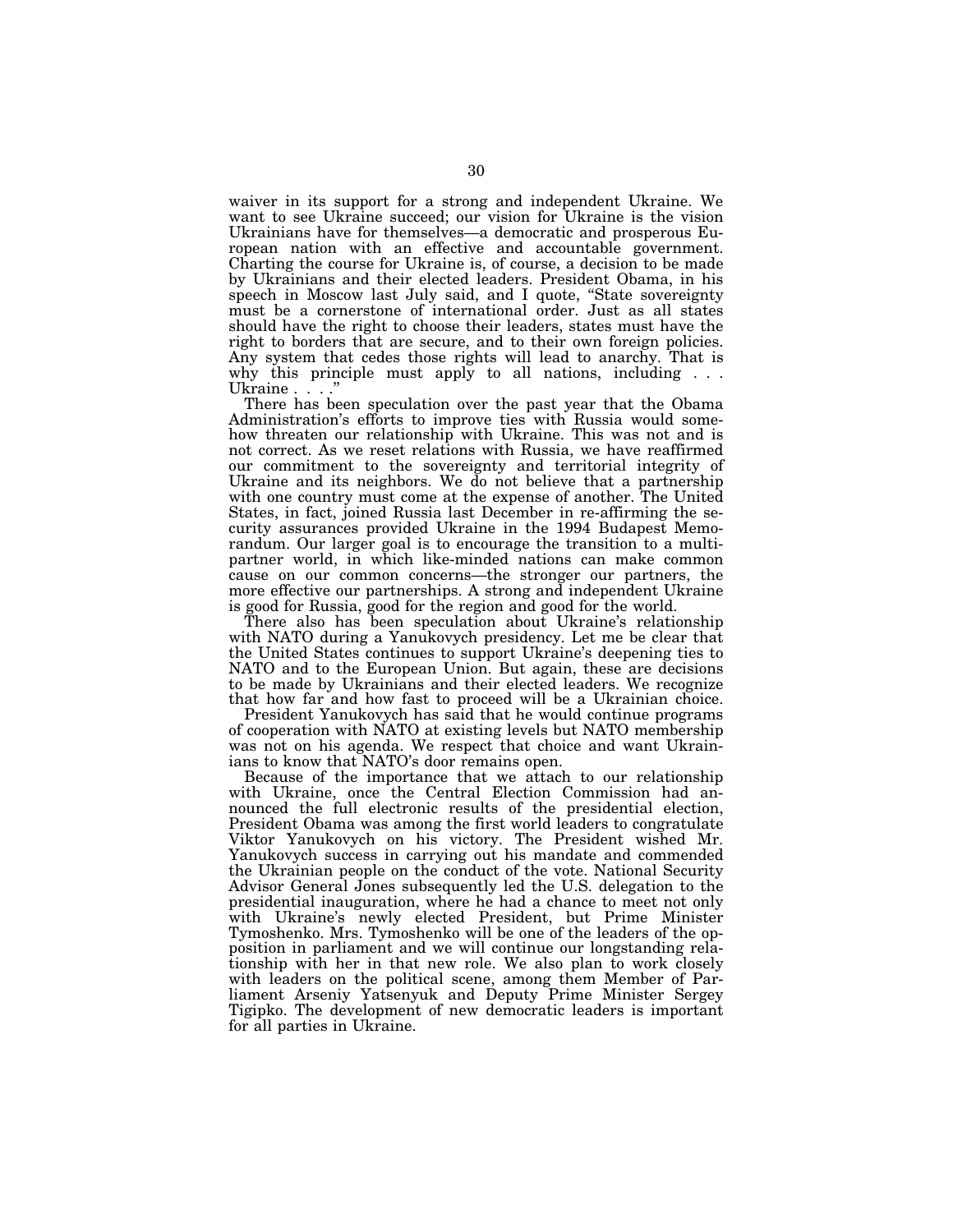Let me underscore that U.S. policy toward Ukraine will continue to focus on strengthening the strategic partnership between our two countries. The specifics of our engagement and cooperation with Ukraine will continue to be guided by the U.S.-Ukraine Charter on Strategic Partnership. The charter highlights the importance of our bilateral relationship and outlines enhanced cooperation across a broad spectrum of mutual priorities including economics, trade and energy; defense and security; strengthening democracy; and people-to-people and cultural exchanges. During Vice President Biden's trip to Kyiv last July, the U.S.-Ukraine Strategic Partnership Commission was established in order to advance the objectives of the charter. The commission now includes six autonomous working groups and met in Washington in December. We look forward to its next session in Kyiv.<br>Our commitment to Ukraine is evidenced by our assistance pro-

 $gram$ —\$123 million in FY2010. The goals of our assistance are to bolster peace and security, strengthen democratic institutions, promote economic growth and energy efficiency, enhance security and non-proliferation, secure Chernobyl, fight AIDS and HIV, and improve child health.

#### U.S. POLICY PRIORITIES

In the spirit of our strategic partnership with Ukraine, I would like to suggest five policy priorities, beyond traditional foreign policy cooperation, that should be high on our shared agenda with the Yanukovych Presidency:

First, the United States is committed to policies that contribute to a democratic and prosperous Ukraine and stands ready to help Ukraine reach agreement with the International Monetary Fund as soon as possible. The path to recovery and renewed prosperity runs through the IMF, which can help offer Ukraine a way out of the current crisis and open the door to lending from other international financial institutions and the European Union. That will require resolute leadership and hard decisions to undertake the critical reforms needed to cut the budget deficit, revive the banking system and phase out energy subsidies.

A second equally important policy area for Ukraine's long-term prosperity and economic freedom is energy sector reform. A gas sector based on transparency, competition, realistic pricing, and more energy-efficient gas distribution and consumption will be key, and the United States is coordinating closely with the European Union on this issue. Ukraine uses energy three times less efficiently than the EU average; the country consumes 50-60% more gas than it should. The United States is helping with a three-year pilot program designed to increase energy conservation and efficiency at the municipal level.

Third, the United States is ready to work to strengthen the business side of U.S.-Ukraine relations, which is weaker than we would like it to be. The United States remains Ukraine's 8th largest foreign investor, with \$1.4 billion in foreign direct investment. We welcome President Yanukovych's remarks in favor of creating incentives for investors, such as lowering taxes and reducing red tape. Our business community tells us that much remains to be done to make Ukraine more attractive to investors, from tax code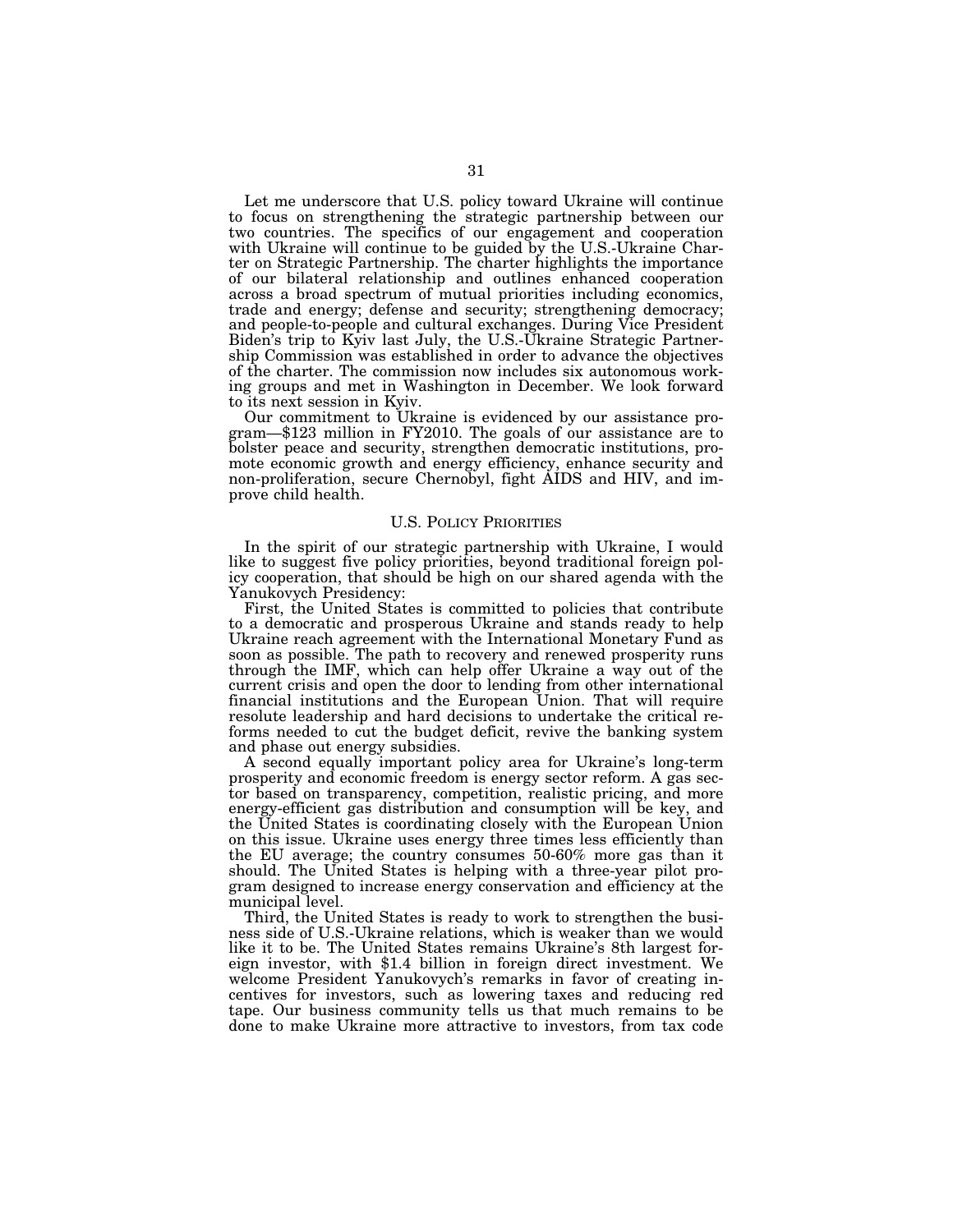reform to increased transparency, from greater rule of law protection to serious action against corruption. The payment of VAT refunds would be a big step forward. One area where the U.S. private sector could do more is in Ukraine's nuclear power industry.

A fourth area of cooperation lies in nuclear security. The United States and Ukraine must continue to work together to reduce the threat of the spread of nuclear materials and technology to dangerous regimes or terrorist groups, while safeguarding the peaceful uses of nuclear energy. We look forward to building on our successful record on non-proliferation at the upcoming Nuclear Security Summit. Thanks to the leadership of Senator Lugar and former Senator Nunn, we can point to vital cooperation between Ukraine and the United States that has made the world safer. We recognize Ukraine's importance as a partner in the Global Initiative to Combat Nuclear Terrorism, which brings our experience and expertise together with those of over 70 other countries to fight nuclear terrorism.

Finally, the United States wishes to strengthen bilateral security and defense cooperation, which is an essential component of our strategic partnership. We are grateful to Ukraine for its contributions to international security. As part of this effort, we hope that Ukrainian parliament will pass legislation to allow joint military exercises on its territory this year in order to facilitate mutually beneficial military training activities. With regard to NATO, we look forward to cooperating with Ukraine to meet its objectives in the NATO-Ukraine Commission and in its Annual National Program, regardless of Ukraine's intentions regarding membership.

#### **CONCLUSION**

While the challenges in U.S.-Ukrainian relations are complex and demanding, I remain optimistic about the possibilities before us. It is important to both nations and both peoples to get U.S.- Ukraine relations right. We have a chance, at the beginning of a new presidency in Kyiv, to redouble our efforts. Let's ensure that Ukrainians and Americans, both in and outside of government, make the most of that chance.

Thank you. And I will be happy to answer your questions.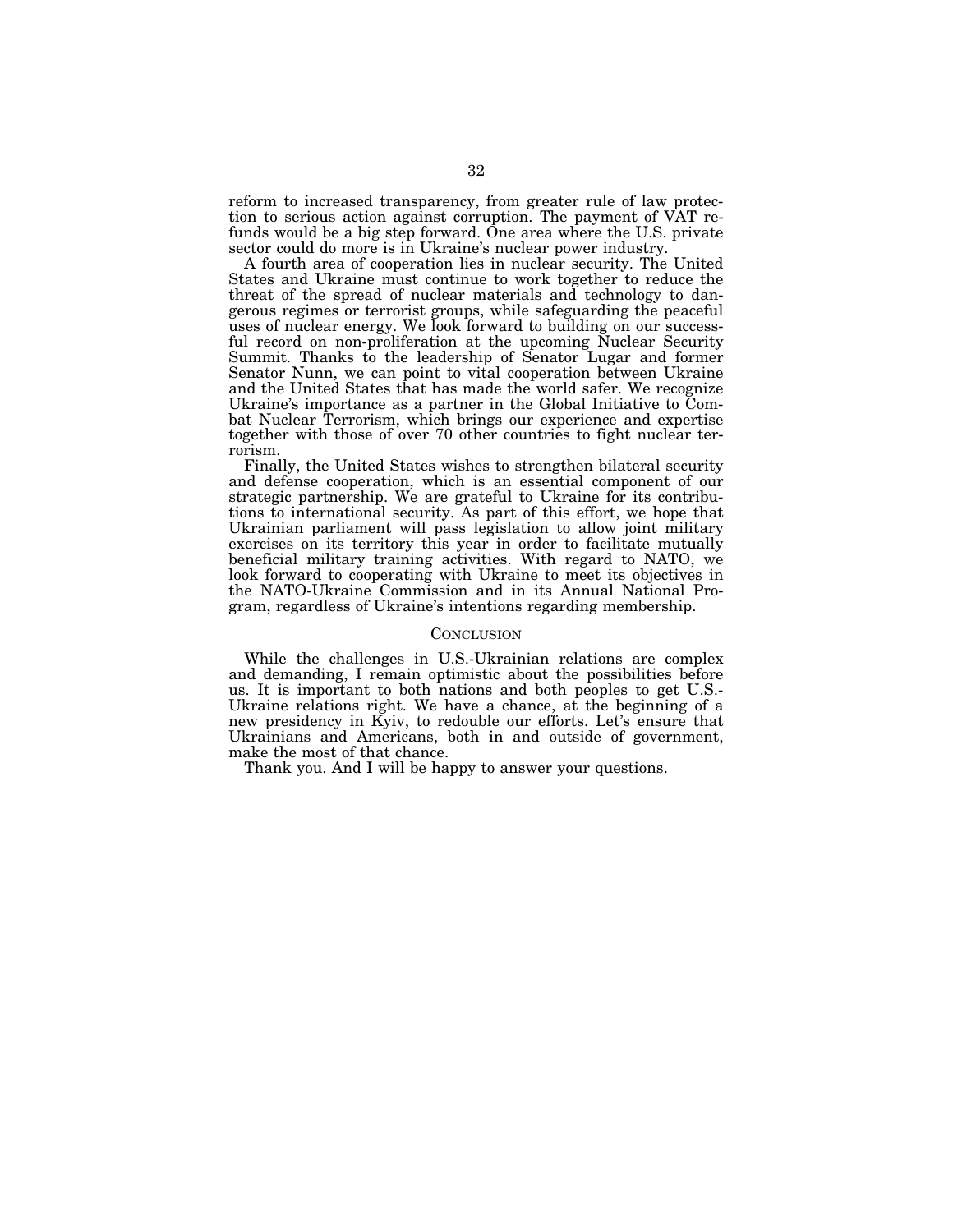### **PREPARED STATEMENT OF DAMON WILSON, VICE PRESIDENT AND DIRECTOR OF THE INTERNATIONAL SECURITY PROGRAM, ATLANTIC COUNCIL**

Mister Chairman, Mister Co-Chairman, Members of the Commission, I am honored to speak before you today about our relationship with Ukraine.

My perspective on Ukraine stems from years observing and developing U.S. policy toward Ukraine. Most relevant to this hearing, I served as Special Assistant to the President and Senior Director for European Affairs at the National Security Council in the runup to the NATO Bucharest Summit during which the Alliance debated a Membership Action Plan for Ukraine. I also served as the NSC Director for Central, Eastern and Northern European Affairs, responsible for coordinating policy toward Ukraine in advance of the 2004 presidential election, during the Orange Revolution and during the first years of the Yushchenko presidency. My prior experience with Ukraine related to my work at NATO, where I served as Deputy Director of the Private Office of Secretary General Lord Robertson, as well as my work on NATO policy within the Department of State. I continue to follow Ukraine at the Atlantic Council.

Today, I would like to underscore why the issue of Ukraine should matter in Washington, outline some key benchmarks against which to judge the foreign and security policy of Ukraine's new president and government, and offer some recommendations for U.S. policy.

#### PROGRESS YET DISAPPOINTMENT

I believe it is important to begin our discussion by stressing that we should not underestimate what has happened in Ukraine this year. On January 17, Ukrainian authorities conducted a successful first round of the presidential election. Three weeks later, there was a very close run-off. Nearly 70% of Ukrainian voters turned out for each round. Domestic and international observers validated that the election met key standards. Protests were lodged using legal procedures. On February 25, a peaceful transfer of power occurred.

This election is a victory for the consolidation of democracy in Ukraine (even if the maneuvers in the Rada required to bring a Regions-led government to office stretched parliamentary practice).

Nonetheless, many of Ukraine's greatest supporters, including myself, remain disappointed. Why?

First, a good election does not necessarily translate into good governance. While Ukrainians have developed a track record on free and fair elections, their representatives have not yet demonstrated a track record of performance—a dynamic which over time risks undermining support for democracy in Ukraine.

Second, many observers are disappointed because we were buoyed by the vision Orange Revolution leaders offered of a democratic, free-market Ukraine firmly anchored in the West. We believed that there was a genuine opportunity to ensure that this vision was not just a long-term goal, but a realistic prospect. As Ukraine's partners, we responded rapidly to help consolidate this vision by acting to lift Jackson-Vanik restrictions, provide Market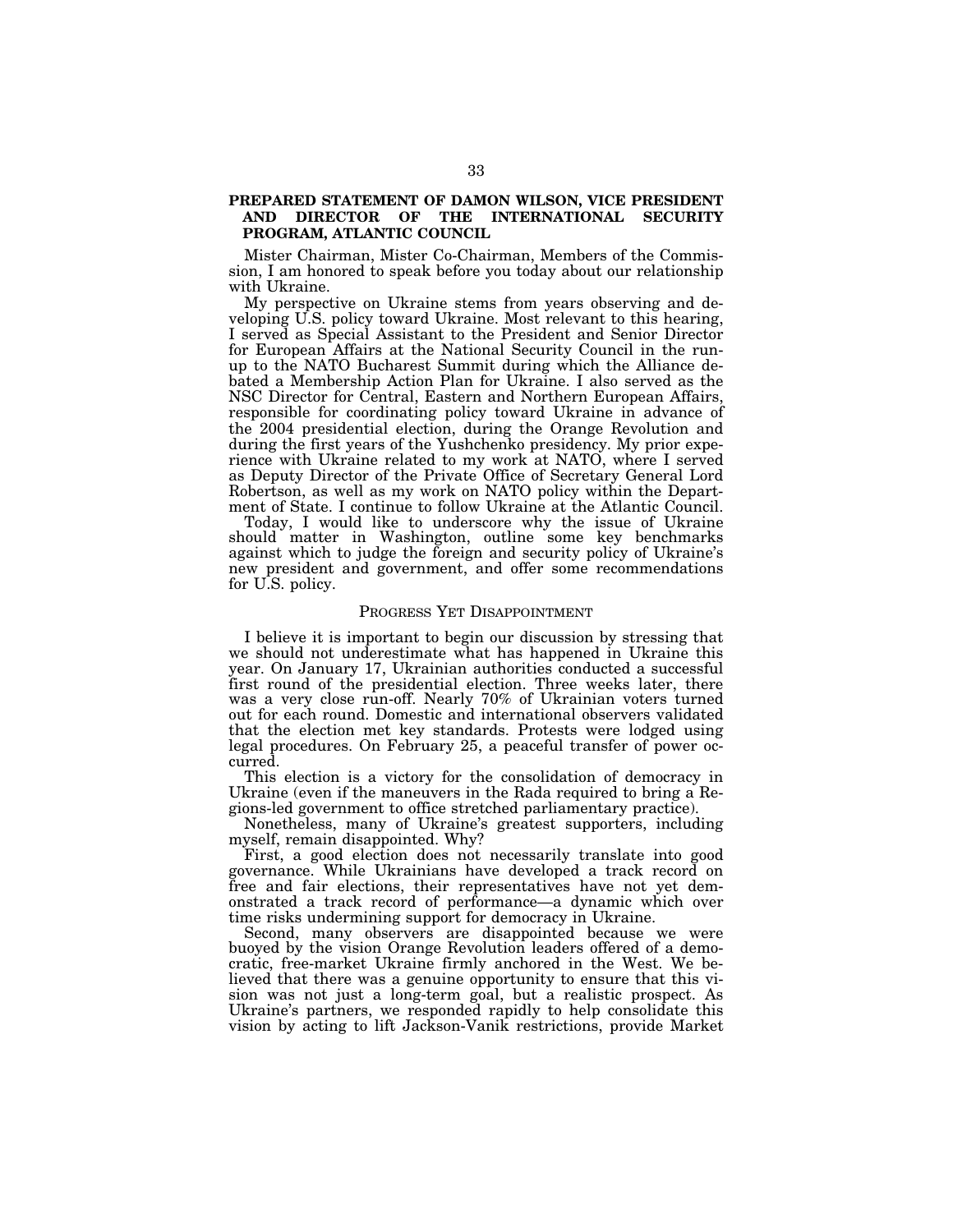Economy Status, conclude World Trade Organization (WTO) negotiations, offer a Millennium Challenge Compact to combat corruption, and support closer ties to both NATO and the European Union (EU). And yet President Yushchenko and successive Ukrainian governments were not in a position to deliver on their end because of their own infighting and the refusal in some cases to confront entrenched interests and battle corruption. A key window of opportunity closed.

Third, we are disappointed because of the timidity in the West to continue to support Ukraine. Indeed, at best, there is much talk of Ukraine fatigue. At worst, there is a growing acceptance that active support of Ukraine is considered provocative in Moscow.

President Yanukovych assumes the presidency in an atmosphere of pragmatism. And a sober assessment of Ukraine's prospects is appropriate. However, the vision of Ukraine in Europe remains important as it remains a motivator for tough policy decisions in Kyiv, as well as Brussels and Washington. We must not take this vision for granted. In the coming years, there is a good possibility that Ukraine will move further away rather than toward that vision. The most likely scenario is that Ukraine will muddle along.

#### WHAT IS AT STAKE?

Why does this matter? First, it matters for the quality of life of Ukrainian citizens. But it also matters geopolitically. In some sense, Ukraine is "untethered." Its future is not certain. Its future is being impacted by decisions being taken today. I do not want to exaggerate the situation, but it is potentially a dangerous period in Ukraine's history—an ancient nation, but a young state.

The history of conflict in Europe is about uncertainty in the space between Germany and Russia—that is the storyline of European history and war. This would not matter if the Russia of today had evolved and changed to become like the Germany of today. But Russia has not. Last September at the Atlantic Council, Senator Lugar warned against ''slid[ing] into . . . a very ominous potential crisis'' in Ukraine. He cautioned that ''our inattention . . . could be disastrous.''

This ancient nation of Ukraine just elected only its fourth president—its James Madison, if you will. Ukraine's statehood remains fragile. If Ukrainian democracy continues to succeed, and helps produce good governance and economic growth, it will serve as a powerful example in a region that desperately needs positive examples.

And that is why Russia has a strategy which is essentially rollback. This strategy is well articulated by Russia's leaders, including President Medvedev's declaration of ''privileged interests,'' as well as in Russia's new Security Strategy. Neither the West nor Ukraine has a clear strategy.

#### BENCHMARKS FOR UKRAINE'S POLICY

Let me first address Ukrainian policy, as what President Yanukovych does will have more of an impact on Ukraine's place in the world than any outside actor. As we seek to evaluate the kind of partner we have in President Yanukovych, we should con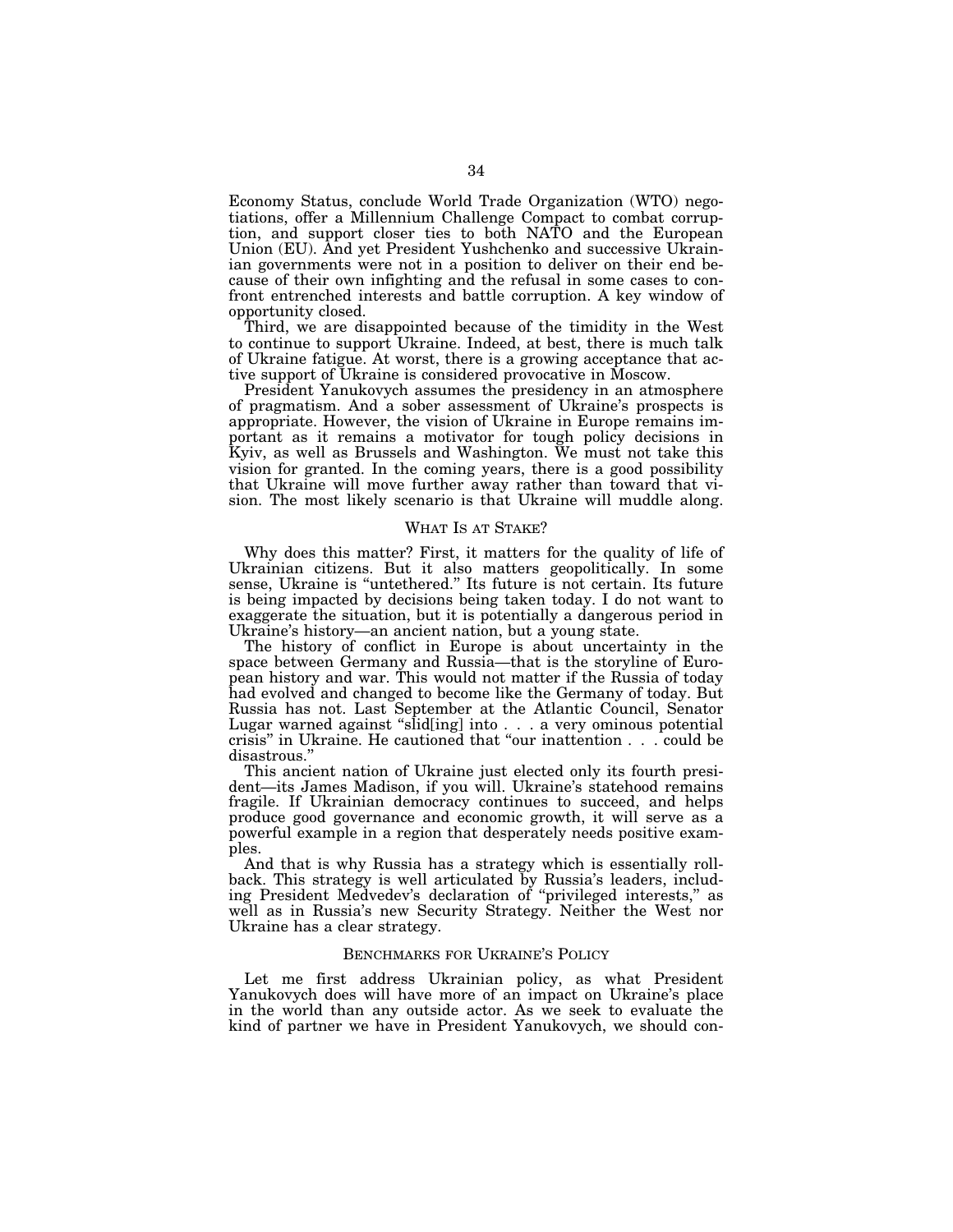sider key issues, which essentially serve as a test for Ukrainian foreign policy.

• Russia. How does Kyiv manage its relations with Moscow? Many in the West are reassured by a Yanukovych presidency at it augurs a more stable, positive relationship with Moscow. But a stable and positive bilateral dynamic requires Ukraine to behave as and be treated as a sovereign, independent actor. Key issues on the agenda include whether Yanukovych maintains a non-recognition policy toward South Ossetia and Abkhazia and whether he opens the door to an extension of the Black Sea Fleet in Sevastopol.

• Energy Security. Russian interests have been keen to gain control of Ukraine's energy infrastructure. Yanukovych will have an opportunity to demonstrate whether he views energy as a national security issue or simply as a transactional issue. If he believes energy is a national security issue, the new government would pursue a serious energy efficiency strategy.

• International Economics. The government's handling of the International Monetary Fund will be an early test of its credibility. Similarly, does Yanukovych pursue the Russian proposal for a Common Economic Space in a way that negatively impacts Ukraine's WTO membership or prospects for a free trade agreement with the EU?

• Regional Relations. Does Ukraine use its regional weight to support the new pro-Western government in Moldova and adopt a constructive position regarding Transnistria? How Yanukovych handle ties with Belarusian leader Lukashenka and Georgian President Saakashvili will offer insights into the regional role Ukraine may play. Similarly, does Kyiv engage or neglect GUAM (which groups Georgia, Ukraine, Azerbaijan and Moldova) given Moscow's irritation with the organization?

• European Union. During the campaign, Yanukovych played up his support for Ukraine in the EU while downplaying NATO. In office, will he press hard to grow Ukraine's bilateral ties to the EU as well as take advantage of the Eastern Partnership? A free trade agreement and visa liberalization are practical steps which would help Ukrainians be Europeans and move the country toward Europe.

• Nonproliferation. Ukraine had a spotty nonproliferation record under then-Prime Minister Yanukovych. Will Ukraine's arms sales track record continue to improve given the economic interests at stake?

• NATO. NATO is clearly not at the top of the agenda. Nor should it be. But NATO-Ukraine relations do need to be on the agenda. Yanukovych in fact had a track record as prime minister of advancing NATO-Ukraine ties. So while the window has closed on rapid movement toward NATO, both sides should ensure there is substance to underpin the NATO-Ukraine Commission. As NATO is a demand-driven bureaucracy, the signals from Kyiv will determine the substance.

I would like to make a broader point about NATO. I believe it is an imperative to maintain the credibility of the historic Bucharest summit decision that Ukraine will become a member of the Alliance. If we look back in 5 to 10 years, and the Bucharest decision is seen as hollow, there will be damaging implications for the Alli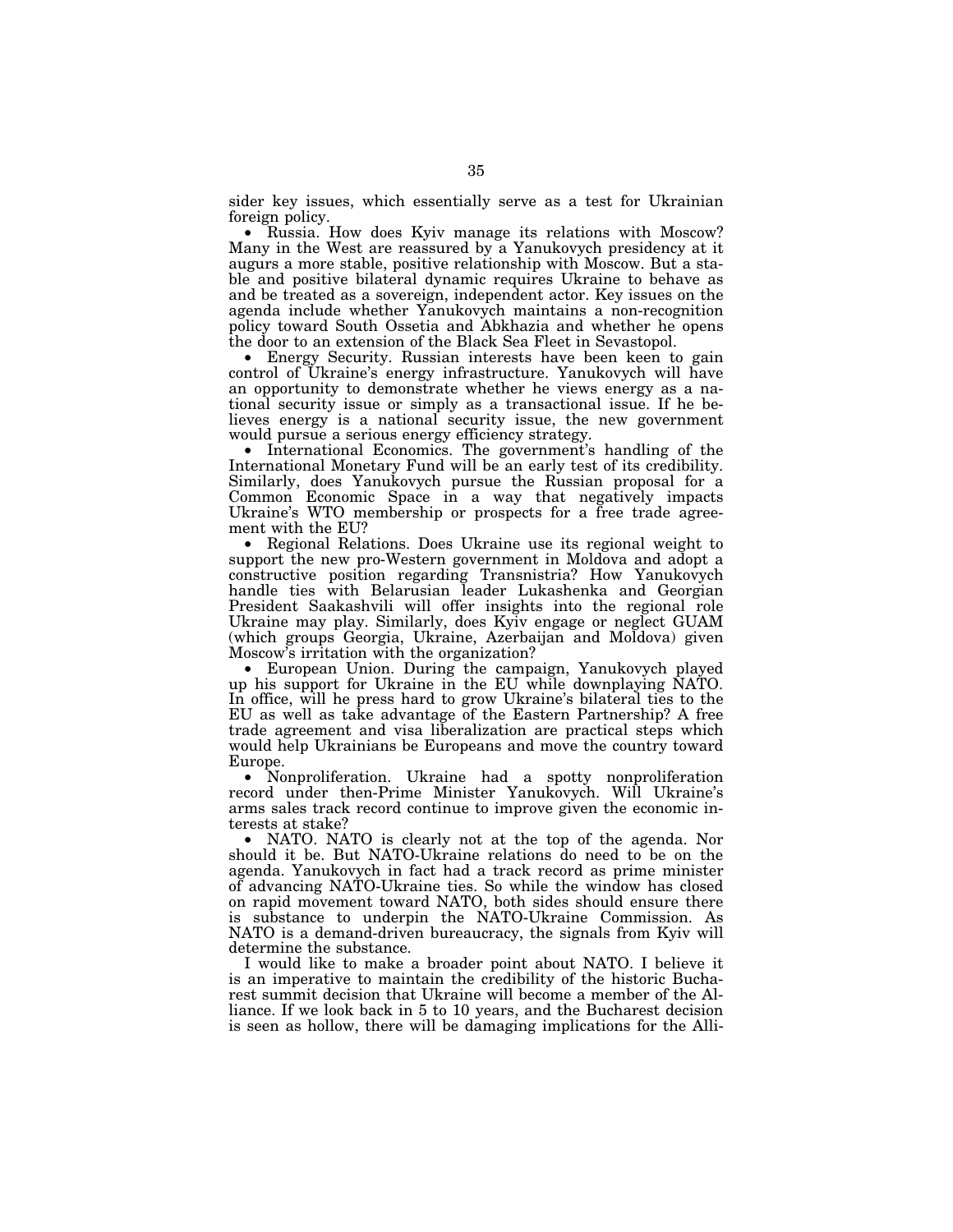ance's credibility and for Ukraine. And on this point, Russia is not quiet; Russia's national security strategy commits it to undermining the Bucharest commitment.

In face of Russian opposition and genuine divisions within Ukraine, some have argued that we should aim for the ''Finlandization'' of Ukraine—independent, but not part of any alliance structure. While Finland is an exemplary partner of the Alliance and a possible future member, I believe the term Finlandization has no utility beyond the Cold War. When applied to Ukraine, analysts imply big powers taking decisions about Ukraine's future. I believe Ukraine must be in a position to determine its own future, including whether to pursue membership in any alliance.

These issues provide benchmarks against which we can judge the new government. I have modest expectations, but do believe Yanukovych can deliver on his campaign pledge to continue moving Ukraine toward Europe. Yet the most important factor to achieve this foreign policy goal is what the government does domestically. Yanukovych's reception in Western capitals will be determined by whether he governs effectively, protects democratic advances, stabilizes and grows the economy, and ensures Ukraine is a reliable energy partner.

#### IMPLICATIONS FOR U.S. POLICY

In the wake of the collapse of the Berlin Wall, "Europe whole, free and at peace'' was not just a vision; it was a successful policy leading to the consolidation of democracy in Central and Eastern Europe and integration of the region into Europe's great institutions. This outcome was neither easy nor obvious.

The same bipartisan leadership demonstrated over the past 20 years is required today to ''complete Europe''—that is, to finish the unfinished business of integrating the western Balkans and Eastern Europe into the European mainstream, including ultimately the European Union and NATO.

However, at present, we are missing the vision and the policy to extend this great success story to the south and east.

Russia has a strategy—unfortunately, one of rollback. The West does not yet have a coherent strategy, although Vice President Biden's trip to Kyiv last year helped lay out excellent broad principles for U.S. policy. We cannot afford to put Ukraine on the back burner or accept the argument that active U.S. engagement is somehow provocative toward Russia. We should not accept the argument that Ukraine is ''messy'' and too divided as an excuse not to engage. If so, we may lose Ukraine. Ukraine's future is in play today. While changes in Ukraine are unlikely to be decisive in the next few years, the trend lines could take Ukraine further away rather than closer to Europe. We do not want to look back at Ukraine's next election and wonder what happened.

Mister Chairman, as part of my effort to outline a way ahead for U.S. policy toward Ukraine, I offer six recommendations:

1. Be in the Game. The United States needs to be in the game. Ukraine is in play, and we need to engage and be present. The Obama Administration has sent a top-notch Ambassador, John Tefft, to Kyiv. The visits to Kyiv by Vice President Biden and Na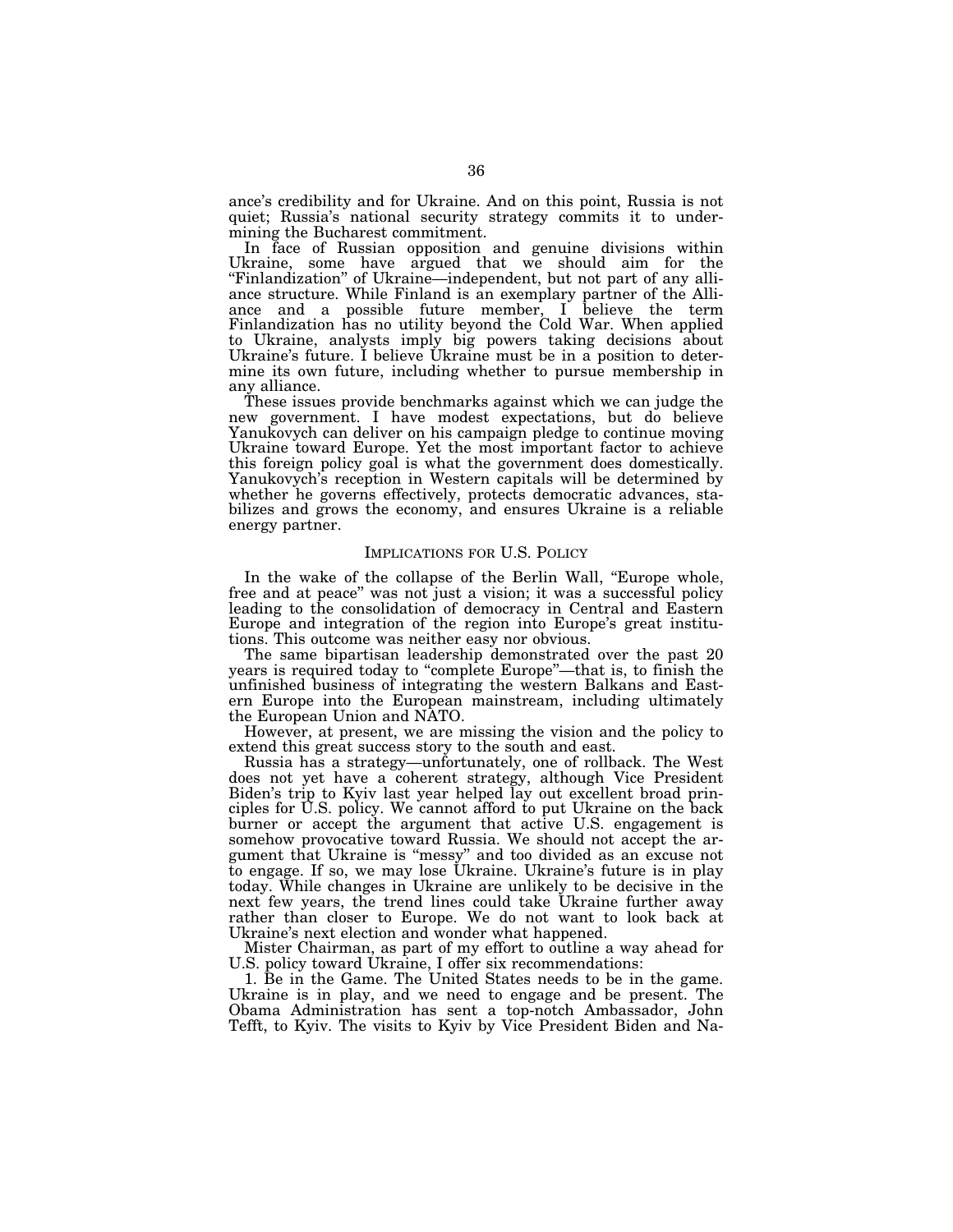tional Security Advisor Jones, as well as President Obama's early call to congratulate Yanukovych, are key steps in this effort. This high-level outreach should continue.

2. Articulate a Vision. We need to recommit to building a Europe whole and free, energizing the bipartisan tradition behind this vision and making clear that Ukraine has a place within this vision, as does Russia.

3. Maintain Funding. We need to protect our funding for transition in Ukraine, as the Freedom Support Act model of ''graduation'' no longer applies in Europe's East. Higher per capita GDP does not necessarily translate into a democratic Ukraine anchored securely in Europe.

4. Reach Beyond Leaders. Yushchenko was a failure. Yanukovych is unlikely to bring decisive change in Ukraine. We therefore need to ensure our relations with Ukraine extend beyond leaders. We should place emphasis on developing next generation leaders, engaging the regions, and fostering people-to-people ties. In this area, the European Union can lead given the prospect of visa-free travel.

5. Push Energy Efficiency. The United States and Ukraine need to get serious about working with European partners to support energy efficiency in Ukraine as a national security strategy.

6. Enhance Mil-Mil Ties. We must ensure that close military-tomilitary ties continue and are backed with funding through Foreign Military Financing and Foreign Military Sales. We should cultivate mil-mil links between Ukraine and NATO as well as with Allied nations. And we must push back when Russia tries to portray military cooperation with Ukraine as provocative.

In the wake of Ukraine's election, Yanukovych is now president and his party leads the government. Now is the time to move beyond stalemate. Just as much as we hold Kyiv to that standard, we must hold ourselves to that standard.

Thank you, Mister Chairman, Mister Co-Chairman, and Members of the Commission. I look forward to answering your questions.

[NOTE.—The views expressed in this testimony do not necessarily represent the views of the Atlantic Council.]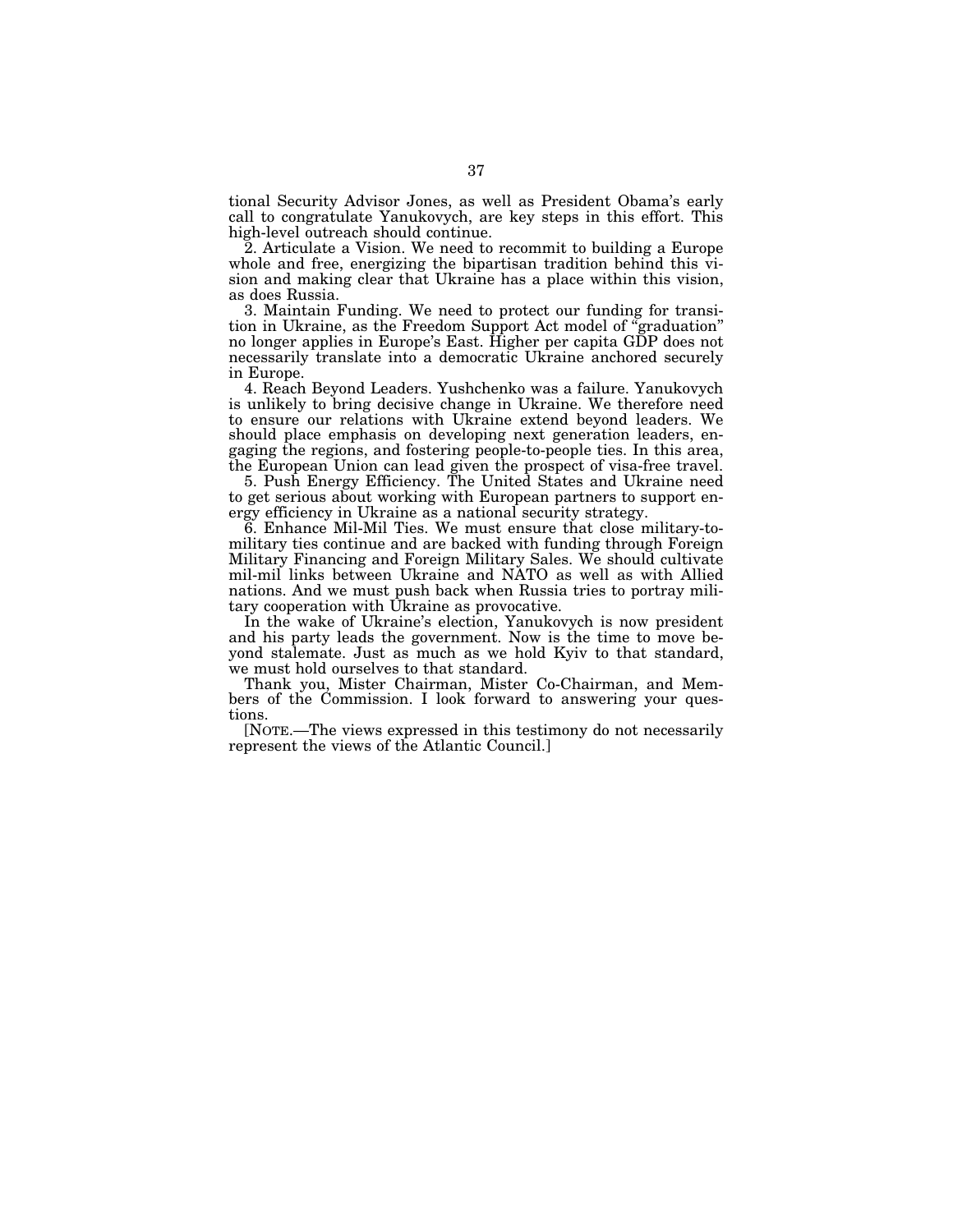### **PREPARED STATEMENT OF ANDERS ASLUND. SENIOR FELLOW, PETERSON INSTITUTE FOR INTERNATIONAL ECONOMICS**

Mr. Chairman,

I would like to thank you for this opportunity to speak on an important topic, will Ukraine move beyond stalemate in the sphere of economic reform. Geopolitically Ukraine is an important country that has still not found its space and its relations with the United States are entirely friendly.

Ukraine must be congratulated on having carried out a series of free and fair elections. The country has undergone no less than three democratic and peaceful presidential transfers of power in sharp contrast to other countries in the former Soviet Union. Since 2005 Freedom House has classified Ukraine as a free country.

#### UKRAINE'S PREDICAMENT

Ukraine has established an open market economy with predominant private ownership. From 2000 to 2007, the country enjoyed an average economic growth of 7.5 percent, but the global financial crisis hit it hard. The economic crisis has illuminated the malfunction of the Ukrainian state and economy. Last year, Ukraine's gross domestic product slumped by no less than 15 percent, one of the biggest plunges in the world. Economically, Ukraine is not performing up to its potential. In 2009, the International Monetary Fund (IMF) assessed that its GDP per capita will be as little as \$2,540 in current US dollars, placing it 110th in the world.

Qualitative international comparisons present an even more worrisome picture. I its 2009 overview, the World Economic Forum ranked Ukraine 72nd among 131 countries. Ukraine is lagging behind most in three areas: institutions, macroeconomic stability, and goods market efficiency, while it is doing comparatively well with regard to education, labor market efficiency, and innovation. This impressive human capital does not produce as much as it could because the state malfunctions, not delivering macroeconomic stability while impeding the free operation of private enterprise.

According to the European Bank for Reconstruction and Development, Ukraine is a relative laggard among the post-Soviet countries in terms of economic and institutional reforms. A comparative World Bank study in 2005 assessed that Ukraine was one of the post-Soviet countries with the least amount of novel market economic legislation. Since then Ukraine has adopted minimum new legislation, while another laggard, Georgia, has forged ahead.

A more specialized international comparison, the World Bank Doing Business index, shockingly ranks Ukraine 142nd out of 183 countries by business environment. It is particularly arduous to obtain construction permits and carry out tax payments, but it is also difficult to start and close a business, to register property, and to trade across borders. Similarly, Transparency International ranks Ukraine 146th out of 180 countries on its 2009 corruption perception index.

Because of the many years of neglecting reform, tasks have in many ways become more difficult in Ukraine. First, legislation is substandard. The common statement that Ukraine has good laws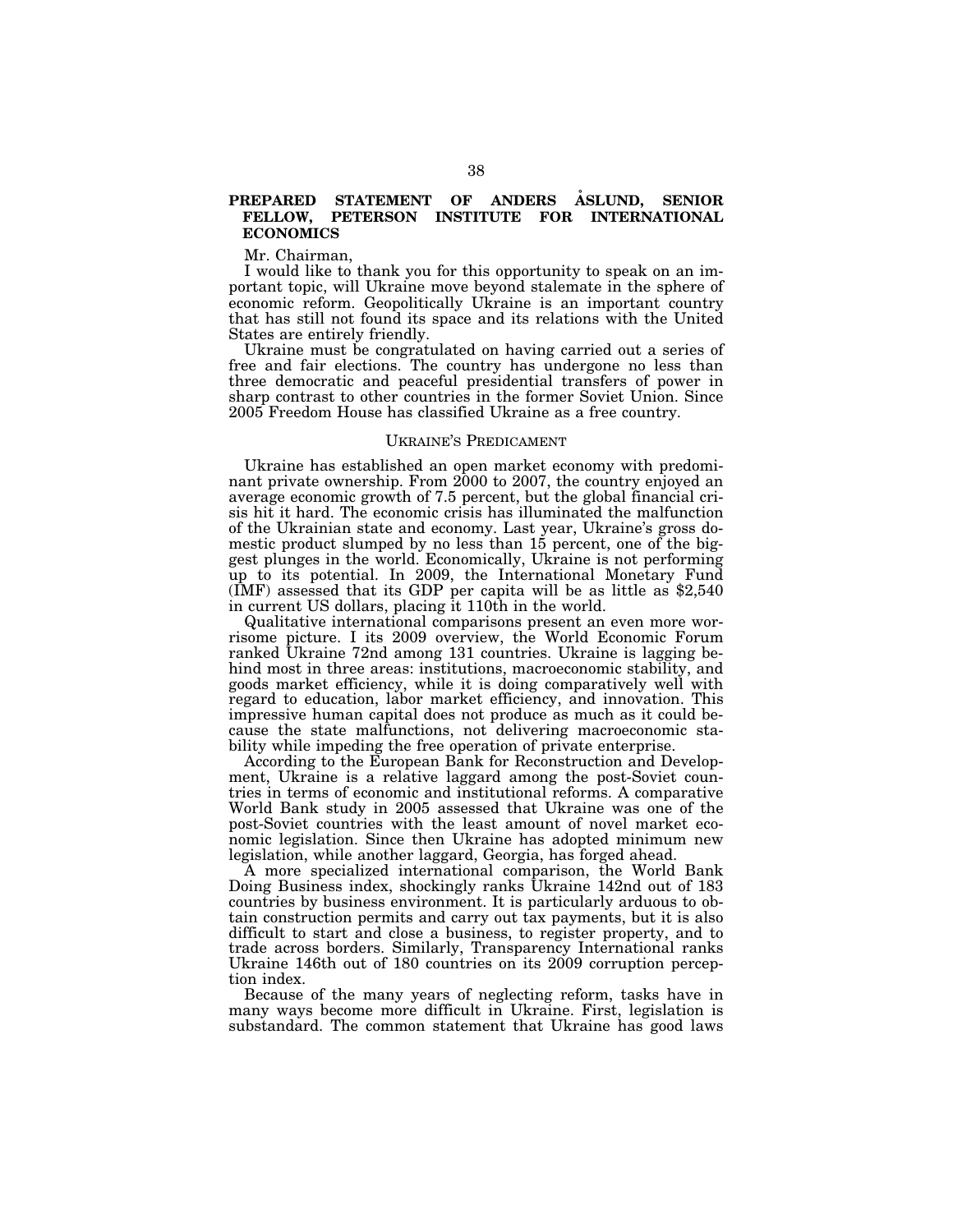but they have not been implemented is not true. On the contrary, the country has few modern laws, and the quality of new legislation is generally considered unsatisfactory. Too much Soviet legislation has persisted for too long, and it permeates many new laws. During the many years of distorted markets, multiple vested interests have twisted many laws to their advantage. Endemic corruption has bred legislation that offers corrupt officials the opportunity to reap more corrupt revenue. The competence to draft laws has also been insufficient.

Second, not only the legislation but also the legislative process is tilted to the advantage of vested interests. This process is inordinately complex and non-transparent in Ukraine. It should be opened up, abridged, and made more cohesive. It must be made easier for the ruling political forces to have legislation adopted in line with their design.

Third, the government's capacity to formulate and carry out reforms is limited. The great bureaucratization and centralization mean that central authorities are overwhelmed by decision making on all kinds of current matters, leaving them little time for reforms. Therefore, the Ministry of Finance or the Ministry of Economy can hardly lead reforms as has been the case in other countries.

On the other hand, because many other postcommunist countries have already undertaken the necessary reforms, Ukraine can learn from their successes and failures, which renders it an advantage to be a laggard.

#### A WINDOW OF OPPORTUNITY FOR ECONOMIC REFORM

At present, Ukraine faces an extraordinary window of opportunity. The country has both a unique political possibility and great economic need to launch a new wave of reform that will lay the foundation for sustainable economic growth. The new Ukrainian authorities need to act fast and forcefully to shore up the state. A presidential election offers a great opportunity for a new start. The new president enjoys a political mandate and parliamentary majority. A new government has just been formed and is ready to govern. But the period of ''extraordinary politics,'' when the parliament and public allow the president to act fast and radically, will probably be brief.

So far, Ukraine has experienced two waves of substantial reform. The first reform wave started in the last quarter of 1994, after Leonid Kuchma was elected president. The second wave arose in the first quarter of 2000, when Kuchma was reelected and Victor Yushchenko became prime minister. In these two cases, reforms occurred immediately after a presidential election and in the midst of financial and economic crisis, underlining that Ukraine currently has a great chance to reform. Today, Ukraine is once again in such a situation. It badly needs to launch a new wave of substantial and comprehensive reforms.

Seeing this situation arising last fall, I initiated and served as co-chairman of an Independent International Expert Commission on a reform program for Ukraine after the presidential elections together with Ukrainian colleagues. It was meant to be an action program for the first year of a new presidency. Our proposal was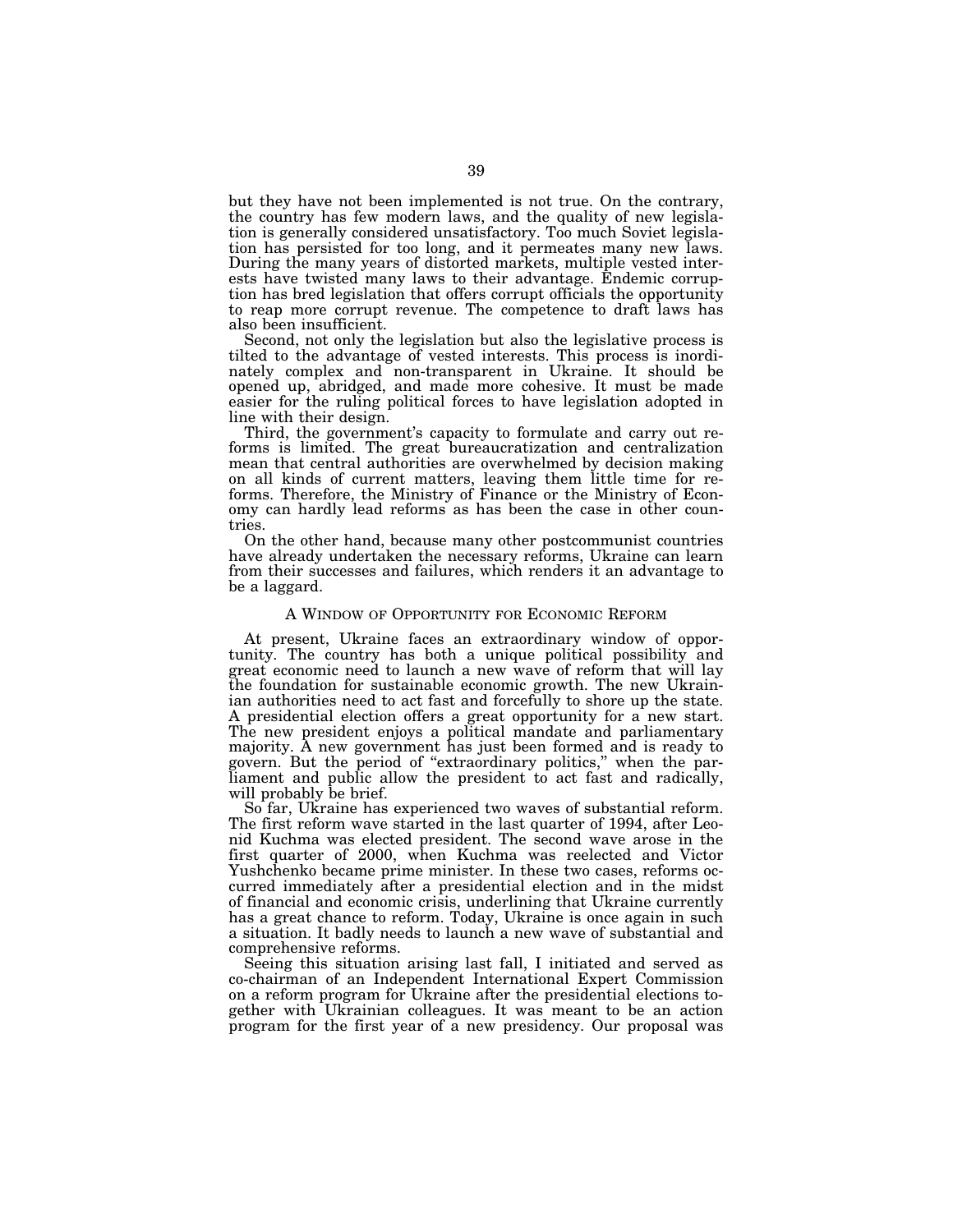endorsed by Ukraine's prime minister last September and also the new administration has expressed its appreciation. Half of the commissioners we invited were Ukrainians and the other half foreigners. They were prominent experts on different aspects of reform and policy and independent of government, political parties, and business. The work of the Commission was financed by the Swedish and Netherlands Ministries for Foreign Affairs, with additional support from the United Nations Development Program. We have published our report "Proposals for Ukraine: 2010—Time For Reforms,'' and I would like to report to you our key findings.

#### REFORM PRIORITIES FOR UKRAINE IN 2010

Mr. Chairman,

The new presidential mandate, the shock of a recent severe economic crisis, and popular dissatisfaction with the status-quo create ideal conditions for successful reforms. Our three main conclusions are: Ukraine needs (1) new organizational capacity for reforms, and (2) clear prioritization of reforms, and (3) utilization of international organizations as lighthouses to guide its reforms.

Our Commission's first conclusion was that Ukraine needs to establish new capacity to carry out reforms that is independent of the agencies to be reformed. We recommend the creation of a Reform Commission at the Cabinet of Ministers, headed by a Deputy Prime Minister with overarching authority. The Reform Commission should have its own budget and a single goal: to design and implement reforms. Together with the European Integration Secretariat, it should lead Ukraine's reforms from the Cabinet of Ministers. President Yanukovych formed a Reform Committee at the Presidential Administration that he chairs himself on his second day in office. He has also appointed a Deputy Prime Minister for Economic Reform.

Our second conclusion was that Ukraine needs to formulate clear priorities for reforms. First things need to be done first. Ukraine must: (a) improve the effectiveness of the state, (b) achieve financial stability, (c) allow private enterprise freedom on the market, and (d) make social policy more effective. Our selection is based on experts' views of priorities that are also politically feasible within one year. The new government has adopted a coalition program called ''Stability and Reform.'' To a considerable extent, it reflects the views of our commission as Ukraine benefits from a broad consensus on what needs to be done.

The problem in Ukraine has not been what to do but who should do it, as far too often policymaking ends up in gridlock. Our third conclusion is therefore that it is necessary for Ukraine to use its international leverage or external guidance to break through the domestic logjam on reforms. The Commission has identified three anchors that can guide Ukraine to realize its commitment to its reforms: The IMF, the European Union and the World Bank. All these organizations are ready to engage with the new Ukrainian administration. Naturally, the United States should also engage in the promotion of reforms beneficial for Ukraine's future governance and economic welfare.

In the view of our commission, Ukraine's ten top priorities for 2010 are: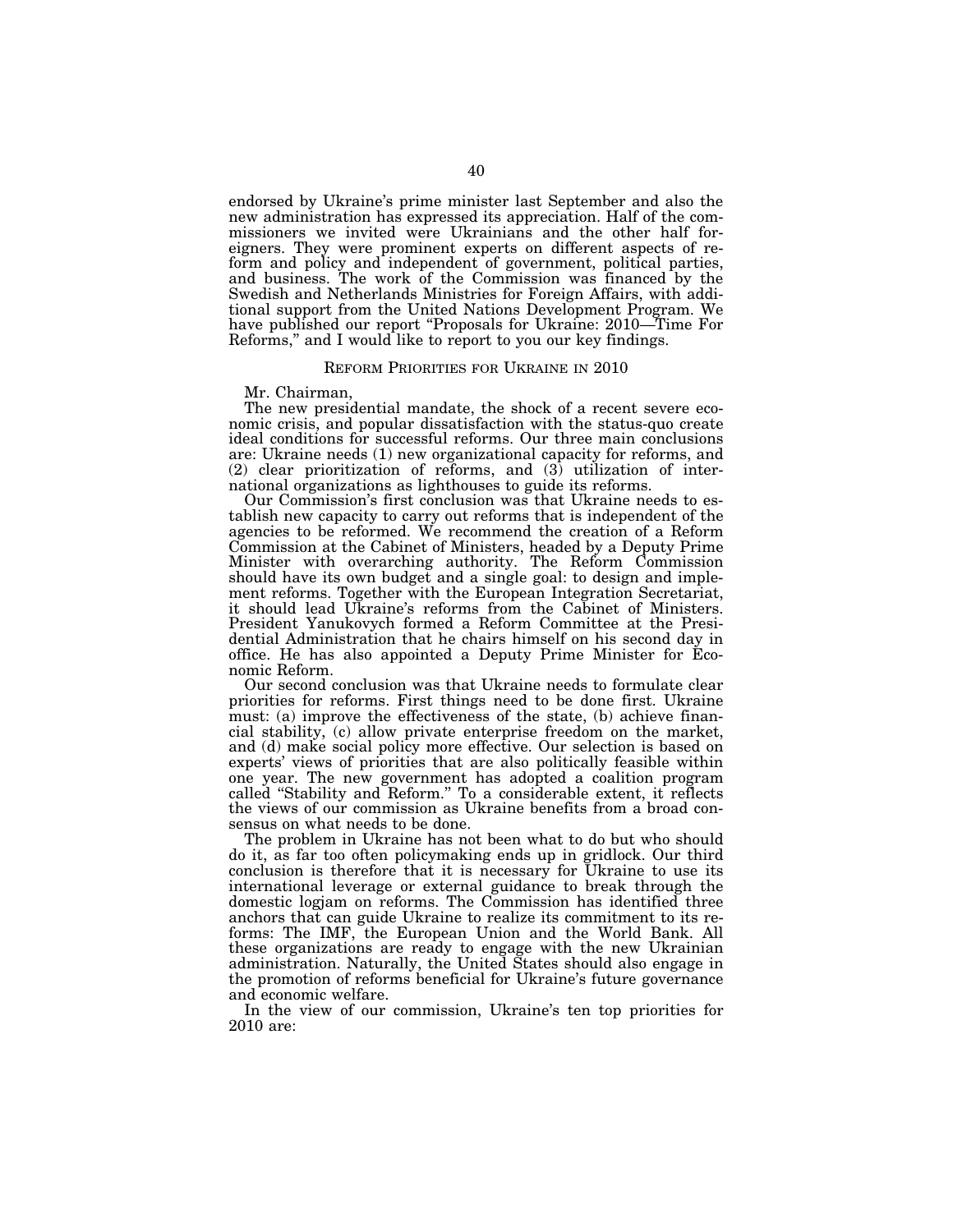1. Carry out gas reform!

2. Make the National Bank of Ukraine (NBU) independent!

3. Move toward inflation targeting!

4. Cut public expenditures!

5. Undertake comprehensive deregulation of enterprise!

6. Conclude a European Association Agreement!

7. Get privatization going again!

8. Legalize private sales of agricultural land!

9. Adopt a Law on Public Information!

10. Complete the modern commercial legislation!

All these measures have been chosen on the basis that they are truly vital and can be implemented within one year. Some of them are simple, such as the legalization of private sales of agricultural land and the adoption of a law on public information, while others require some explanation.

The top priority is to reform the gas sector. At present, Ukraine is actually subsidizing imported Russian gas to the tune of 3 percent of GDP a year. This must cease. The government needs to adopt a realistic energy pricing policy. All energy prices should be brought to the level of full cost recovery plus a profit margin for operators as soon as possible. The Cabinet of Ministers should develop and adopt a Concept for Liberalization of the Gas Market in Ukraine, which should lead to the adoption by parliament of a Law on Principles of the Natural Gas Market Functioning to establish the principles for the natural gas market so that it performs transparently and efficiently, and stimulate competition. In line with the EU-Ukraine Brussels Declaration on renovation of the Gas Transit System of March 2009, the government should develop a plan for renovation and modernization of the gas transit system and attract financing from interested international financial institutions. In parallel with the price hikes, the Cabinet of Ministers should introduce a new system of targeted social assistance for the least protected groups of consumers who suffer because of high gas, electricity, and coal prices. Gas reform must be an absolute condition for international assistance.

In order to secure macroeconomic stability, it is essential to minimize potential conflicts between the government and the NBU. The independence of the NBU needs to be reinforced and its governance improved, as it is currently seen as being unduly influenced by both commercial and political forces. The NBU Council, whose role is unclear and is dominated by prominent business representatives and politicians, should be abolished in its present form, while the NBU chairman and his/her deputies should be given fixed terms. The political authorities should refrain from enacting legislation that impinges on NBU independence, such as proposals to finance various government expenditures by advancing the payment of NBU profits. The Ukrainian monetary policy should instead be governed by an independent Monetary Policy Committee consisting of independent professionals with well-defined powers and fixed terms. The NBU should also raise its professional quality and include prominent international expertise. A new law on the NBU reflecting these elements should be drawn up and adopted.

Ukraine should move toward inflation targeting regime within the next three years, which presupposes a floating exchange rate.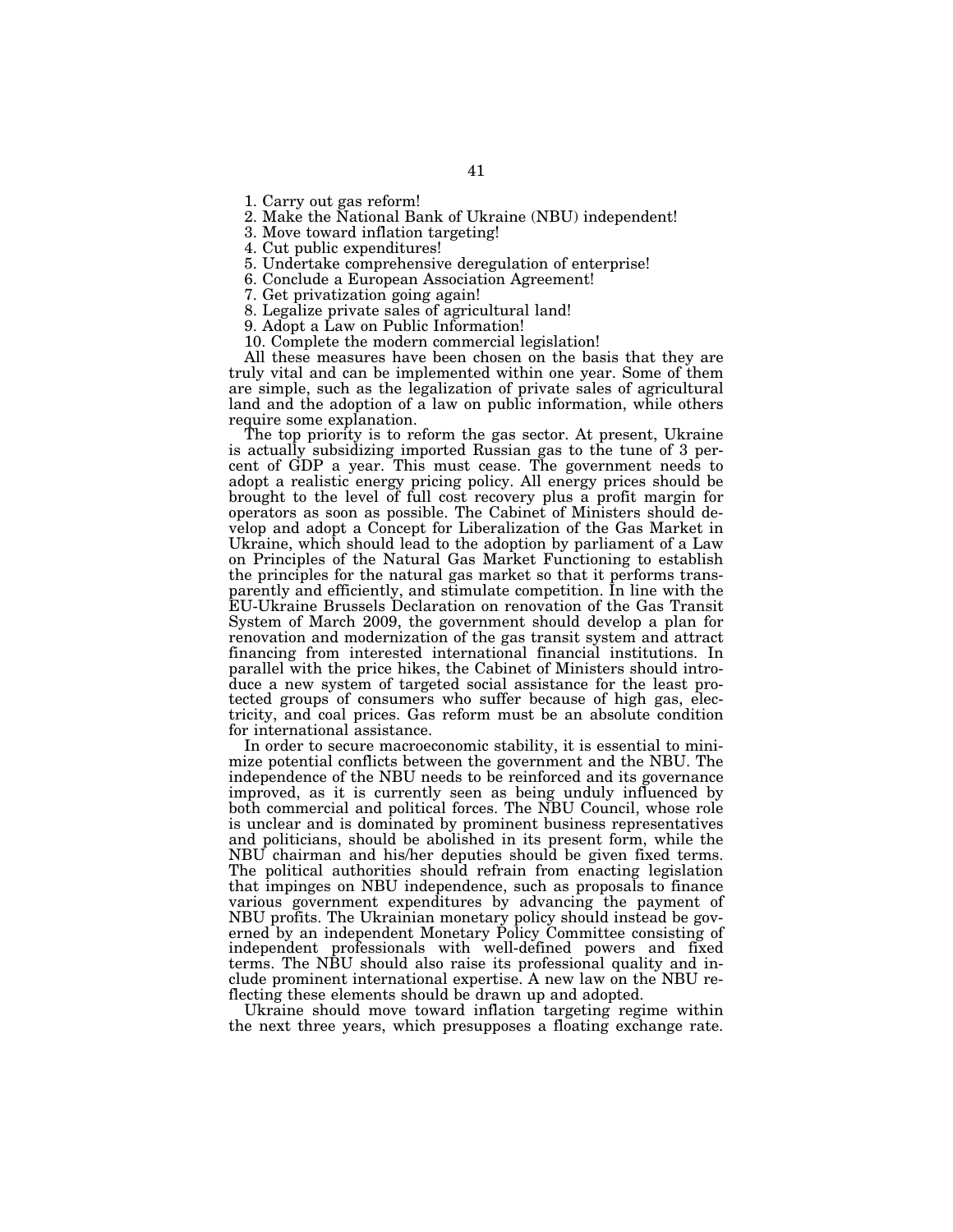The transition period should offer the NBU enough room to bring down inflation to the 2 to 3 percent range and provide guidance to the public on the future development of the exchange rate, as well as fostering a reduction of dollarization. In the meantime, the NBU should proceed expeditiously with streamlining its monetary policy instruments and its decision-making process.

Ukraine needs to balance the state budget in the medium term by cutting public expenditures. The government should reconsider the obligations of the state in order to make them financially affordable. The authorities should resist any expansionary fiscal initiatives. Three public expenditures stand out as excessive: price subsidies, enterprise subsidies, and pension expenditures. Price subsidies and enterprise subsidies should be minimized, while pension expenditures need to be brought under control through a profound pension reform. It appears both unrealistic and harmful to try to increase the level of state revenues in Ukraine.

An overall aim must be a major improvement of the business environment, which should entail the strengthening of the legal base and property rights. The state's interaction with private enterprises needs to be reduced and simplified. Starting a business currently requires ten procedures that take 27 days, according to the Doing Business in Ukraine report. This process should be reduced to one procedure: registration of the business with the tax authorities and receiving a taxpayer number. It should take only one day and cost nothing as is the case in New Zealand. A new law on the liquidation of enterprises is needed to minimize the time needed as well as the cost, while maximizing the recovery rate. The issuance of construction permits is exceedingly difficult in Ukraine. The goal should be to simplify the process from 30 procedures to a small fraction and reduce the time required from 476 days to a small fraction. Procedures for registering property can be reduced from ten to probably three. The list of economic activities subject to mandatory licensing should be minimized to only those that are dangerous to human health and life, environment, or national security. A new Law on Licensing should establish firm legal limits of licensing. The requirement of official permits should be reviewed and limited to an exclusive list of economic activities, which should be sanctified by law. The government should sharply reduce the number of agencies entitled to undertake inspections as well as slash the number of legitimate reasons for inspections to the safeguarding life and health.

All these measures can be implemented within one year. The IMF will play a central role in implementing the gas reform and the macroeconomic policies in return for a two-year standby agreement with substantial financing. The European Union is currently negotiating a substantial association agreement including a comprehensive and deep free trade agreement. The EU is also deeply involved in the gas reform.

The United States plays a key role in the IMF as its biggest shareholder, and it should also engage in the gas reform which will be crucial not only for state finances and energy efficiency but also for the improvement of governance in Ukraine. The United States has a major interest in the economic success of a democratic and friendly Ukraine.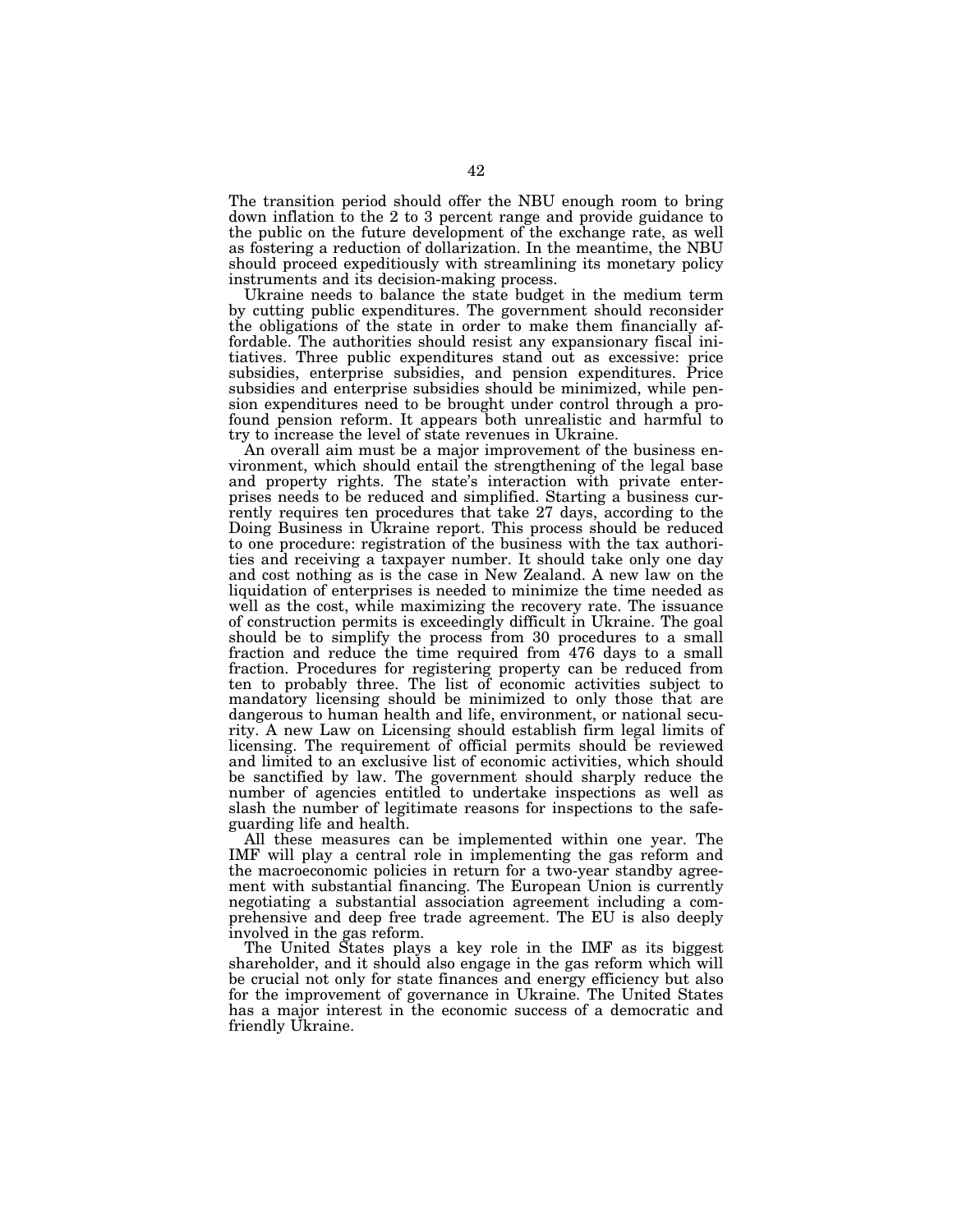#### **MATERIAL SUBMITTED FOR THE RECORD BY HIS EXCEL-LENCY OLEH SHAMSHUR, AMBASSADOR OF UKRAINE TO THE UNITED STATES OF AMERICA**

Dear Chairman Cardin,

Dear Co-chairman Hastings,

Distinguished Members of the Commission

Let me start with expressing appreciation of the very important work that is being done by the US Congress Commission on Security and Cooperation in Europe. We value your consistent support of Ukraine in her efforts to pursue the path of democratic reforms and play an active role as contributor to regional and European security.

Ukrainian presidential election that took place earlier this year should be viewed within the context of the developments that had been taking place in this country since 2005. In spite of considerable political turbulence and recent acute economic problems, this period has been characterized by further development of democratic institutions, strengthening civil society and freedom of speech, emergence of the political culture free from intimidation and harassment of opponents.

Thus, Ukraine has made substantial gains in her democratic evolution. It was this environment and Ukrainian people's strong commitment to democracy that enabled the conduct of free and transparent parliamentary elections in 2006 and 2007 as well as the last Presidential election. H. Tagliavini, Head of the OSCE ODIHR observation mission concluded that this was ''a well-administered and truly competitive election offering voters a clear choice''. We highly appreciate the fact that Co-chairman Hastings visited Ukraine as a Deputy Head of the OSCE Parliamentary Assembly election observation mission.

New President and a newly formed Government of Ukraine are facing a number of serious challenges. First and foremost they are related to the pressing need to overcome the consequences of the crisis that has hit Ukrainian economy. It is quite clear that this goal cannot be achieved without a series of immediate steps (the Government has already started the work on the new, realistic budget) and systemic reforms aimed at rehabilitation and improvement of national finances, overhaul of the energy sector, including the emphasis on energy saving and energy efficiency, large-scale modernization of Ukraine's industrial base following innovation model of development, amelioration of investment climate, reduction of fiscal pressure.

President Yanukovych stated his determination to carry out structural economic reforms and get Ukrainian economy firmly back on track. He called for the diminishing of the Government's interference into economy and introduction of clear and constant rules governing relationship between the State and the private sector, reforms of pension and health care systems. By one of his first decrees he has established the Committee on Economic Reforms. It will serve as an advisory body to the President focusing on devising the overall reform strategy and the most urgent economic measures, elaboration of the corresponding implementation mechanisms.

The President and the Government have also indicated their willingness to resume active cooperation with all international fi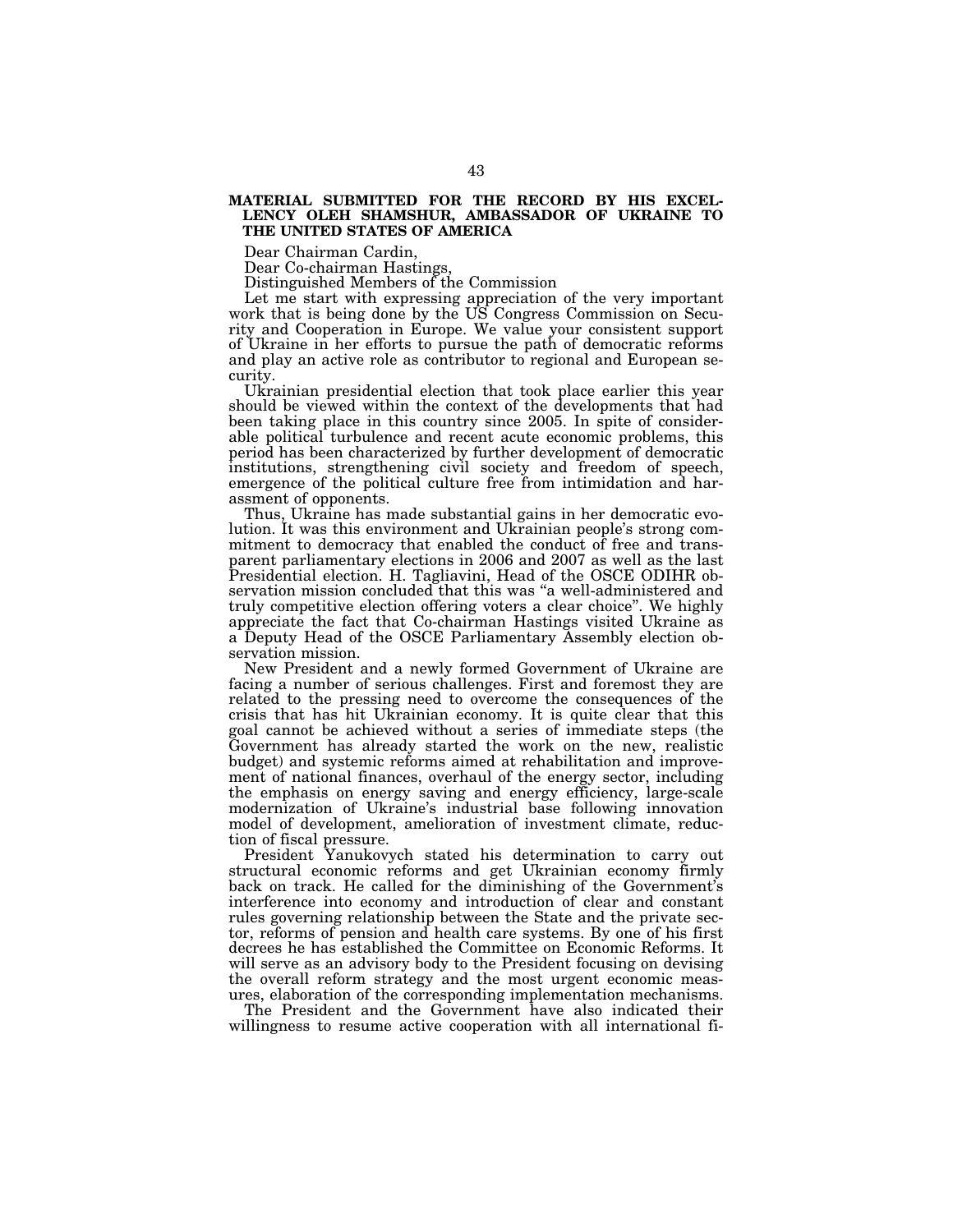nancial institutions, including IMF in the framework of the standby arrangement for Ukraine.

Another set of pressing problems is defined by the need to improve the system of governance, eliminate causes of frequent conflicts between different branches of power that have led to the political gridlock. In his inaugural speech new President of Ukraine stressed that ensuring domestic stability and overcoming corruption were at the top of his policy priorities list. Both objectives cannot be achieved without reforming the system of state management and raising its efficiency, that include constitutional and judicial reforms, ensuring true independence of the judiciary.

In the field of foreign policy, during his meetings in Brussels with EU leadership President Yanukovych underscored that European integration is a key goal for Ukraine. He believes that the policy of European integration provides Ukraine with a strategy of societal reforms, and as such it can become a powerful factor uniting all Ukrainians.

Main efforts of Ukrainian diplomacy in relations with the European Union are now concentrated on finalizing negotiations process on the agreement on association and creation of the free trade area, introduction of the visa-free regime and cooperation in mitigating the consequences of the financial and economic crisis in Ukraine.

It should be noted that creation of a comprehensive free-trade area will enable Ukraine's gradual integration into the EU internal market and open up new investment opportunities for the European business in Ukraine, while Association Agreement as a whole will mark a qualitative step forward in Ukraine's cooperation with European institutions. Ukraine is also ready for the constructive interaction with the European Union through the EU's Eastern Partnership initiative.

In our quest for European integration we have been encouraged by the recent resolution of the European Parliament that for the first time has recognized that ''Ukraine is a European state and, pursuant to Article 49 of the Treaty on European Union, may apply for membership of the EU like any European state that adheres to the principles of liberty, democracy, respect for human rights and fundamental freedoms, and the rule of law''.

Substantial attention of the new state leadership will be drawn to the development of friendly, mutually beneficial and pragmatic relations between Ukraine and the Russian Federation in all spheres, including the sphere of energy. Ukraine will tackle energy issues proceeding from her possibilities and national interests.

There is no doubt that relations with the United States will remain in the centre of the foreign policy of Ukraine. In the course of the telephone conversation of 11 February 2010 Presidents Yanukovych and Obama confirmed their mutual willingness to promote further development of Ukraine-USA relations on the basis of the Charter on Strategic Partnership. Signed in December 2008 the Charter states the intention of our nations to deepen our partnership and expand our cooperation across a broad spectrum of mutual priorities in the economic, political, diplomatic, cultural, and security fields. We are proud that our partnership is a relationship of two democracies based on shared values and interests.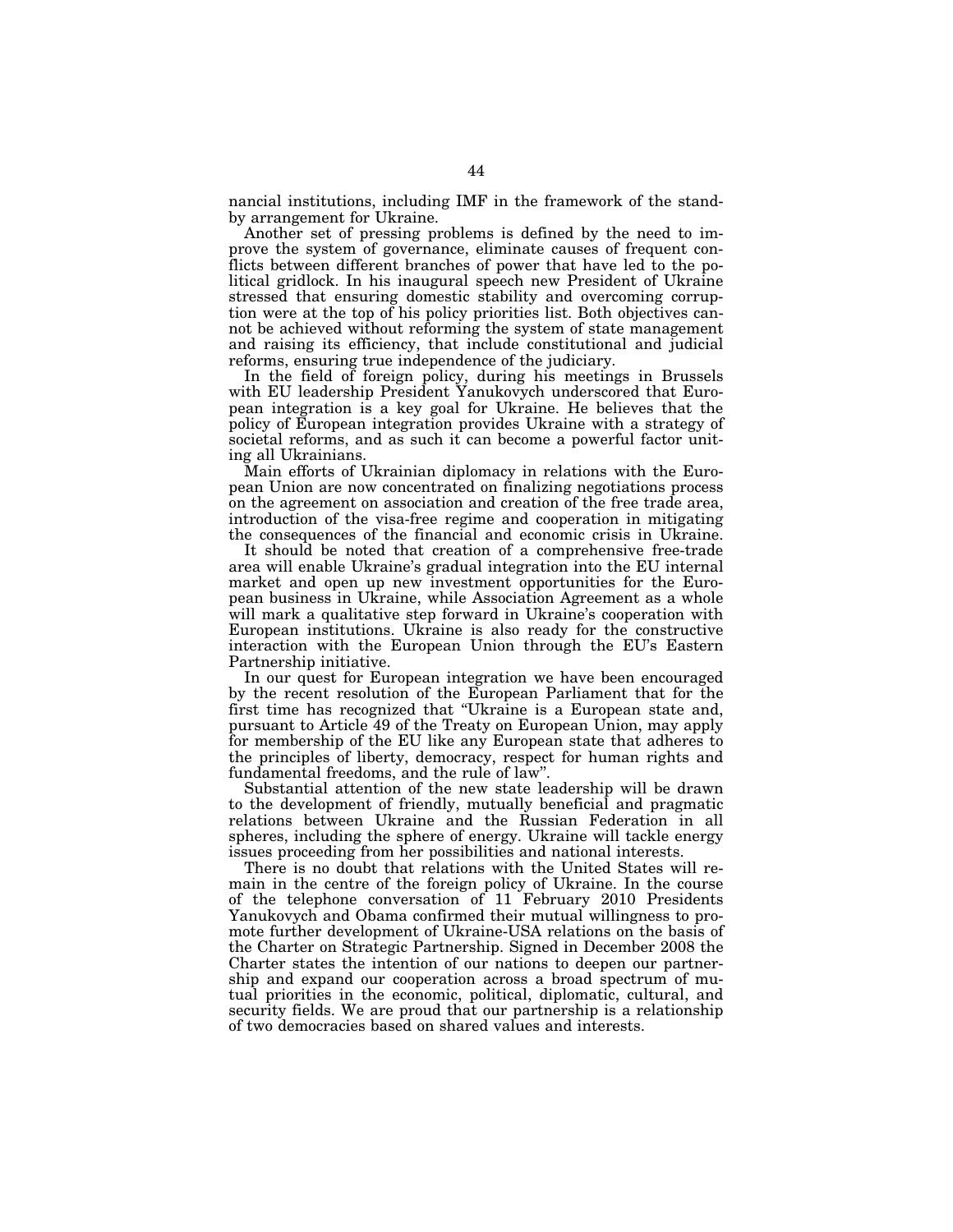Ukraine is ready to enhance positive dynamic acquired by bi-lateral cooperation in the course of the previous period. First of all, we are looking forward to intensification of our political dialogue, especially to organizing the meeting at the highest level. We also expect productive outcome from the forthcoming sessions of the major bilateral bodies—Commission on Strategic Partnership, Working Groups on energy security, non-proliferation and export control, science, technology and education, consular issues, Defense Consultations and Council on Trade and Investment. We hope that they will widen the scope of practical, mutually advantageous projects to be implemented by our two countries.

Ukraine, having voluntarily relinquished the third largest nuclear arsenal in the world, continues to play a constructive role in safeguarding global non-proliferation regime. Let me use this opportunity to reiterate our support for the US efforts in the field. We share the goals of the Prague initiative of President Obama, and will continue to work together with the USA and other nations to make future Nuclear Security Summit in Washington a success.

 $\left(\begin{matrix} \cdot & \cdot \\ \cdot & \cdot \end{matrix}\right)$